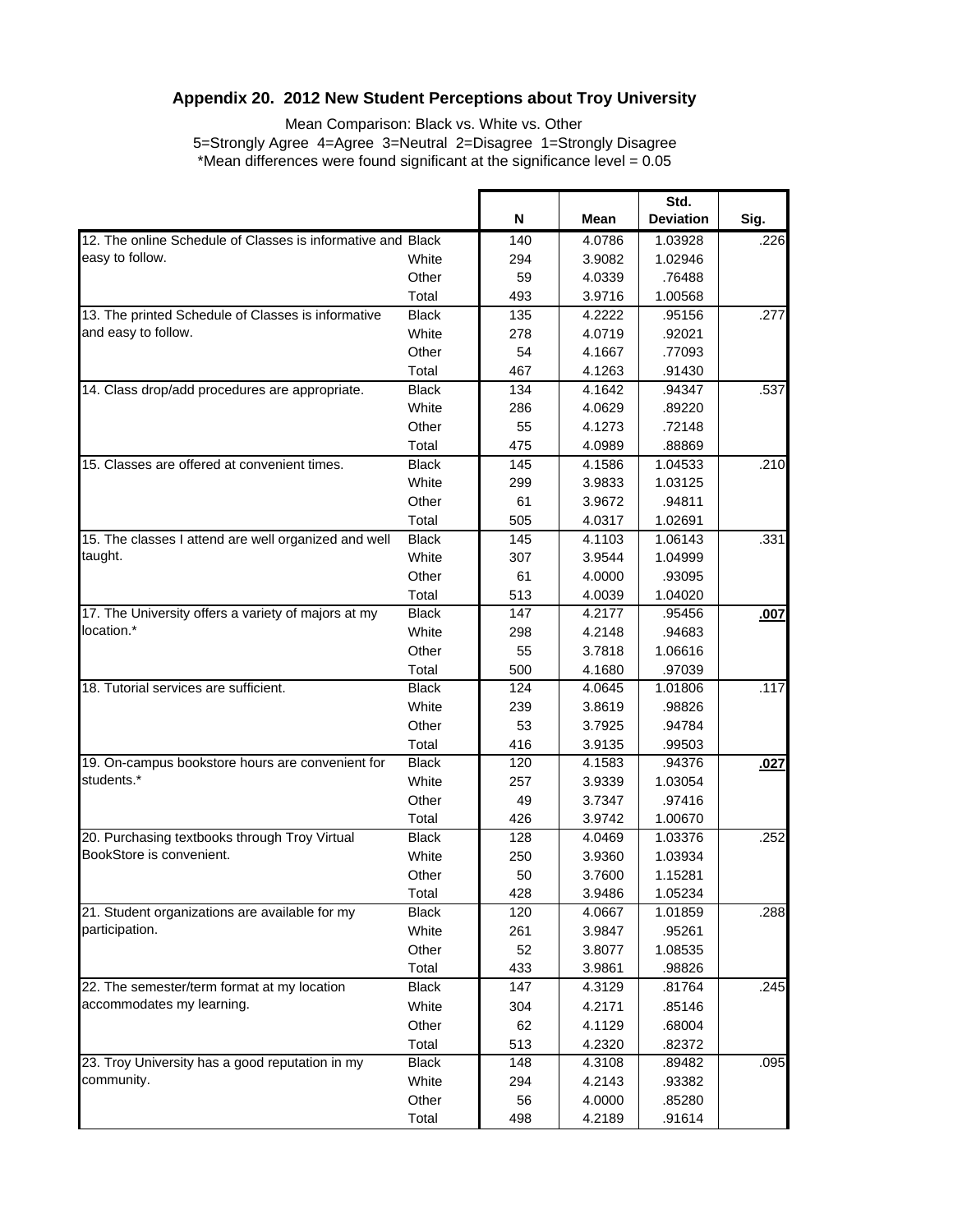# **Appendix 20. 2012 New Student Perceptions about Troy University**

| 5=Strongly Agree 4=Agree 3=Neutral 2=Disagree 1=Strongly Disagree<br>*Mean differences were found significant at the significance level = 0.05<br>24. I am receiving a quality education at Troy<br>University.*<br>25. I would recommend Troy University to a friend<br>who is planning to go to college. | <b>Black</b><br>White<br>Other<br>Total | N<br>150<br>305 | Mean<br>4.4267   | Std.<br><b>Deviation</b> |      |
|------------------------------------------------------------------------------------------------------------------------------------------------------------------------------------------------------------------------------------------------------------------------------------------------------------|-----------------------------------------|-----------------|------------------|--------------------------|------|
|                                                                                                                                                                                                                                                                                                            |                                         |                 |                  |                          |      |
|                                                                                                                                                                                                                                                                                                            |                                         |                 |                  |                          |      |
|                                                                                                                                                                                                                                                                                                            |                                         |                 |                  |                          | Sig. |
|                                                                                                                                                                                                                                                                                                            |                                         |                 |                  | .83019                   | .040 |
|                                                                                                                                                                                                                                                                                                            |                                         |                 | 4.2787           | .87605                   |      |
|                                                                                                                                                                                                                                                                                                            |                                         | 58              | 4.1034           | .85203                   |      |
|                                                                                                                                                                                                                                                                                                            |                                         | 513             | 4.3021           | .86396                   |      |
|                                                                                                                                                                                                                                                                                                            | <b>Black</b>                            | 148             | 4.3514           | .97496                   | .223 |
|                                                                                                                                                                                                                                                                                                            | White<br>Other                          | 304<br>60       | 4.2961<br>4.1000 | .94634<br>.93337         |      |
|                                                                                                                                                                                                                                                                                                            | Total                                   | 512             | 4.2891           | .95415                   |      |
| 26. The bill that I received from the University was                                                                                                                                                                                                                                                       | <b>Black</b>                            | 137             | 4.2190           | .91326                   | .052 |
| easily understood.*                                                                                                                                                                                                                                                                                        | White                                   | 279             | 4.0072           | .98548                   |      |
|                                                                                                                                                                                                                                                                                                            | Other                                   | 54              | 3.9074           | .95697                   |      |
|                                                                                                                                                                                                                                                                                                            | Total                                   | 470             | 4.0574           | .96578                   |      |
| 27. Campus housing met my expectations upon                                                                                                                                                                                                                                                                | <b>Black</b>                            | 84              | 3.5357           | 1.26535                  | .452 |
| arriving to campus.                                                                                                                                                                                                                                                                                        | White                                   | 189             | 3.5238           | 1.08946                  |      |
|                                                                                                                                                                                                                                                                                                            | Other                                   | 39              | 3.7692           | .93080                   |      |
|                                                                                                                                                                                                                                                                                                            | Total                                   | 312             | 3.5577           | 1.12121                  |      |
| 28. Student recreational opportunities and facilities                                                                                                                                                                                                                                                      | <b>Black</b>                            | 100             | 3.8100           | 1.14323                  | .807 |
| have met my expectations.                                                                                                                                                                                                                                                                                  | White                                   | 226             | 3.8407           | .98040                   |      |
|                                                                                                                                                                                                                                                                                                            | Other                                   | 45              | 3.7333           | .91453                   |      |
|                                                                                                                                                                                                                                                                                                            | Total                                   | 371             | 3.8194           | 1.01728                  |      |
| 29. I feel that the campus is a safe and secure                                                                                                                                                                                                                                                            | <b>Black</b>                            | 122             | 4.0902           | 1.06797                  | .428 |
| environment.                                                                                                                                                                                                                                                                                               | White                                   | 253             | 3.9960           | .93647                   |      |
|                                                                                                                                                                                                                                                                                                            | Other                                   | 48              | 4.1667           | .75324                   |      |
|                                                                                                                                                                                                                                                                                                            | Total                                   | 423             | 4.0426           | .95792                   |      |
|                                                                                                                                                                                                                                                                                                            |                                         |                 |                  |                          |      |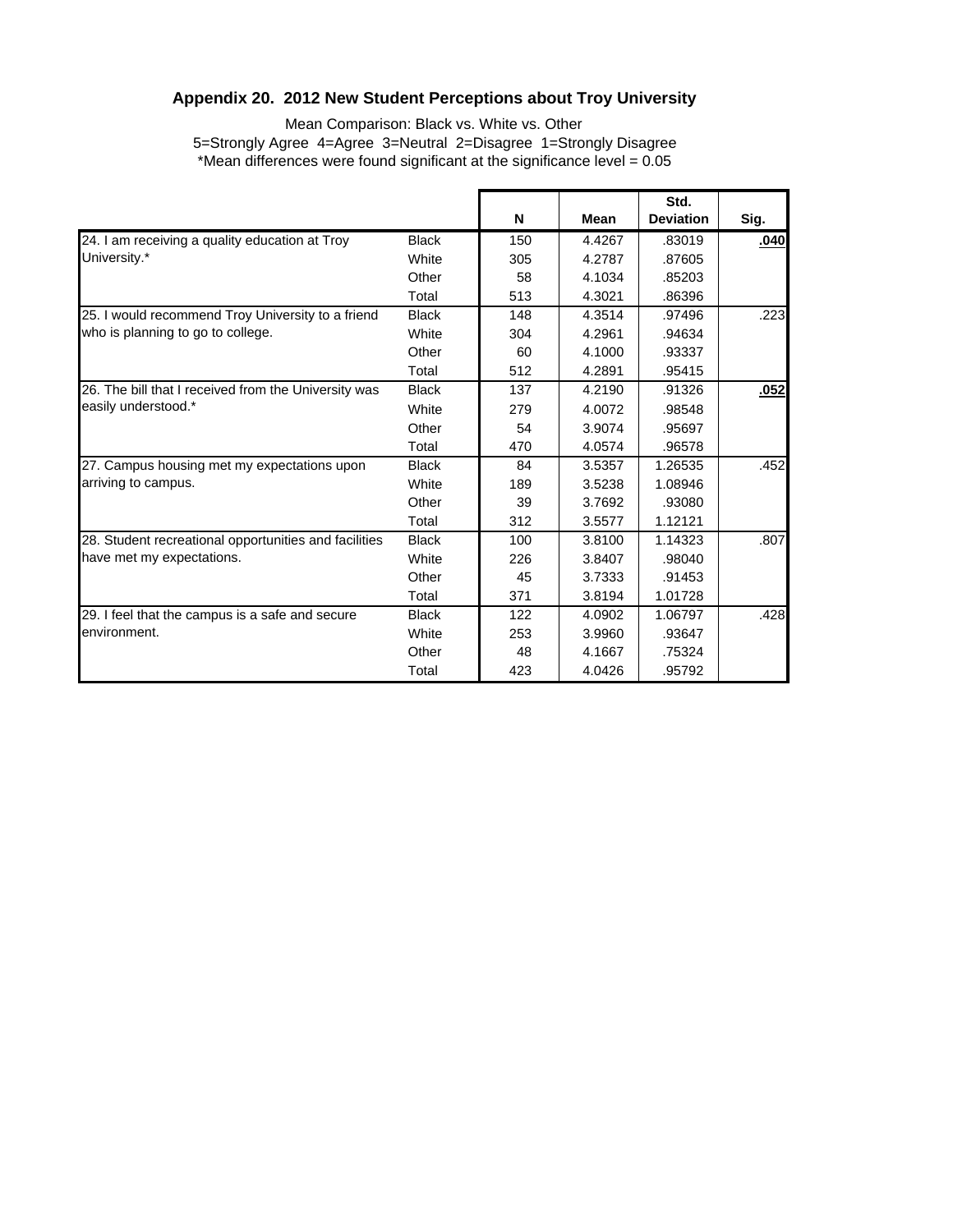### **Appendix 21. 2012 New Student Perceptions about Troy University**

| Mean Comparison: ** Traditional vs. Non-Traditional Age Students<br>5=Strongly Agree 4=Agree 3=Neutral 2=Disagree 1=Strongly Disagree<br>*Mean differences were found significant at the significance level = 0.05 |                                |            |                  |                          |      |
|--------------------------------------------------------------------------------------------------------------------------------------------------------------------------------------------------------------------|--------------------------------|------------|------------------|--------------------------|------|
|                                                                                                                                                                                                                    |                                | N          | Mean             | Std.<br><b>Deviation</b> | Sig. |
| 1. TROY personnel are knowledgeable and helpful.                                                                                                                                                                   | Traditional                    | 292        | 4.2021<br>4.1681 | .83126                   | .682 |
|                                                                                                                                                                                                                    | Non-Traditional<br>Total       | 238<br>530 | 4.1868           | 1.07773<br>.94909        |      |
| 2. Faculty care about students as individuals.                                                                                                                                                                     | Traditional                    | 291        | 4.1718           | .87377                   | .582 |
|                                                                                                                                                                                                                    | Non-Traditional                | 238        | 4.1261           | 1.03569                  |      |
|                                                                                                                                                                                                                    | Total                          | 529        | 4.1512           | .94938                   |      |
| 3. I feel I can talk to faculty about my academic                                                                                                                                                                  | Traditional                    | 291        | 4.1649           | .91742                   | .914 |
| concerns.                                                                                                                                                                                                          | Non-Traditional                | 238        | 4.1555           | 1.10855                  |      |
|                                                                                                                                                                                                                    | Total                          | 529        | 4.1607           | 1.00693                  |      |
| 4. Academic advising is adequate.                                                                                                                                                                                  | Traditional                    | 283        | 3.9788           | .97463                   | .788 |
|                                                                                                                                                                                                                    | Non-Traditional                | 233        | 3.9528           | 1.22559                  |      |
|                                                                                                                                                                                                                    | Total                          | 516        | 3.9671           | 1.09406                  |      |
| 5. Sufficient financial aid options are available.                                                                                                                                                                 | Traditional                    | 285        | 4.0070           | 1.04137<br>1.05153       | .110 |
|                                                                                                                                                                                                                    | Non-Traditional<br>Total       | 215<br>500 | 4.1581<br>4.0720 | 1.04738                  |      |
| 6. The tuition payment plan is beneficial for students.                                                                                                                                                            | Traditional                    | 263        | 4.0076           | 1.01512                  | .205 |
|                                                                                                                                                                                                                    | Non-Traditional                | 201        | 4.1294           | 1.03595                  |      |
|                                                                                                                                                                                                                    | Total                          | 464        | 4.0603           | 1.02486                  |      |
| 7. Class information provided prior to enrollment was                                                                                                                                                              | Traditional                    | 287        | 3.7979           | .98286                   | .105 |
| helpful.                                                                                                                                                                                                           | Non-Traditional                | 234        | 3.9487           | 1.13732                  |      |
|                                                                                                                                                                                                                    | Total                          | 521        | 3.8656           | 1.05666                  |      |
| 8. Registration dates, times, and procedures were                                                                                                                                                                  | Traditional                    | 290        | 4.0103           | 1.00684                  | .949 |
| made clear to me prior to enrollment.                                                                                                                                                                              | Non-Traditional                | 234        | 4.0043           | 1.18103                  |      |
|                                                                                                                                                                                                                    | Total                          | 524        | 4.0076           | 1.08701                  |      |
| 9. The online registration process is user-friendly.                                                                                                                                                               | Traditional                    | 261        | 3.9004           | 1.00271                  | .333 |
|                                                                                                                                                                                                                    | Non-Traditional                | 220        | 3.9955           | 1.14874                  |      |
| 10. The on-site registration process is user-friendly.                                                                                                                                                             | Total                          | 481        | 3.9439           | 1.07188                  | .329 |
|                                                                                                                                                                                                                    | Traditional<br>Non-Traditional | 253<br>171 | 3.8656<br>3.9649 | .99089<br>1.07864        |      |
|                                                                                                                                                                                                                    | Total                          | 424        | 3.9057           | 1.02709                  |      |
| 11. Students seldom get the "run around" when                                                                                                                                                                      | Traditional                    | 276        | 3.4420           | 1.17871                  | .404 |
| seeking information.                                                                                                                                                                                               | Non-Traditional                | 231        | 3.5368           | 1.37594                  |      |
|                                                                                                                                                                                                                    | Total                          | 507        | 3.4852           | 1.27195                  |      |
| 12. The online Schedule of Classes is informative                                                                                                                                                                  | Traditional                    | 272        | 3.9081           | .93852                   | .178 |
| and easy to follow.                                                                                                                                                                                                | Non-Traditional                | 223        | 4.0314           | 1.09623                  |      |
|                                                                                                                                                                                                                    | Total                          | 495        | 3.9636           | 1.01342                  |      |
| 13. The printed Schedule of Classes is informative                                                                                                                                                                 | Traditional                    | 279        | 4.1649           | .82762                   | .261 |
| and easy to follow.                                                                                                                                                                                                | Non-Traditional                | 190        | 4.0684           | 1.02382                  |      |
|                                                                                                                                                                                                                    | Total                          | 469        | 4.1258           | .91238                   |      |
| 14. Class drop/add procedures are appropriate.                                                                                                                                                                     | Traditional                    | 266        | 4.0752           | .86982                   | .642 |
|                                                                                                                                                                                                                    | Non-Traditional<br>Total       | 211<br>477 | 4.1137<br>4.0922 | .93419<br>.89811         |      |
| 15. Classes are offered at convenient times.                                                                                                                                                                       | Traditional                    | 286        | 3.9720           | .96569                   | .183 |
|                                                                                                                                                                                                                    | Non-Traditional                | 221        | 4.0950           | 1.10578                  |      |
|                                                                                                                                                                                                                    | Total                          | 507        | 4.0256           | 1.02986                  |      |
|                                                                                                                                                                                                                    |                                |            |                  |                          |      |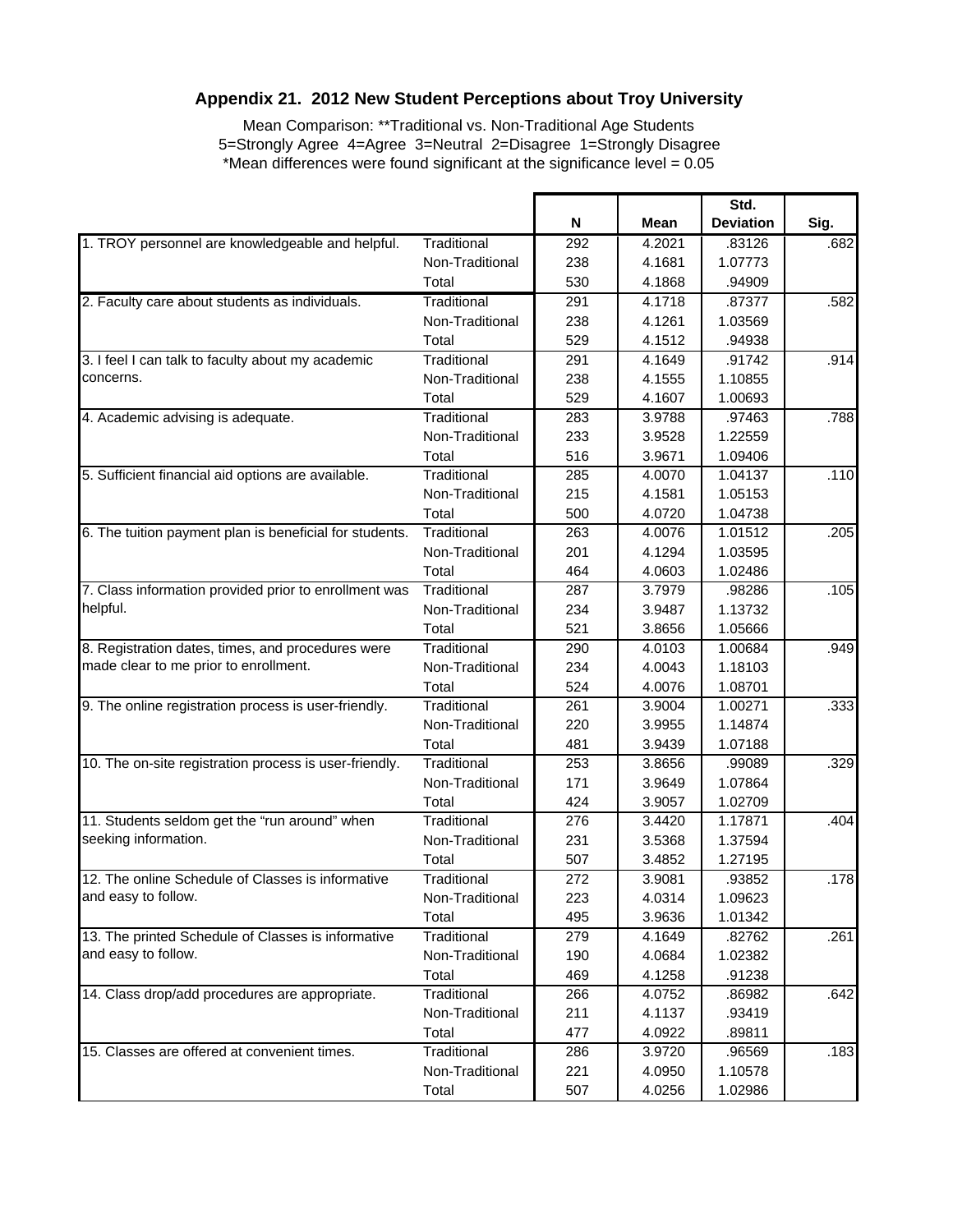### **Appendix 21. 2012 New Student Perceptions about Troy University**

|                                                                                    |                                | N          | Mean             | Std.<br><b>Deviation</b> | Sig. |
|------------------------------------------------------------------------------------|--------------------------------|------------|------------------|--------------------------|------|
| 16. The classes I attend are well organized and well                               | Traditional                    | 289        | 3.9792           | .98579                   | .644 |
| taught.                                                                            | Non-Traditional                | 226        | 4.0221           | 1.11333                  |      |
|                                                                                    | Total                          | 515        | 3.9981           | 1.04285                  |      |
| 17. The University offers a variety of majors at my                                | Traditional                    | 283        | 4.2191           | .88007                   | .158 |
| location.                                                                          | Non-Traditional                | 219        | 4.0959           | 1.07299                  |      |
| 18. Tutorial services are sufficient.                                              | Total                          | 502        | 4.1653           | .96988                   |      |
|                                                                                    | Traditional<br>Non-Traditional | 248<br>170 | 3.9677<br>3.8294 | .96023<br>1.03790        | .162 |
|                                                                                    | Total                          | 418        | 3.9115           | .99365                   |      |
| 19. On-campus bookstore hours are convenient for                                   | Traditional                    | 269        | 3.9442           | 1.02971                  | .540 |
| students.                                                                          | Non-Traditional                | 159        | 4.0063           | .97758                   |      |
|                                                                                    | Total                          | 428        | 3.9673           | 1.00995                  |      |
| 20. Purchasing textbooks through Troy Virtual<br>BookStore is convenient.          | Traditional                    | 233        | 3.8627           | 1.02890                  | .064 |
|                                                                                    | Non-Traditional                | 197        | 4.0508           | 1.06783                  |      |
|                                                                                    | Total                          | 430        | 3.9488           | 1.04989                  |      |
| 21. Student organizations are available for my<br>participation.*                  | Traditional                    | 276        | 4.1051           | .91840                   | .000 |
|                                                                                    | Non-Traditional<br>Total       | 159<br>435 | 3.7547           | 1.08917<br>.99743        |      |
| 22. The semester/term format at my location                                        | Traditional                    | 285        | 3.9770<br>4.2000 | .73542                   | .372 |
| accommodates my learning.                                                          | Non-Traditional                | 230        | 4.2652           | .92236                   |      |
|                                                                                    | Total                          | 515        | 4.2291           | .82396                   |      |
| 23. Troy University has a good reputation in my                                    | Traditional                    | 281        | 4.1744           | .89932                   | .250 |
| community.                                                                         | Non-Traditional                | 219        | 4.2694           | .93628                   |      |
|                                                                                    | Total                          | 500        | 4.2160           | .91598                   |      |
| 24. I am receiving a quality education at Troy                                     | Traditional                    | 286        | 4.3077           | .78790                   | .888 |
| University.                                                                        | Non-Traditional                | 229        | 4.2969           | .95009                   |      |
| 25. I would recommend Troy University to a friend                                  | Total                          | 515        | 4.3029           | .86293                   |      |
| who is planning to go to college.                                                  | Traditional<br>Non-Traditional | 283<br>231 | 4.2686<br>4.3160 | .92174<br>.99111         | .575 |
|                                                                                    | Total                          | 514        | 4.2899           | .95289                   |      |
| 26. The bill that I received from the University was                               | Traditional                    | 269        | 3.9703           | .94585                   | .024 |
| easily understood.*                                                                | Non-Traditional                | 202        | 4.1733           | .97973                   |      |
|                                                                                    | Total                          | 471        | 4.0573           | .96475                   |      |
| 27. Campus housing met my expectations upon                                        | Traditional                    | 231        | 3.5498           | 1.13670                  | .871 |
| arriving to campus.*                                                               | Non-Traditional                | 82         | 3.5732           | 1.07761                  |      |
|                                                                                    | Total                          | 313        | 3.5559           | 1.11986                  |      |
| 28. Student recreational opportunities and facilities<br>have met my expectations. | Traditional                    | 256        | 3.8633           | 1.00238                  | .151 |
|                                                                                    | Non-Traditional<br>Total       | 116<br>372 | 3.6983<br>3.8118 | 1.07315<br>1.02637       |      |
| 29. I feel that the campus is a safe and secure                                    | Traditional                    | 275        | 3.9855           | .92796                   | .111 |
| environment.                                                                       | Non-Traditional                | 149        | 4.1409           | 1.00687                  |      |
|                                                                                    | Total                          | 424        | 4.0401           | .95813                   |      |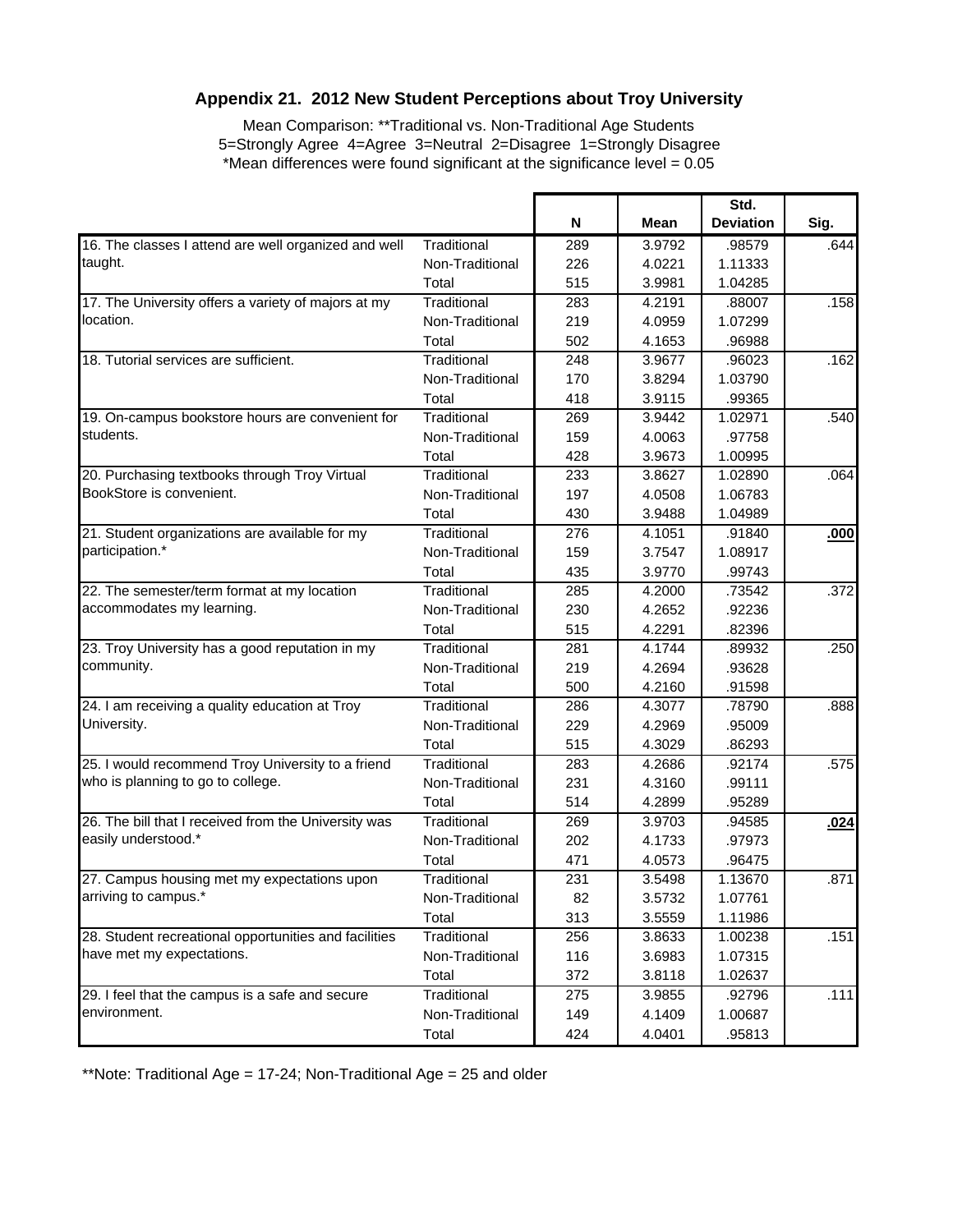# **Appendix 22. 2012 New Student Perceptions about Troy University**

| Mean Comparison: First Choices vs. Other Choices<br>5=Strongly Agree 4=Agree 3=Neutral 2=Disagree 1=Strongly Disagree<br>*Mean differences were found significant at the significance level = 0.05 |                                             |            |                  |                          |      |
|----------------------------------------------------------------------------------------------------------------------------------------------------------------------------------------------------|---------------------------------------------|------------|------------------|--------------------------|------|
|                                                                                                                                                                                                    |                                             | N          | Mean             | Std.<br><b>Deviation</b> | Sig. |
| 1. TROY personnel are knowledgeable and helpful.*                                                                                                                                                  | <b>First Choice</b><br><b>Other Choices</b> | 346<br>184 | 4.2832<br>4.0054 | .88177<br>1.04279        | .001 |
|                                                                                                                                                                                                    | Total                                       | 530        | 4.1868           | .94909                   |      |
| 2. Faculty care about students as individuals.*                                                                                                                                                    | <b>First Choice</b>                         | 345        | 4.2696           | .87923                   | .000 |
|                                                                                                                                                                                                    | <b>Other Choices</b>                        | 184        | 3.9293           | 1.03512                  |      |
|                                                                                                                                                                                                    | Total                                       | 529        | 4.1512           | .94938                   |      |
| 3. I feel I can talk to faculty about my academic<br>concerns.*                                                                                                                                    | <b>First Choice</b>                         | 345        | 4.2783           | .92649                   | .000 |
|                                                                                                                                                                                                    | <b>Other Choices</b>                        | 184        | 3.9402           | 1.11213                  |      |
|                                                                                                                                                                                                    | Total                                       | 529        | 4.1607           | 1.00693                  |      |
| 4. Academic advising is adequate.*                                                                                                                                                                 | <b>First Choice</b>                         | 338        | 4.0828           | 1.03883                  | .001 |
|                                                                                                                                                                                                    | <b>Other Choices</b>                        | 178        | 3.7472           | 1.16353                  |      |
|                                                                                                                                                                                                    | Total                                       | 516        | 3.9671           | 1.09406                  |      |
| 5. Sufficient financial aid options are available.*                                                                                                                                                | <b>First Choice</b>                         | 327        | 4.1529           | 1.02777                  | .017 |
|                                                                                                                                                                                                    | <b>Other Choices</b>                        | 173        | 3.9191           | 1.06985                  |      |
|                                                                                                                                                                                                    | Total                                       | 500        | 4.0720           | 1.04738                  |      |
| 6. The tuition payment plan is beneficial for students.                                                                                                                                            | <b>First Choice</b>                         | 303        | 4.1089           | 1.04755                  | .162 |
|                                                                                                                                                                                                    | <b>Other Choices</b><br>Total               | 161<br>464 | 3.9689<br>4.0603 | .97738<br>1.02486        |      |
| 7. Class information provided prior to enrollment was                                                                                                                                              | <b>First Choice</b>                         | 340        | 3.9765           | 1.05009                  | .001 |
| helpful.*                                                                                                                                                                                          | <b>Other Choices</b>                        | 181        | 3.6575           | 1.04020                  |      |
|                                                                                                                                                                                                    | Total                                       | 521        | 3.8656           | 1.05666                  |      |
| 8. Registration dates, times, and procedures were                                                                                                                                                  | <b>First Choice</b>                         | 343        | 4.0525           | 1.07477                  | .194 |
| made clear to me prior to enrollment.                                                                                                                                                              | <b>Other Choices</b>                        | 181        | 3.9227           | 1.10784                  |      |
|                                                                                                                                                                                                    | Total                                       | 524        | 4.0076           | 1.08701                  |      |
| 9. The online registration process is user-friendly.                                                                                                                                               | <b>First Choice</b>                         | 319        | 3.9530           | 1.11069                  | .794 |
|                                                                                                                                                                                                    | <b>Other Choices</b>                        | 162        | 3.9259           | .99412                   |      |
|                                                                                                                                                                                                    | Total                                       | 481        | 3.9439           | 1.07188                  |      |
| 10. The on-site registration process is user-friendly.                                                                                                                                             | <b>First Choice</b>                         | 275        | 3.9709           | 1.04247                  | .076 |
|                                                                                                                                                                                                    | <b>Other Choices</b>                        | 149        | 3.7852           | .99025                   |      |
|                                                                                                                                                                                                    | Total                                       | 424        | 3.9057           | 1.02709                  |      |
| 11. Students seldom get the "run around" when                                                                                                                                                      | <b>First Choice</b>                         | 328        | 3.6067           | 1.24427                  | .004 |
| seeking information.*                                                                                                                                                                              | <b>Other Choices</b>                        | 179        | 3.2626           | 1.29532                  |      |
|                                                                                                                                                                                                    | Total                                       | 507        | 3.4852           | 1.27195                  |      |
| 12. The online Schedule of Classes is informative<br>and easy to follow.*                                                                                                                          | <b>First Choice</b><br><b>Other Choices</b> | 327        | 4.0367           | .98386                   | .025 |
|                                                                                                                                                                                                    | Total                                       | 168<br>495 | 3.8214<br>3.9636 | 1.05718<br>1.01342       |      |
| 13. The printed Schedule of Classes is informative                                                                                                                                                 | <b>First Choice</b>                         | 305        | 4.2295           | .85057                   | .001 |
| and easy to follow.*                                                                                                                                                                               | <b>Other Choices</b>                        | 164        | 3.9329           | .99157                   |      |
|                                                                                                                                                                                                    | Total                                       | 469        | 4.1258           | .91238                   |      |
| 14. Class drop/add procedures are appropriate.                                                                                                                                                     | <b>First Choice</b>                         | 314        | 4.1433           | .90887                   | .085 |
|                                                                                                                                                                                                    | <b>Other Choices</b>                        | 163        | 3.9939           | .87133                   |      |
|                                                                                                                                                                                                    | Total                                       | 477        | 4.0922           | .89811                   |      |
| 15. Classes are offered at convenient times.*                                                                                                                                                      | <b>First Choice</b>                         | 328        | 4.1280           | .96518                   | .002 |
|                                                                                                                                                                                                    | <b>Other Choices</b>                        | 179        | 3.8380           | 1.11754                  |      |
|                                                                                                                                                                                                    | Total                                       | 507        | 4.0256           | 1.02986                  |      |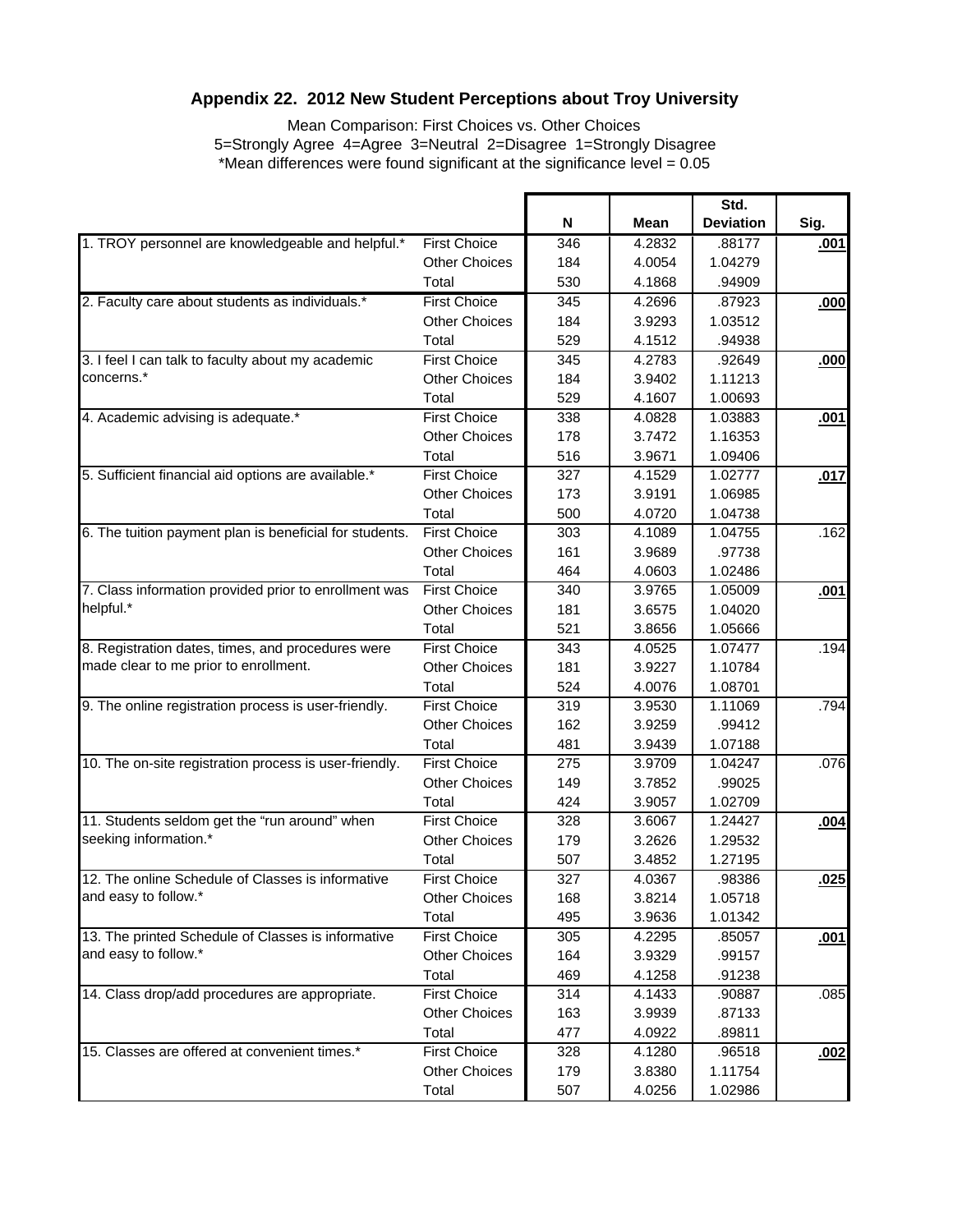# **Appendix 22. 2012 New Student Perceptions about Troy University**

|                                                                            |                                             |            |                  | Std.               |             |
|----------------------------------------------------------------------------|---------------------------------------------|------------|------------------|--------------------|-------------|
|                                                                            |                                             | N          | <b>Mean</b>      | <b>Deviation</b>   | Sig.        |
| 16. The classes I attend are well organized and well<br>taught.*           | <b>First Choice</b><br><b>Other Choices</b> | 332<br>183 | 4.1295<br>3.7596 | .98237<br>1.10797  | .000        |
|                                                                            | Total                                       | 515        | 3.9981           | 1.04285            |             |
| 17. The University offers a variety of majors at my                        | <b>First Choice</b>                         | 329        | 4.2584           | .94521             | .003        |
| location.*                                                                 | <b>Other Choices</b>                        | 173        | 3.9884           | .99410             |             |
|                                                                            | Total                                       | 502        | 4.1653           | .96988             |             |
| 18. Tutorial services are sufficient.                                      | <b>First Choice</b>                         | 266        | 3.9737           | .99965             | .090        |
|                                                                            | <b>Other Choices</b>                        | 152        | 3.8026           | .97681             |             |
|                                                                            | Total                                       | 418        | 3.9115           | .99365             |             |
| 19. On-campus bookstore hours are convenient for<br>students.*             | <b>First Choice</b>                         | 279        | 4.0502           | .99874             | .020        |
|                                                                            | <b>Other Choices</b>                        | 149        | 3.8121           | 1.01588            |             |
|                                                                            | Total                                       | 428        | 3.9673           | 1.00995            |             |
| 20. Purchasing textbooks through Troy Virtual<br>BookStore is convenient.* | <b>First Choice</b>                         | 279        | 4.0394           | 1.06035            | .015        |
|                                                                            | <b>Other Choices</b><br>Total               | 151<br>430 | 3.7815<br>3.9488 | 1.01255<br>1.04989 |             |
| 21. Student organizations are available for my                             | <b>First Choice</b>                         | 277        | 4.0181           | 1.01601            | .256        |
| participation.                                                             | <b>Other Choices</b>                        | 158        | 3.9051           | .96293             |             |
|                                                                            | Total                                       | 435        | 3.9770           | .99743             |             |
| 22. The semester/term format at my location                                | <b>First Choice</b>                         | 335        | 4.2985           | .80073             | .009        |
| accommodates my learning.*                                                 | <b>Other Choices</b>                        | 180        | 4.1000           | .85286             |             |
|                                                                            | Total                                       | 515        | 4.2291           | .82396             |             |
| 23. Troy University has a good reputation in my                            | <b>First Choice</b>                         | 326        | 4.3344           | .84953             | .000        |
| community.*                                                                | <b>Other Choices</b>                        | 174        | 3.9943           | .99419             |             |
|                                                                            | Total                                       | 500        | 4.2160           | .91598             |             |
| 24. I am receiving a quality education at Troy                             | <b>First Choice</b>                         | 334        | 4.4102           | .80689             | .000        |
| University.*                                                               | <b>Other Choices</b>                        | 181        | 4.1050           | .92798             |             |
| 25. I would recommend Troy University to a friend                          | Total                                       | 515        | 4.3029           | .86293             |             |
| who is planning to go to college.*                                         | <b>First Choice</b><br><b>Other Choices</b> | 332<br>182 | 4.4217<br>4.0495 | .85322<br>1.07342  | .000        |
|                                                                            | Total                                       | 514        | 4.2899           | .95289             |             |
| 26. The bill that I received from the University was                       | <b>First Choice</b>                         | 308        | 4.1299           | .94955             | .025        |
| easily understood.*                                                        | <b>Other Choices</b>                        | 163        | 3.9202           | .98119             |             |
|                                                                            | Total                                       | 471        | 4.0573           | .96475             |             |
| 27. Campus housing met my expectations upon                                | <b>First Choice</b>                         | 189        | 3.6825           | 1.08900            | <u>.013</u> |
| arriving to campus.*                                                       | <b>Other Choices</b>                        | 124        | 3.3629           | 1.14292            |             |
|                                                                            | Total                                       | 313        | 3.5559           | 1.11986            |             |
| 28. Student recreational opportunities and facilities                      | First Choice                                | 234        | 3.8761           | 1.02209            | .116        |
| have met my expectations.                                                  | <b>Other Choices</b>                        | 138        | 3.7029           | 1.02814            |             |
|                                                                            | Total                                       | 372        | 3.8118           | 1.02637            |             |
|                                                                            | <b>First Choice</b>                         | 272<br>152 | 4.1287<br>3.8816 | .94984             | <u>.011</u> |
| 29. I feel that the campus is a safe and secure<br>environment.*           | <b>Other Choices</b>                        |            |                  | .95553             |             |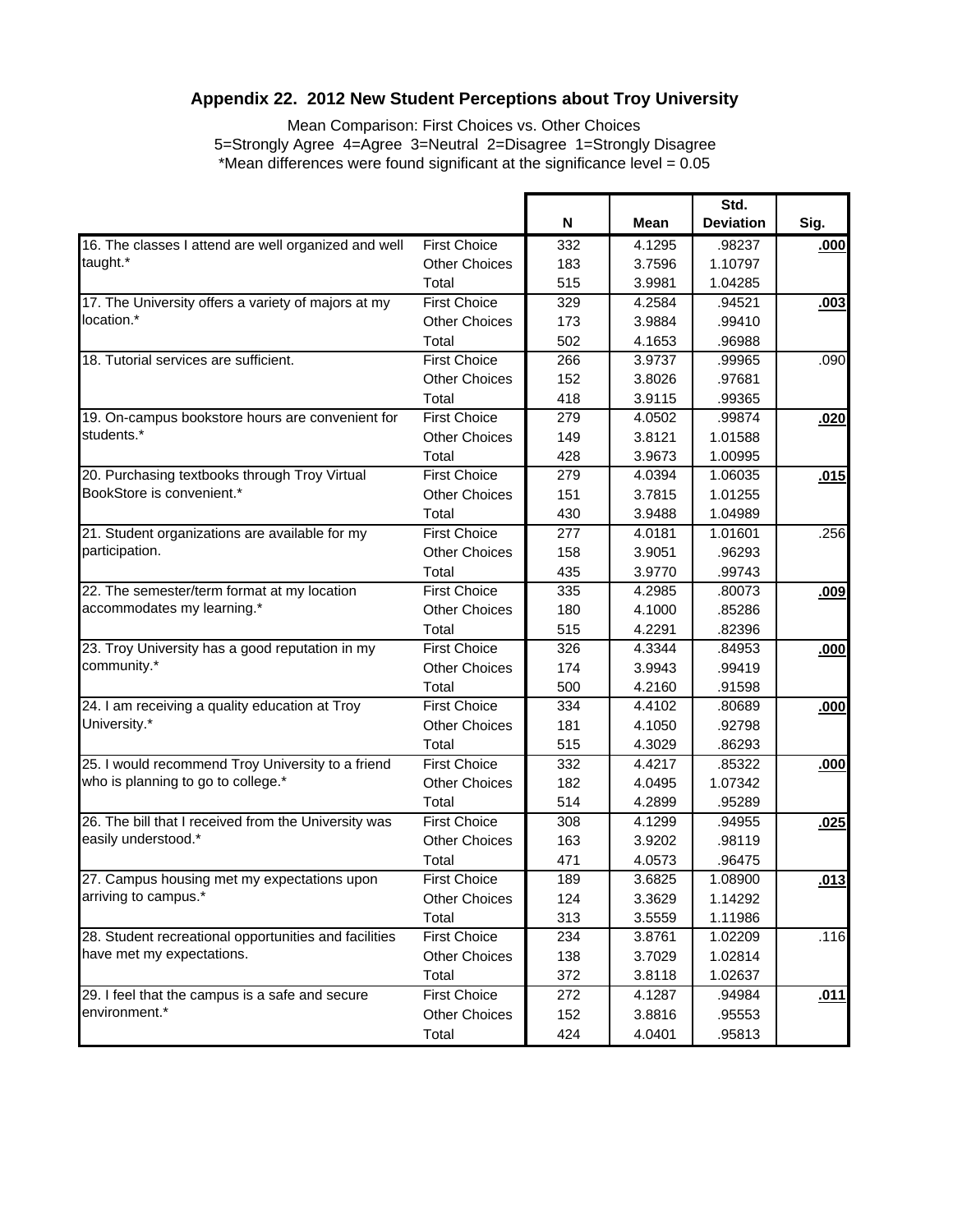# **Appendix 23. 2012 Overall Demographics and Frequencies**

|         |        |           |       | Valid             | Cumulative |
|---------|--------|-----------|-------|-------------------|------------|
|         |        | Frequency |       | Percent   Percent | Percent    |
| Valid   | Male   | 135       | 23.8  | 23.8              | 23.8       |
|         | Female | 432       | 76.1  | 76.2              | 100.0      |
|         | Total  | 567       | 99.8  | 100.0             |            |
| Missing | System |           | .2    |                   |            |
| Total   |        | 568       | 100.0 |                   |            |

| 2) Ethnicity: |
|---------------|
|               |

|         |                                    |                 |         | Valid        | Cumulative |
|---------|------------------------------------|-----------------|---------|--------------|------------|
|         |                                    | Frequency       | Percent | Percent      | Percent    |
| Valid   | African American                   | 161             | 28.3    | 28.5         | 28.5       |
|         | American Indian/Alaska Native      |                 |         |              | 28.7       |
|         | Asian                              | 29              | 5.1     | 5.1          | 33.8       |
|         | Caucasian                          | 337             | 59.3    | 59.6         | 93.5       |
|         | Hawaiian or Other Pacific Islander |                 | .5      | $.5^{\circ}$ | 94.0       |
|         | Hispanic                           | 19 <sup>l</sup> | 3.3     | 3.4          | 97.3       |
|         | <b>Multi-Racial</b>                | 9               | 1.6     | 1.6          | 98.9       |
|         | Race/Ethnicity Unknown             | 6               | 1.1     | 1.1          | 100.0      |
|         | Total                              | 565             | 99.5    | 100.0        |            |
| Missing | System                             |                 | .5      |              |            |
| Total   |                                    | 568             | 100.0   |              |            |

|       |            |           |         | Valid   | Cumulative |
|-------|------------|-----------|---------|---------|------------|
|       |            | Frequency | Percent | Percent | Percent    |
| Valid | 18-19      | 189       | 33.3    | 33.3    | 33.3       |
|       | $20 - 21$  | 67        | 11.8    | 11.8    | 45.1       |
|       | $22 - 24$  | 62        | 10.9    | 10.9    | 56.0       |
|       | 25-29      | 92        | 16.2    | 16.2    | 72.2       |
|       | 30-34      | 61        | 10.7    | 10.7    | 82.9       |
|       | $35 - 39$  | 32        | 5.6     | 5.6     | 88.6       |
|       | 40-49      | 51        | 9.0     | 9.0     | 97.5       |
|       | 50-64      | 13        | 2.3     | 2.3     | 99.8       |
|       | 65 or over |           | .2      | .2      | 100.0      |
|       | Total      | 568       | 100.0   | 100.0   |            |

# **4) Enrollment Status:**

|                  | 1) Gender:                                                                                                               |            |                | Valid            | Cumulative            |
|------------------|--------------------------------------------------------------------------------------------------------------------------|------------|----------------|------------------|-----------------------|
|                  |                                                                                                                          | Frequency  | Percent        | Percent          | Percent               |
| Valid            | Male                                                                                                                     | 135        | 23.8           | 23.8             | 23.8                  |
|                  | Female<br>Total                                                                                                          | 432<br>567 | 76.1<br>99.8   | 76.2<br>100.0    | 100.0                 |
| Missing          | System                                                                                                                   | 1          | $\cdot$        |                  |                       |
| Total            |                                                                                                                          | 568        | 100.0          |                  |                       |
|                  | 2) Ethnicity:                                                                                                            |            |                |                  |                       |
|                  |                                                                                                                          |            |                | Valid            | Cumulative            |
|                  |                                                                                                                          | Frequency  | Percent        | Percent          | Percent               |
| Valid            | African American                                                                                                         | 161        | 28.3           | 28.5             | 28.5                  |
|                  | American Indian/Alaska Native                                                                                            | 1          | .2             | .2               | 28.7                  |
|                  | Asian                                                                                                                    | 29         | 5.1            | 5.1              | 33.8                  |
|                  | Caucasian                                                                                                                | 337        | 59.3           | 59.6             | 93.5                  |
|                  | Hawaiian or Other Pacific Islander                                                                                       | 3          | .5             | .5               | 94.0                  |
|                  | Hispanic                                                                                                                 | 19         | 3.3            | 3.4              | 97.3                  |
|                  | Multi-Racial                                                                                                             | 9          | 1.6            | 1.6              | 98.9                  |
|                  | Race/Ethnicity Unknown                                                                                                   | 6          | 1.1            | 1.1              | 100.0                 |
|                  | Total                                                                                                                    | 565        | 99.5           | 100.0            |                       |
| Missing<br>Total | System                                                                                                                   | 3<br>568   | .5             |                  |                       |
|                  |                                                                                                                          |            | 100.0          |                  |                       |
|                  | 3) Age:                                                                                                                  |            |                | Valid            | Cumulative            |
|                  |                                                                                                                          | Frequency  | Percent        | Percent          | Percent               |
| Valid            | 18-19                                                                                                                    | 189        | 33.3           | 33.3             | 33.3                  |
|                  | $20 - 21$                                                                                                                | 67         | 11.8           | 11.8             | 45.1                  |
|                  | $22 - 24$                                                                                                                | 62         | 10.9           | 10.9             | 56.0                  |
|                  | 25-29                                                                                                                    | 92         | 16.2           | 16.2             | 72.2                  |
|                  | 30-34                                                                                                                    | 61         | 10.7           | 10.7             | 82.9                  |
|                  | 35-39                                                                                                                    | 32         | 5.6            | 5.6              | 88.6                  |
|                  | 40-49                                                                                                                    | 51         | 9.0            | 9.0              | 97.5                  |
|                  | 50-64                                                                                                                    | 13         | 2.3            | 2.3              | 99.8                  |
|                  | 65 or over                                                                                                               |            | $\overline{c}$ | 2                | 100.0                 |
|                  | Total                                                                                                                    | 568        | 100.0          | 100.0            |                       |
|                  | 4) Enrollment Status:                                                                                                    |            |                |                  |                       |
|                  |                                                                                                                          | Frequency  | Percent        | Valid<br>Percent | Cumulative<br>Percent |
| Valid            | Dually-enrolled high school student.                                                                                     | 2          | .4             | .4               | .4                    |
|                  | First-time freshman (an undergraduate student attending college<br>for the first time).                                  | 208        | 36.6           | 36.6             | 37.0                  |
|                  | First-time graduate (a graduate student enrolled in a graduate                                                           | 78         | 13.7           | 13.7             | 50.7                  |
|                  | program for the first time).                                                                                             |            |                | 37.9             | 88.6                  |
|                  | Undergraduate transfer student (an undergraduate student who<br>transferred to TROY from another college or university). | 215        | 37.9           |                  |                       |
|                  | Graduate transfer student (a graduate student who transferred to<br>TROY from another college or university).            | 19         | 3.3            | 3.3              | 91.9                  |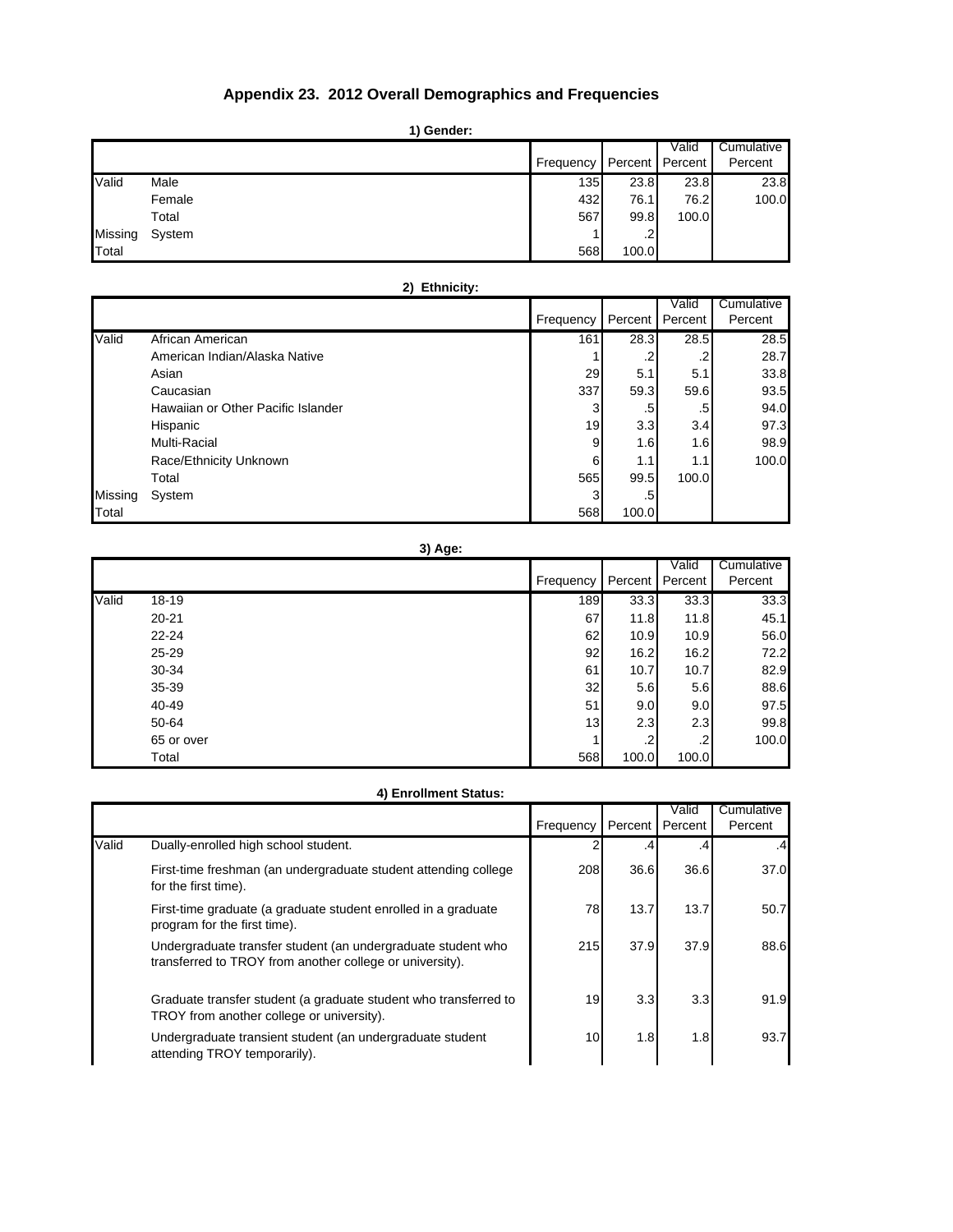| Graduate transient student (a graduate student attending TROY<br>temporarily). |     | .91   | .91              | 94.5  |
|--------------------------------------------------------------------------------|-----|-------|------------------|-------|
| Other                                                                          | 21  | 5.5   | 5.5 <sub>1</sub> | 100.0 |
| Total                                                                          | 568 | 100.0 | 100.0            |       |

# **Ethnicity Grouped**

|         |              |           |         | Valid   | Cumulative |
|---------|--------------|-----------|---------|---------|------------|
|         |              | Frequency | Percent | Percent | Percent    |
| Valid   | <b>Black</b> | 1611      | 28.3    | 28.5    | 28.5       |
|         | White        | 337       | 59.3    | 59.6    | 88.1       |
|         | Other        | 67        | 11.8    | 11.9    | 100.0      |
|         | Total        | 565       | 99.5    | 100.0   |            |
| Missing | System       | 3         | .5      |         |            |
| Total   |              | 568       | 100.0   |         |            |

# **Age Grouped**

|       |                 |           |                        | Valid | Cumulative |
|-------|-----------------|-----------|------------------------|-------|------------|
|       |                 | Frequency | <b>Percent Percent</b> |       | Percent    |
| Valid | Traditional     | 318       | 56.0                   | 56.0  | 56.0       |
|       | Non-Traditional | 250       | 44.0                   | 44.0  | 100.0      |
|       | Total           | 568       | 100.0                  | 100.0 |            |

|         | Level            |           |       |                 |            |
|---------|------------------|-----------|-------|-----------------|------------|
|         |                  |           |       | Valid           | Cumulative |
|         |                  | Frequency |       | Percent Percent | Percent    |
| Valid   | <b>UnderGrad</b> | 433       | 76.2  | 80.9            | 80.9       |
|         | Grad             | 102       | 18.0  | 19.1            | 100.0      |
|         | Total            | 535       | 94.2  | 100.0           |            |
| Missing | System           | 33        | 5.8   |                 |            |
| Total   |                  | 568       | 100.0 |                 |            |

|         |                      |                 |         | Valid   | Cumulative |
|---------|----------------------|-----------------|---------|---------|------------|
|         |                      | Frequency       | Percent | Percent | Percent    |
| Valid   | <b>First Choice</b>  | 360             | 63.4    | 64.5    | 64.5       |
|         | <b>Other Choices</b> | 198             | 34.9    | 35.5    | 100.0      |
|         | Total                | 558             | 98.2    | 100.0   |            |
| Missing | System               | 10 <sup>1</sup> | 1.8     |         |            |
| Total   |                      | 568             | 100.0   |         |            |

|                                             | Graduate transient student (a graduate student attending TROY<br>temporarily). | $\mathbf 5$      | $\cdot$ 9        | .9               | 94.5                          |
|---------------------------------------------|--------------------------------------------------------------------------------|------------------|------------------|------------------|-------------------------------|
|                                             | Other<br>Total                                                                 | 31<br>568        | 5.5<br>100.0     | 5.5<br>100.0     | 100.0                         |
|                                             | <b>Ethnicity Grouped</b>                                                       |                  |                  |                  |                               |
|                                             |                                                                                | Frequency        | Percent          | Valid<br>Percent | Cumulative<br>Percent         |
| Valid                                       | <b>Black</b><br>White                                                          | 161<br>337       | 28.3<br>59.3     | 28.5<br>59.6     | 28.5<br>88.1                  |
|                                             | Other                                                                          | 67               | 11.8             | 11.9             | 100.0                         |
| Missing                                     | Total                                                                          | 565<br>3         | 99.5             | 100.0            |                               |
| Total                                       | System                                                                         | 568              | .5<br>100.0      |                  |                               |
|                                             | <b>Age Grouped</b>                                                             |                  |                  |                  |                               |
|                                             |                                                                                | Frequency        | Percent          | Valid<br>Percent | Cumulative<br>Percent         |
| Valid                                       | Traditional                                                                    | 318              | 56.0             | 56.0             | 56.0                          |
|                                             | Non-Traditional<br>Total                                                       | 250<br>568       | 44.0<br>100.0    | 44.0<br>100.0    | 100.0                         |
|                                             | Level                                                                          |                  |                  |                  |                               |
|                                             |                                                                                |                  |                  | Valid            | Cumulative                    |
|                                             |                                                                                | Frequency<br>433 | Percent<br>76.2  | Percent<br>80.9  | Percent<br>80.9               |
|                                             |                                                                                |                  |                  |                  |                               |
|                                             | <b>UnderGrad</b><br>Grad                                                       | 102              | 18.0             | 19.1             |                               |
|                                             | Total                                                                          | 535              | 94.2             | 100.0            |                               |
|                                             | System                                                                         | 33<br>568        | 5.8<br>100.0     |                  | 100.0                         |
|                                             | <b>Choice</b>                                                                  |                  |                  |                  |                               |
|                                             |                                                                                | Frequency        | Percent          | Valid<br>Percent | Percent                       |
|                                             | <b>First Choice</b>                                                            | 360              | 63.4             | 64.5             |                               |
|                                             | <b>Other Choices</b>                                                           | 198              | 34.9             | 35.5             |                               |
|                                             | Total                                                                          | 558              | 98.2             | 100.0            |                               |
|                                             | Missing System                                                                 | $10$<br>568      | $1.8\,$<br>100.0 |                  | Cumulative<br>64.5<br>100.0   |
| Valid<br>Missing<br>Total<br>Valid<br>Total | 5) Which Troy University campus are you currently enrolled?                    |                  |                  |                  |                               |
|                                             |                                                                                | Frequency        | Percent          | Valid<br>Percent | Cumulative<br>Percent         |
| Valid                                       | Dothan Campus                                                                  | 43               | 7.6              | 7.6              |                               |
|                                             | eTROY (Taking online courses only)                                             | 140              | 24.6             | 24.7             | 7.6<br>32.3                   |
|                                             | Global Campus (Campuses or sites outside of Alabama)<br>Montgomery Campus      | 31<br>64         | 5.5<br>11.3      | 5.5<br>11.3      |                               |
|                                             | Phenix City Campus                                                             | $30\,$           | 5.3              | 5.3              |                               |
|                                             | <b>Troy Campus</b>                                                             | 259              | 45.6             | 45.7             |                               |
| Missing                                     | Total<br>System                                                                | 567<br>1         | 99.8<br>.2       | 100.0            | 37.7<br>49.0<br>54.3<br>100.0 |

### **5) Which Troy University campus are you currently enrolled?**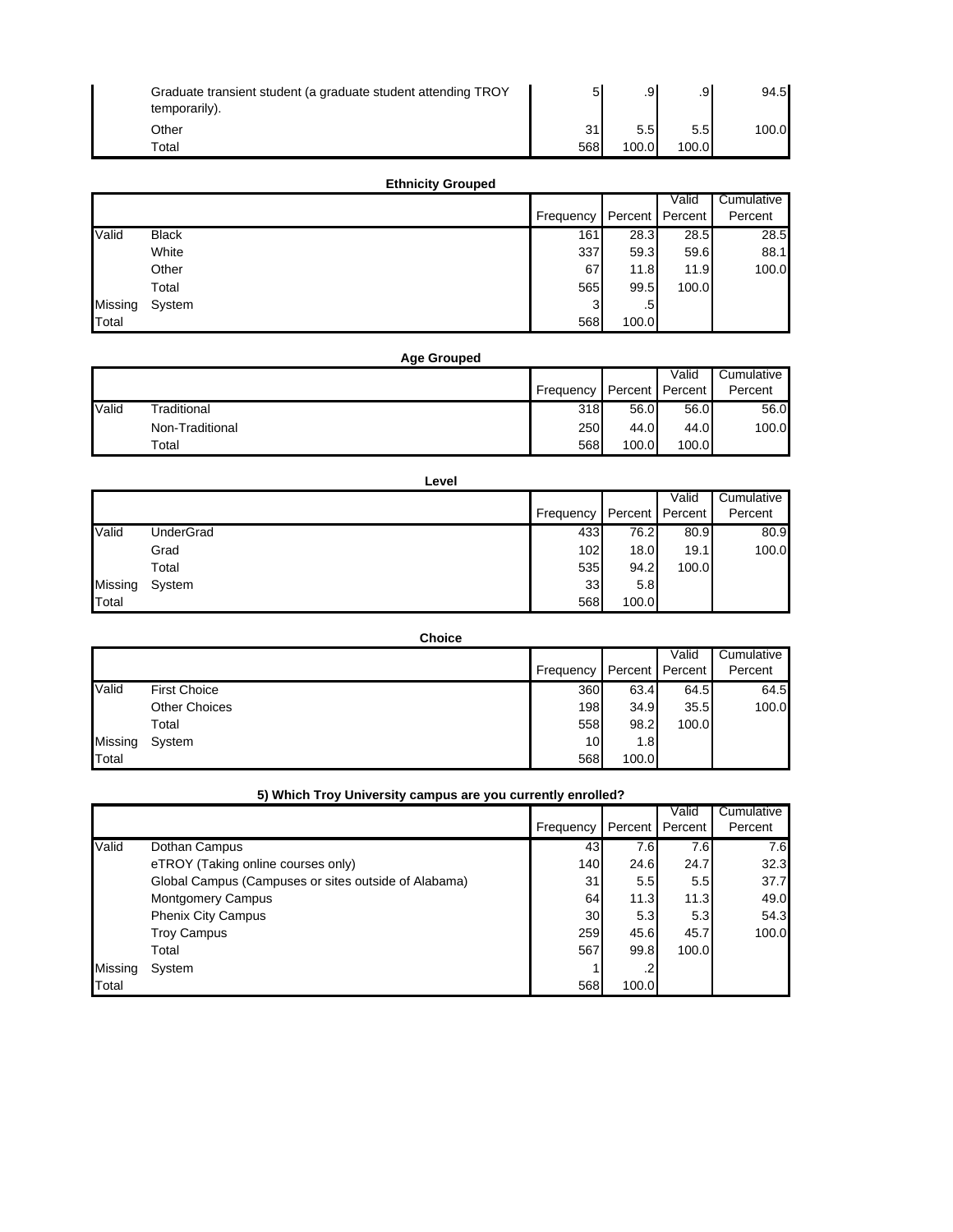# **If you selected Global Campus in the prior question, please select the site from which you are takin...**

|         |                                                            |           |                                 | Valid            | Cumulative            |
|---------|------------------------------------------------------------|-----------|---------------------------------|------------------|-----------------------|
|         |                                                            | Frequency | Percent                         | Percent          | Percent               |
| Valid   | Albany, GA                                                 |           | .2<br>1                         | 4.8              | 4.8                   |
|         | Atlanta, GA                                                |           | $\cdot$<br>1                    | 4.8              | 9.5                   |
|         | Augusta, GA                                                |           | .7<br>4                         | 19.0             | 28.6                  |
|         | Columbus, GA (Off Base- Manchester Exp)                    |           | $\cdot$<br>1                    | 4.8              | 33.3                  |
|         | Eglin AFB, FL                                              |           | $\overline{2}$<br>1             | 4.8              | 38.1                  |
|         | Fort Belvoir, VA                                           |           | $\cdot$                         | 4.8              | 42.9                  |
|         | Fort Benning (Columbus), GA                                |           | $\overline{2}$                  | 4.8              | 47.6                  |
|         | Melaka, Malaysia<br>Orlando, FL                            |           | $\overline{.2}$<br>1<br>5<br>.9 | 4.8<br>23.8      | 52.4                  |
|         | Pensacola, FL                                              |           | $\overline{\mathbf{c}}$<br>.4   | 9.5              | 76.2<br>85.7          |
|         | Tampa Bay, FL                                              |           | $\overline{\mathbf{c}}$<br>.4   | 9.5              | 95.2                  |
|         | Tyndall AFB (Panama City), FL                              |           | $\cdot$<br>1                    | 4.8              | 100.0                 |
|         | Total                                                      |           | 21<br>3.7                       | 100.0            |                       |
| Missing | System                                                     | 547       | 96.3                            |                  |                       |
| Total   |                                                            | 568       | 100.0                           |                  |                       |
|         | 6) Degree program you are in:                              |           |                                 |                  |                       |
|         |                                                            |           | Percent                         | Valid<br>Percent | Cumulative<br>Percent |
| Valid   | Associate                                                  | Frequency | 61<br>10.7                      | 10.9             | 10.9                  |
|         | Bachelor's                                                 | 362       | 63.7                            | 64.6             | 75.5                  |
|         | Master's                                                   | 109       | 19.2                            | 19.5             | 95.0                  |
|         | <b>Education Specialist</b>                                |           | 3<br>.5                         | $.5\,$           | 95.5                  |
|         | Doctorate                                                  |           | 7<br>1.2                        | 1.3              | 96.8                  |
|         | Other                                                      |           | 18<br>3.2                       | 3.2              | 100.0                 |
|         | Total                                                      | 560       | 98.6                            | 100.0            |                       |
| Missing | System                                                     |           | 1.4<br>8                        |                  |                       |
| Total   |                                                            | 568       | 100.0                           |                  |                       |
|         | 7) College you are attending:                              |           |                                 |                  |                       |
|         |                                                            | Frequency | Percent                         | Valid<br>Percent | Cumulative<br>Percent |
| Valid   | Arts & Sciences                                            | 156       | 27.5                            | 28.9             | 28.9                  |
|         | Sorrell College of Business                                | 104       | 18.3                            | 19.3             | 48.1                  |
|         | Communication and Fine Arts                                |           | 42<br>7.4                       | 7.8              | 55.9                  |
|         | Education                                                  | 105       | 18.5                            | 19.4             | 75.4                  |
|         | <b>Health &amp; Human Services</b>                         | 133       | 23.4                            | 24.6             | 100.0                 |
|         | Total                                                      | 540       | 95.1                            | 100.0            |                       |
| Missing | System                                                     |           | 28<br>4.9                       |                  |                       |
| Total   |                                                            | 568       | 100.0                           |                  |                       |
|         | 8) What is your major in the College of Arts and Sciences? |           |                                 |                  |                       |
|         |                                                            | Frequency | Percent                         | Valid<br>Percent | Cumulative<br>Percent |
| Valid   | Anthropology Major                                         |           | $\cdot$ .2<br>1                 | .6               | .6                    |
|         | <b>Biology Major</b>                                       |           | 6<br>1.1                        | 3.9              | 4.5                   |
|         | <b>Biology Program</b>                                     |           | 4<br>.7                         | 2.6              | 7.1                   |
|         | Biology, Preprofessional Major                             |           | 12<br>2.1                       | 7.7              | 14.8                  |
|         | <b>Chemistry Major</b>                                     |           | 3<br>$.5\,$                     | 1.9              | 16.8                  |
|         | <b>Chemistry Program</b>                                   |           | $\cdot$<br>1                    | .6               | 17.4                  |
|         | <b>Computer Science</b>                                    |           | 2.5<br>14                       | 9.0              | 26.5                  |
|         | Computer Science, Applied Major                            |           | 1.1<br>6                        | 3.9              | 30.3                  |
|         | <b>Criminal Justice</b>                                    | 21        | 3.7                             | 13.5             | 43.9                  |
|         | <b>General Education</b>                                   |           | 1<br>$\cdot$                    | .6               | 44.5                  |
|         | <b>History Major</b>                                       |           | $\cdot 7$<br>4                  | 2.6              | 47.1                  |
|         | <b>Liberal Studies</b>                                     |           | $\mathbf{.2}$<br>$\mathbf{1}$   | ${\bf .6}$       | 47.7                  |

| 6) Degree program you are in: |  |  |
|-------------------------------|--|--|
|-------------------------------|--|--|

|         |                             |           |              | Valid            | Cumulative |
|---------|-----------------------------|-----------|--------------|------------------|------------|
|         |                             | Frequency | Percent      | Percent          | Percent    |
| Valid   | Associate                   | 61        | 10.7         | 10.9             | 10.9       |
|         | Bachelor's                  | 362       | 63.7         | 64.6             | 75.5       |
|         | Master's                    | 109       | 19.2         | 19.5             | 95.0       |
|         | <b>Education Specialist</b> | 3         | $.5^{\circ}$ | .5'              | 95.5       |
|         | Doctorate                   |           | 1.21         | 1.3              | 96.8       |
|         | Other                       | 18        | 3.2          | 3.2 <sub>l</sub> | 100.0      |
|         | Total                       | 560       | 98.6         | 100.0            |            |
| Missing | System                      | 8         | 1.4          |                  |            |
| Total   |                             | 568       | 100.0        |                  |            |

| 7) College you are attending: |  |  |  |  |  |  |  |
|-------------------------------|--|--|--|--|--|--|--|
|-------------------------------|--|--|--|--|--|--|--|

|              |                                    |                  |         | Valid   | Cumulative |
|--------------|------------------------------------|------------------|---------|---------|------------|
|              |                                    | Frequency        | Percent | Percent | Percent    |
| Valid        | Arts & Sciences                    | 156              | 27.5    | 28.9    | 28.9       |
|              | Sorrell College of Business        | 104 <sub>l</sub> | 18.3    | 19.3    | 48.1       |
|              | <b>Communication and Fine Arts</b> | 42               | 7.4     | 7.8I    | 55.9       |
|              | Education                          | 105              | 18.5    | 19.4    | 75.4       |
|              | <b>Health &amp; Human Services</b> | 133              | 23.4    | 24.6    | 100.0      |
|              | Total                              | 540              | 95.1    | 100.0   |            |
| Missing      | System                             | 28               | 4.9     |         |            |
| <b>Total</b> |                                    | 568              | 100.0   |         |            |

|       |                                 |           |         | Valid   | Cumulative |
|-------|---------------------------------|-----------|---------|---------|------------|
|       |                                 | Frequency | Percent | Percent | Percent    |
| Valid | Anthropology Major              |           |         | .6      | .6         |
|       | <b>Biology Major</b>            | 6         | 1.1     | 3.9     | 4.5        |
|       | <b>Biology Program</b>          | 4         |         | 2.6     | 7.1        |
|       | Biology, Preprofessional Major  | 12        | 2.1     | 7.7     | 14.8       |
|       | <b>Chemistry Major</b>          | 3         | .5      | 1.9     | 16.8       |
|       | <b>Chemistry Program</b>        |           | .2      | .6      | 17.4       |
|       | <b>Computer Science</b>         | 14        | 2.5     | 9.0     | 26.5       |
|       | Computer Science, Applied Major | 6         | 1.1     | 3.9     | 30.3       |
|       | Criminal Justice                | 21        | 3.7     | 13.5    | 43.9       |
|       | <b>General Education</b>        |           | .2      | .6      | 44.5       |
|       | <b>History Major</b>            | 4         | $\cdot$ | 2.6     | 47.1       |
|       | <b>Liberal Studies</b>          |           | .2      | .6      | 47.7       |

|  |  | 8) What is your major in the College of Arts and Sciences? |  |
|--|--|------------------------------------------------------------|--|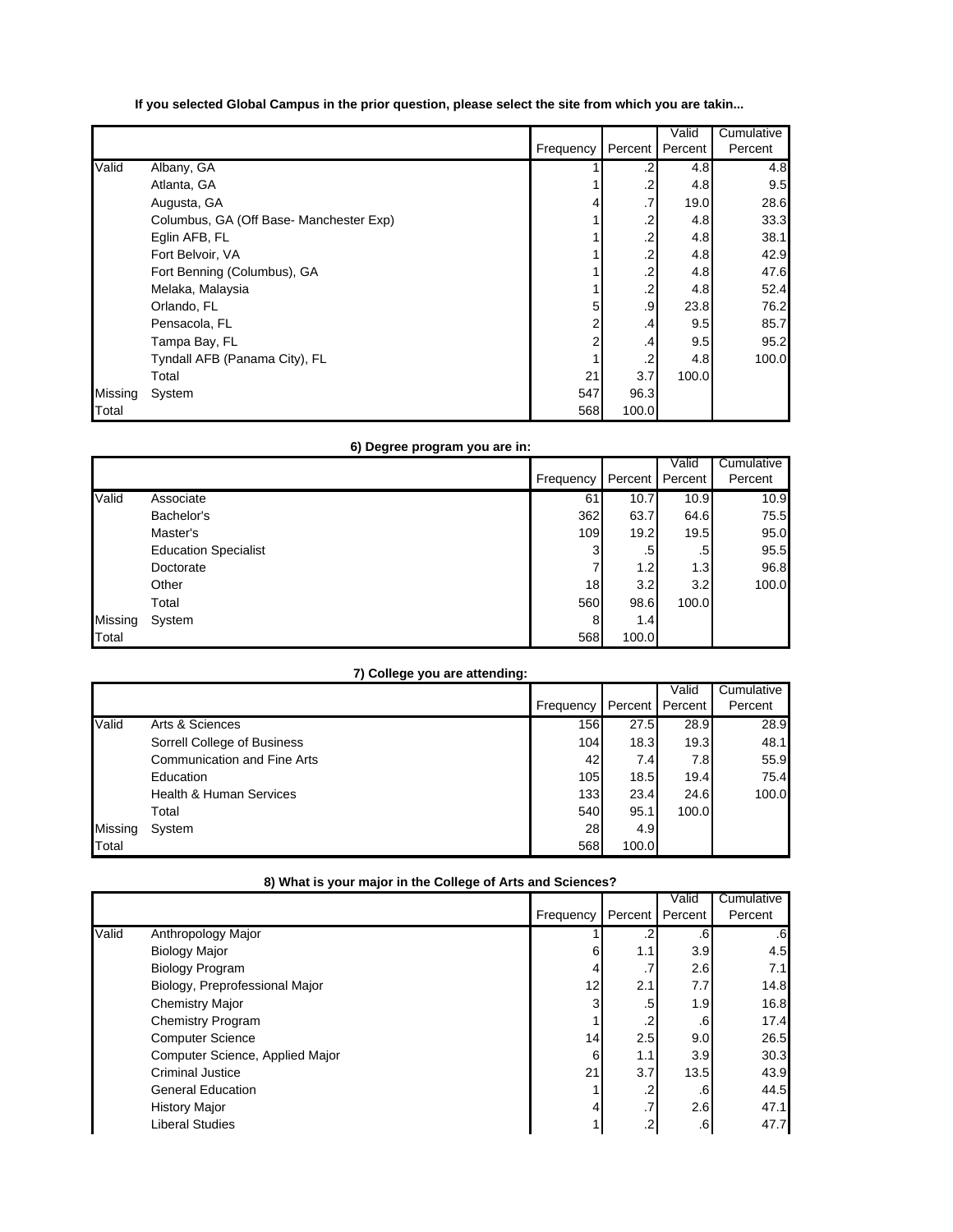|         | International Relations                  | 10  | 1.8   | 6.5    | 54.2  |
|---------|------------------------------------------|-----|-------|--------|-------|
|         | Marine Biology Program                   |     |       | .6     | 54.8  |
|         | <b>Mathematics Major</b>                 |     |       | .6     | 55.5  |
|         | <b>Political Science Major</b>           | 14  | 2.5   | 9.0    | 64.5  |
|         | <b>Public Administration</b>             | 9   | 1.6   | 5.8    | 70.3  |
|         | Social Science Major                     | 6   | 1.1   | 3.9    | 74.2  |
|         | Sociology Major                          | 9   | 1.6   | 5.8    | 80.0  |
|         | Surveying and Geomatics Sciences Program |     |       | $.6\,$ | 80.6  |
|         | Other                                    | 30  | 5.3   | 19.4   | 100.0 |
|         | Total                                    | 155 | 27.3  | 100.0  |       |
| Missing | System                                   | 413 | 72.7  |        |       |
| Total   |                                          | 568 | 100.0 |        |       |

|         | <b>International Relations</b>                                       | 10        | 1.8            | 6.5              | 54.2                                                          |
|---------|----------------------------------------------------------------------|-----------|----------------|------------------|---------------------------------------------------------------|
|         | Marine Biology Program                                               | 1         | $\cdot$        | .6               | 54.8                                                          |
|         | <b>Mathematics Major</b>                                             | 1         | $\cdot$        | .6               | 55.5                                                          |
|         | Political Science Major                                              | 14        | 2.5            | 9.0              | 64.5                                                          |
|         | <b>Public Administration</b>                                         | 9         | 1.6            | 5.8              | 70.3                                                          |
|         | Social Science Major                                                 | 6         | 1.1            | 3.9              | 74.2                                                          |
|         | Sociology Major                                                      | 9         | 1.6            | 5.8              | 80.0                                                          |
|         | Surveying and Geomatics Sciences Program                             | 1         | $\cdot$        | .6               | 80.6                                                          |
|         | Other                                                                | 30        | 5.3            | 19.4             | 100.0                                                         |
|         | Total                                                                | 155       | 27.3           | 100.0            |                                                               |
| Missing | System                                                               | 413       | 72.7           |                  |                                                               |
| Total   |                                                                      | 568       | 100.0          |                  |                                                               |
|         | 8) What is your major in the Sorrell College of Business?            |           |                |                  |                                                               |
|         |                                                                      | Frequency | Percent        | Valid<br>Percent | Cumulative<br>Percent                                         |
| Valid   | <b>Accounting Major</b>                                              | 20        | 3.5            | 19.4             | 19.4                                                          |
|         | <b>Business</b>                                                      | 6         | 1.1            | 5.8              | 25.2                                                          |
|         | <b>Business Administration</b>                                       | 24        | 4.2            | 23.3             | 48.5                                                          |
|         | Executive Master of Business Administration                          | 1         | $\cdot$        | 1.0              | 49.5                                                          |
|         | Finance Major                                                        | 1         | .2             | 1.0              | 50.5                                                          |
|         | General Business Major                                               | 10        | 1.8            | 9.7              | 60.2                                                          |
|         | Human Resource Management                                            | 15        | 2.6            | 14.6             | 74.8                                                          |
|         | Information Systems Major                                            | 7         | 1.2            | 6.8              | 81.6                                                          |
|         | Management                                                           | 10        | 1.8            | 9.7              | 91.3                                                          |
|         | <b>Marketing Major</b>                                               | 3         | $.5\,$         | 2.9              | 94.2                                                          |
|         | Risk Management and Insurance Major                                  | 1         | $\cdot$        | 1.0              | 95.1                                                          |
|         | Taxation                                                             | 1         | $\cdot$        | 1.0              | 96.1                                                          |
|         | Other                                                                | 4         | $\cdot$        | 3.9              | 100.0                                                         |
|         | Total                                                                | 103       | 18.1           | 100.0            |                                                               |
| Missing | System                                                               | 465       | 81.9           |                  |                                                               |
| Total   |                                                                      | 568       | 100.0          |                  |                                                               |
|         | 8) What is your major in the College of Communication and Fine Arts? |           |                |                  |                                                               |
|         |                                                                      | Frequency | Percent        | Valid<br>Percent | Cumulative<br>Percent                                         |
| Valid   | Broadcast Journalism Major                                           | 6         | 1.1            | 14.3             | 14.3                                                          |
|         |                                                                      |           |                |                  |                                                               |
|         |                                                                      | 1         | $\mathfrak{p}$ |                  |                                                               |
|         | <b>Communication Arts Major - Communication Studies Track</b>        |           |                | 2.4              |                                                               |
|         | Communication Arts Major - Theatre Track                             | 4         | .7             | 9.5              |                                                               |
|         | Design, Technology and Innovation Program                            | 4         | .7             | 9.5              |                                                               |
|         | English Major                                                        | 9         | 1.6<br>$.5\,$  | 21.4<br>7.1      |                                                               |
|         | Journalism, Print Major<br>Music Major                               | 3<br>8    | 1.4            | 19.0             |                                                               |
|         | Studio Arts                                                          | 1         | .2             | 2.4              |                                                               |
|         | Other                                                                | 6         | 1.1            | 14.3             |                                                               |
|         | Total                                                                | 42        | 7.4            | 100.0            |                                                               |
| Missing | System                                                               | 526       | 92.6           |                  | 16.7<br>26.2<br>35.7<br>57.1<br>64.3<br>83.3<br>85.7<br>100.0 |

|         | 0) WHAT IS YOU! THATCH THE CONCUC OF COMMUNICATION AND I THE ATLS: |           |         |         |            |
|---------|--------------------------------------------------------------------|-----------|---------|---------|------------|
|         |                                                                    |           |         | Valid   | Cumulative |
|         |                                                                    | Frequency | Percent | Percent | Percent    |
| Valid   | Broadcast Journalism Major                                         | 6         | 1.1     | 14.3    | 14.3       |
|         | Communication Arts Major - Communication Studies Track             |           | .2      | 2.4     | 16.7       |
|         | <b>Communication Arts Major - Theatre Track</b>                    | 4         |         | 9.5     | 26.2       |
|         | Design, Technology and Innovation Program                          | 4         |         | 9.5     | 35.7       |
|         | <b>English Major</b>                                               | 9         | 1.6     | 21.4    | 57.1       |
|         | Journalism, Print Major                                            | 3         | .5      | 7.1     | 64.3       |
|         | <b>Music Major</b>                                                 | 8         | 1.4     | 19.0    | 83.3       |
|         | <b>Studio Arts</b>                                                 |           |         | 2.4     | 85.7       |
|         | Other                                                              | 6         | 1.1     | 14.3    | 100.0      |
|         | Total                                                              | 42        | 7.4     | 100.0   |            |
| Missing | System                                                             | 526       | 92.6    |         |            |
| Total   |                                                                    | 568       | 100.0   |         |            |

### **8) What is your major in the College of Communication and Fine Arts?**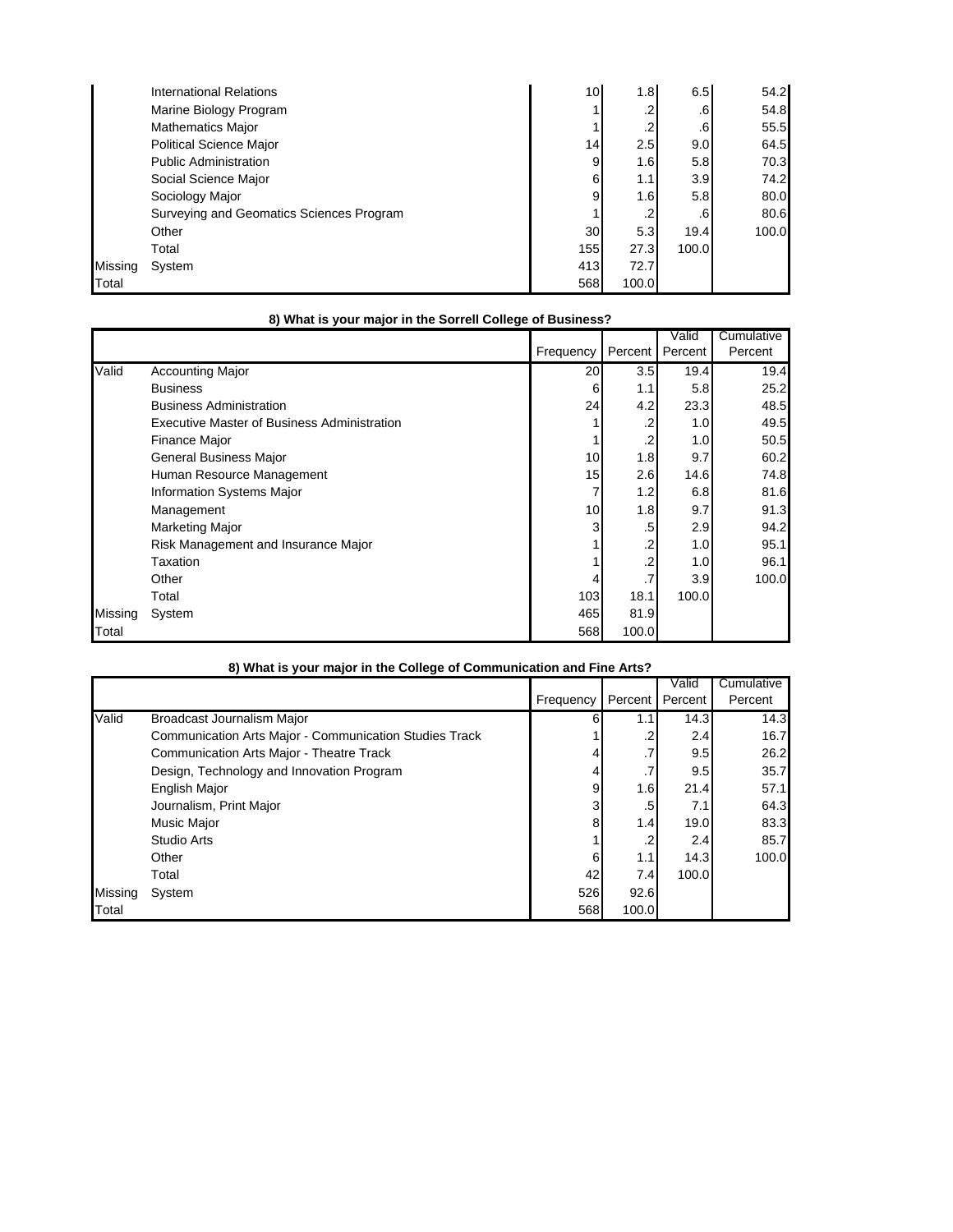| Valid          |                                                                                                  | Frequency        | Percent           | Valid<br>Percent | Cumulative<br>Percent                                                      |
|----------------|--------------------------------------------------------------------------------------------------|------------------|-------------------|------------------|----------------------------------------------------------------------------|
|                | <b>Adult Education</b>                                                                           | 1                | .2                | 1.0              | 1.0                                                                        |
|                | Collaborative Teacher (Grades 6-12)                                                              | 1                | $\cdot$           | 1.0              | 1.9                                                                        |
|                | Collaborative Teacher (Grades K-6)                                                               | 5                | .9                | 4.8              | 6.7                                                                        |
|                | Counseling and Psychology - Clinical Mental Health                                               | 10               | 1.8               | 9.5              | 16.2                                                                       |
|                | Counseling                                                                                       |                  |                   |                  |                                                                            |
|                | Counseling and Psychology - Social Services Counseling                                           | 2                | .4                | 1.9              | 18.1                                                                       |
|                | Counseling and Psychology - Student Affairs Counseling<br>Early Childhood Education (Grades P-3) | 1<br>3           | $\cdot$<br>$.5\,$ | 1.0<br>2.9       | 19.0<br>21.9                                                               |
|                | Elementary Education (Grades K-6)                                                                | 29               | 5.1               | 27.6             | 49.5                                                                       |
|                | Instructional Leadership and Administration                                                      | 1                | $\cdot$           | 1.0              | 50.5                                                                       |
|                | Interdisciplinary Education (Grades P-12) - Music,                                               | 1                | $\overline{2}$    | 1.0              | 51.4                                                                       |
|                | <b>Instrumental Education</b>                                                                    |                  |                   |                  |                                                                            |
|                | Interdisciplinary Education (Grades P-12) - Physical                                             | 1                | $\cdot$           | 1.0              | 52.4                                                                       |
|                | Education                                                                                        |                  |                   |                  |                                                                            |
|                | Interpreter Training Program                                                                     | 11               | 1.9               | 10.5             | 62.9                                                                       |
|                | Post Secondary Education                                                                         | 1                | $\cdot$           | 1.0              | 63.8                                                                       |
|                | Psychology Comprehensive Program                                                                 | $\boldsymbol{2}$ | .4                | 1.9              | 65.7                                                                       |
|                | Psychology Major                                                                                 | 13               | 2.3               | 12.4             | 78.1                                                                       |
|                | School Counseling (P-12)                                                                         | 1                | $\cdot$           | 1.0              | 79.0                                                                       |
|                | Secondary Education (Grades 6-12) - English-Language<br><b>Arts Education</b>                    | 4                | .7                | 3.8              | 82.9                                                                       |
|                | Secondary Education (Grades 6-12) - History Education                                            | 4                | .7                | 3.8              | 86.7                                                                       |
|                | Secondary Education (Grades 6-12) - Mathematics                                                  | 6                | 1.1               | 5.7              | 92.4                                                                       |
|                | Education                                                                                        |                  |                   |                  |                                                                            |
|                | Other                                                                                            | 8                | 1.4               | 7.6              | 100.0                                                                      |
|                | Total                                                                                            | 105              | 18.5              | 100.0            |                                                                            |
| Missing        | System                                                                                           | 463              | 81.5              |                  |                                                                            |
|                | 8) What is your major in the College of Health and Human Services?                               | 568              | 100.0             |                  |                                                                            |
|                |                                                                                                  | Frequency        | Percent           | Valid<br>Percent | Percent                                                                    |
|                | <b>Athletic Training</b>                                                                         | 11               | 1.9               | 8.3              |                                                                            |
|                | <b>Human Services</b>                                                                            | 7                | 1.2               | 5.3              |                                                                            |
|                | Nursing                                                                                          | 86               | 15.1              | 64.7             |                                                                            |
|                | <b>Physical Education</b>                                                                        |                  | .2                | .8               |                                                                            |
|                | Rehabilitation                                                                                   | 4                | $\cdot$           | 3.0              |                                                                            |
|                | Social Work                                                                                      | 8                | 1.4               | $6.0\,$          |                                                                            |
|                | Sports & Fitness Management                                                                      | 8                | 1.4               | $6.0\,$          |                                                                            |
| Total<br>Valid | Other                                                                                            | 8                | 1.4               | 6.0              |                                                                            |
| Missing        | Total<br>System                                                                                  | 133<br>435       | 23.4<br>76.6      | 100.0            | Cumulative<br>8.3<br>13.5<br>78.2<br>78.9<br>82.0<br>88.0<br>94.0<br>100.0 |

|  |  |  |  |  | 8) What is your major in the College of Education? |
|--|--|--|--|--|----------------------------------------------------|
|--|--|--|--|--|----------------------------------------------------|

|         | 8) What is your major in the College of Health and Human Services? |           |                  |         |            |
|---------|--------------------------------------------------------------------|-----------|------------------|---------|------------|
|         |                                                                    |           |                  | Valid   | Cumulative |
|         |                                                                    | Frequency | Percent          | Percent | Percent    |
| Valid   | <b>Athletic Training</b>                                           | 11        | 1.9 <sub>l</sub> | 8.3     | 8.3        |
|         | <b>Human Services</b>                                              |           | 1.2              | 5.3     | 13.5       |
|         | Nursing                                                            | 86        | 15.1             | 64.7    | 78.2       |
|         | <b>Physical Education</b>                                          |           | .2               | .8      | 78.9       |
|         | Rehabilitation                                                     | 4         |                  | 3.0     | 82.0       |
|         | Social Work                                                        | 8         | 1.4              | 6.0     | 88.0       |
|         | Sports & Fitness Management                                        | 8         | 1.4              | 6.0     | 94.0       |
|         | Other                                                              | 8         | 1.4 <sub>1</sub> | 6.0     | 100.0      |
|         | Total                                                              | 133       | 23.4             | 100.0   |            |
| Missing | System                                                             | 435       | 76.6             |         |            |
| Total   |                                                                    | 568       | 100.0            |         |            |

#### **8) What is your major in the College of Health and Human Services?**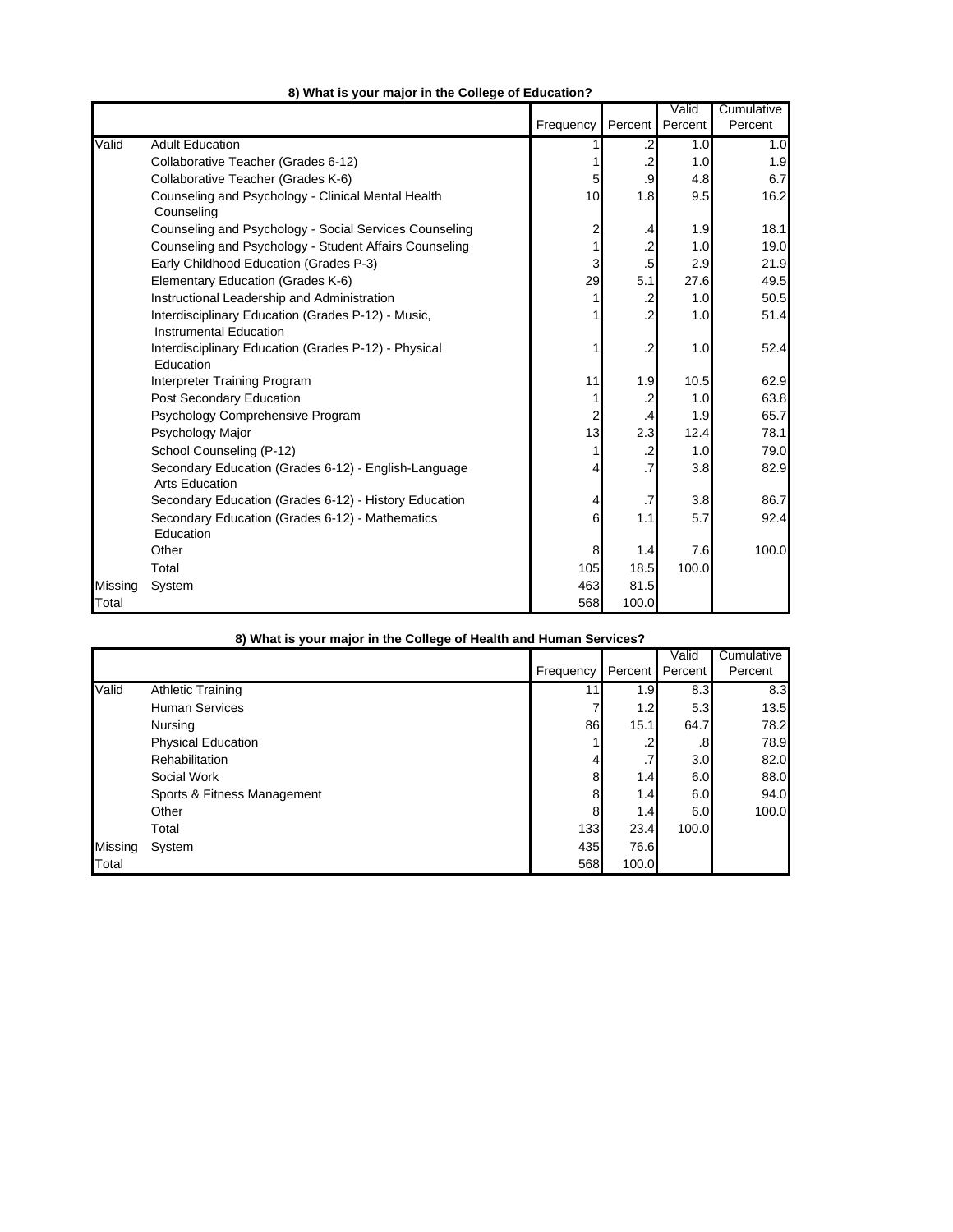|                         |                                                                                          |                  |                 | Valid            | Cumulative                    |
|-------------------------|------------------------------------------------------------------------------------------|------------------|-----------------|------------------|-------------------------------|
|                         |                                                                                          | Frequency        | Percent         | Percent          | Percent                       |
| Valid                   | First choice                                                                             | 360              | 63.4            | 64.5             | 64.5                          |
|                         | Second choice                                                                            | 130              | 22.9            | 23.3             | 87.8                          |
|                         | Third choice<br>Fourth choice                                                            | 30               | 5.3             | 5.4              | 93.2<br>95.2                  |
|                         |                                                                                          | 11<br>27         | 1.9<br>4.8      | 2.0<br>4.8       | 100.0                         |
|                         | Other (please specify)<br>Total                                                          | 558              | 98.2            | 100.0            |                               |
| Missing                 | System                                                                                   | 10               | 1.8             |                  |                               |
| Total                   |                                                                                          | 568              | 100.0           |                  |                               |
|                         | 10) Prior to enrollment in Troy University, did you visit the campus where you enrolled? |                  |                 |                  |                               |
|                         |                                                                                          | Frequency        | Percent         | Valid<br>Percent | Cumulative<br>Percent         |
| Valid                   | Yes                                                                                      | 285              | 50.2            | 51.1             | 51.1                          |
|                         | No                                                                                       | 273              | 48.1            | 48.9             | 100.0                         |
|                         | Total                                                                                    | 558              | 98.2            | 100.0            |                               |
| Missing                 | System                                                                                   | 10               | 1.8             |                  |                               |
| Total                   |                                                                                          | 568              | 100.0           |                  |                               |
|                         |                                                                                          |                  |                 |                  |                               |
|                         | <b>Academic reputation</b>                                                               |                  |                 | Valid            |                               |
|                         | Not Selected                                                                             | Frequency<br>324 | Percent<br>57.0 | Percent          | Cumulative<br>Percent<br>57.0 |
|                         | Selected                                                                                 | 244              | 43.0            | 57.0<br>43.0     |                               |
|                         | Total                                                                                    | 568              | 100.0           | 100.0            | 100.0                         |
|                         | <b>Reputation for social activities</b>                                                  |                  |                 |                  |                               |
|                         |                                                                                          | Frequency        | Percent         | Valid<br>Percent | Percent                       |
|                         | <b>Not Selected</b>                                                                      | 529              | 93.1            | 93.1             |                               |
|                         | Selected                                                                                 | 39               | 6.9             | 6.9              |                               |
|                         | Total                                                                                    | 568              | 100.0           | 100.0            | Cumulative<br>93.1<br>100.0   |
|                         | Rankings in national magazines                                                           |                  |                 |                  |                               |
|                         |                                                                                          |                  |                 | Valid            |                               |
|                         | Not Selected                                                                             | Frequency<br>526 | Percent<br>92.6 | Percent<br>92.6  | Percent                       |
|                         | Selected                                                                                 |                  |                 | 7.4              |                               |
|                         | Total                                                                                    | 42<br>568        | 7.4<br>100.0    | 100.0            | Cumulative<br>92.6<br>100.0   |
| Valid<br>Valid<br>Valid | Graduates get good jobs                                                                  |                  |                 |                  |                               |
|                         |                                                                                          | Frequency        | Percent         | Valid<br>Percent | Cumulative<br>Percent         |
| Valid                   | <b>Not Selected</b>                                                                      | 473              | 83.3            | 83.3             | 83.3                          |
|                         | Selected                                                                                 | 95               | 16.7            | 16.7             | 100.0                         |

# **9) When you applied for admission to college, Troy University was your:**

# **10) Prior to enrollment in Troy University, did you visit the campus where you enrolled?**

|         |        | Frequency       |       | Valid<br>Percent   Percent | Cumulative<br>Percent |
|---------|--------|-----------------|-------|----------------------------|-----------------------|
| Valid   | Yes    | 285             | 50.2  | 51.1                       | 51.1                  |
|         | No     | 273             | 48.1  | 48.9                       | 100.0                 |
|         | Total  | 558             | 98.2  | 100.0                      |                       |
| Missing | System | 10 <sup>1</sup> | 1.8   |                            |                       |
| Total   |        | 568             | 100.0 |                            |                       |

# **11) Please select the reasons why you have chosen to attend Troy University (select as many as apply)**

#### **Academic reputation**

|       |              |           |       | Valid             | Cumulative |
|-------|--------------|-----------|-------|-------------------|------------|
|       |              | Frequency |       | Percent   Percent | Percent    |
| Valid | Not Selected | 324       | 57.0  | 57.0              | 57.0       |
|       | Selected     | 244       | 43.0  | 43.0              | 100.0      |
|       | Total        | 568       | 100.0 | 100.0             |            |

#### **Reputation for social activities**

|       |              |           |       | Valid           | Cumulative |
|-------|--------------|-----------|-------|-----------------|------------|
|       |              | Frequency |       | Percent Percent | Percent    |
| Valid | Not Selected | 529       | 93.1  | 93.1            | 93.1       |
|       | Selected     | 39        | 6.9   | 6.91            | 100.0      |
|       | Total        | 568       | 100.0 | 100.0           |            |

#### **Rankings in national magazines**

|       |                     |           |                 | Valid | Cumulative |
|-------|---------------------|-----------|-----------------|-------|------------|
|       |                     | Frequency | Percent Percent |       | Percent    |
| Valid | <b>Not Selected</b> | 526       | 92.6            | 92.6  | 92.6       |
|       | Selected            | 42        | 7.4             | 7.4   | 100.0      |
|       | Total               | 568       | 100.0           | 100.0 |            |

# **Graduates get good jobs**

|       |              |                 |         | Valid   | Cumulative |
|-------|--------------|-----------------|---------|---------|------------|
|       |              | Frequency       | Percent | Percent | Percent    |
| Valid | Not Selected | 473             | 83.3    | 83.3    | 83.3       |
|       | Selected     | 95 <sub>l</sub> | 16.7    | 16.7    | 100.0      |
|       | Total        | 568             | 100.0   | 100.0   |            |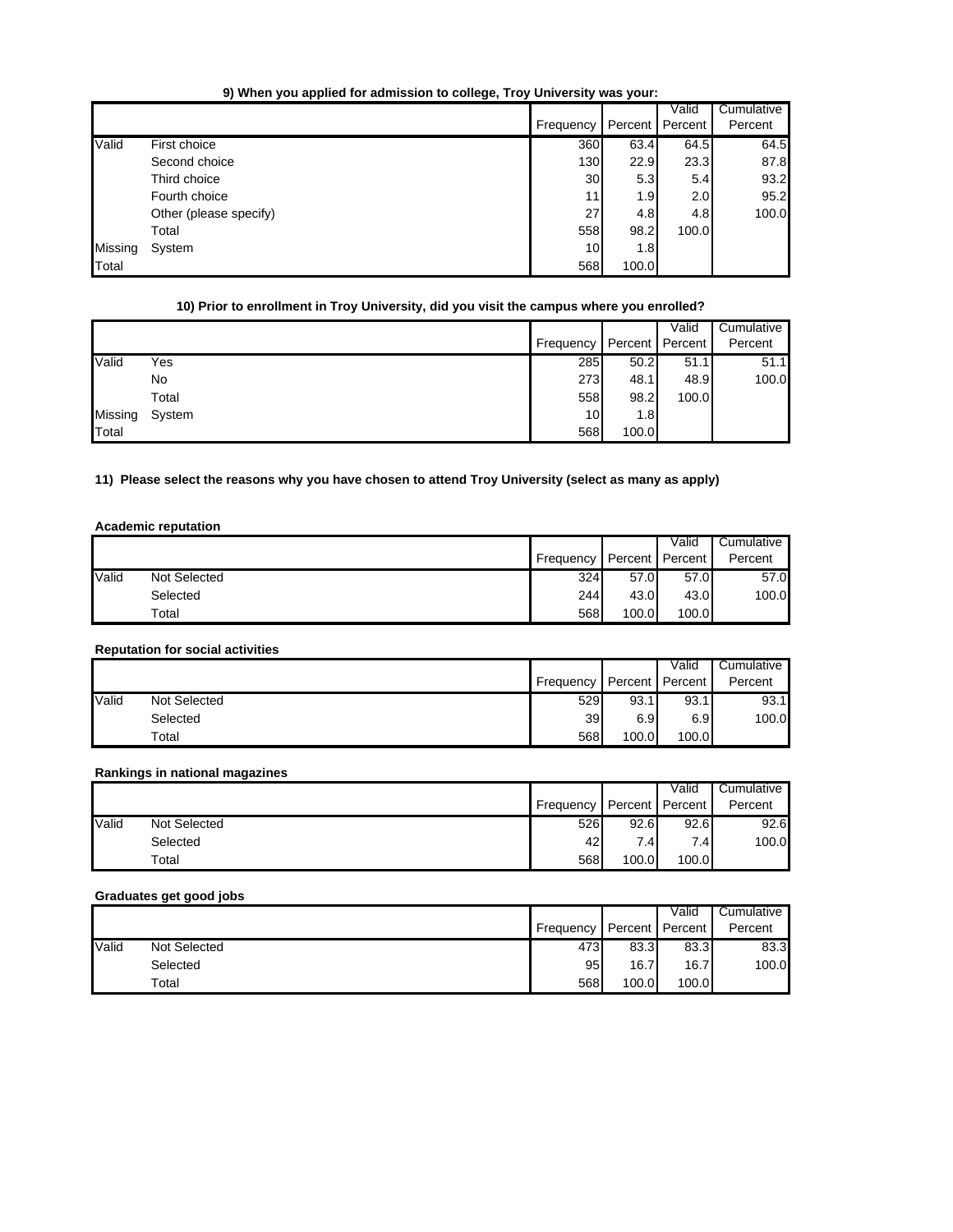| Not Selected<br>Selected<br>Not Selected<br>Selected<br>Not Selected<br>Selected<br>Availability of financial aid<br>Not Selected<br>Selected<br><b>Admission standards</b> | Frequency<br>Percent<br>Percent<br>Percent<br>370<br>65.1<br>65.1<br>65.1<br>198<br>34.9<br>34.9<br>100.0<br>568<br>100.0<br>100.0<br>Valid<br>Cumulative<br>Frequency<br>Percent<br>Percent<br>Percent<br>251<br>44.2<br>44.2<br>44.2<br>55.8<br>317<br>55.8<br>100.0<br>568<br>100.0<br>100.0<br>Valid<br>Cumulative<br>Percent<br>Frequency<br>Percent<br>Percent<br>283<br>49.8<br>49.8<br>49.8<br>285<br>50.2<br>50.2<br>100.0<br>568<br>100.0<br>100.0<br>Valid<br>Cumulative<br>Frequency<br>Percent<br>Percent<br>Percent<br>381<br>67.1<br>67.1<br>67.1<br>32.9<br>187<br>32.9<br>100.0<br>568<br>100.0<br>100.0 |
|-----------------------------------------------------------------------------------------------------------------------------------------------------------------------------|---------------------------------------------------------------------------------------------------------------------------------------------------------------------------------------------------------------------------------------------------------------------------------------------------------------------------------------------------------------------------------------------------------------------------------------------------------------------------------------------------------------------------------------------------------------------------------------------------------------------------|
|                                                                                                                                                                             |                                                                                                                                                                                                                                                                                                                                                                                                                                                                                                                                                                                                                           |
|                                                                                                                                                                             |                                                                                                                                                                                                                                                                                                                                                                                                                                                                                                                                                                                                                           |
|                                                                                                                                                                             |                                                                                                                                                                                                                                                                                                                                                                                                                                                                                                                                                                                                                           |
|                                                                                                                                                                             |                                                                                                                                                                                                                                                                                                                                                                                                                                                                                                                                                                                                                           |
|                                                                                                                                                                             |                                                                                                                                                                                                                                                                                                                                                                                                                                                                                                                                                                                                                           |
|                                                                                                                                                                             |                                                                                                                                                                                                                                                                                                                                                                                                                                                                                                                                                                                                                           |
|                                                                                                                                                                             |                                                                                                                                                                                                                                                                                                                                                                                                                                                                                                                                                                                                                           |
|                                                                                                                                                                             |                                                                                                                                                                                                                                                                                                                                                                                                                                                                                                                                                                                                                           |
|                                                                                                                                                                             |                                                                                                                                                                                                                                                                                                                                                                                                                                                                                                                                                                                                                           |
|                                                                                                                                                                             |                                                                                                                                                                                                                                                                                                                                                                                                                                                                                                                                                                                                                           |
|                                                                                                                                                                             |                                                                                                                                                                                                                                                                                                                                                                                                                                                                                                                                                                                                                           |
|                                                                                                                                                                             |                                                                                                                                                                                                                                                                                                                                                                                                                                                                                                                                                                                                                           |
|                                                                                                                                                                             |                                                                                                                                                                                                                                                                                                                                                                                                                                                                                                                                                                                                                           |
|                                                                                                                                                                             |                                                                                                                                                                                                                                                                                                                                                                                                                                                                                                                                                                                                                           |
|                                                                                                                                                                             |                                                                                                                                                                                                                                                                                                                                                                                                                                                                                                                                                                                                                           |
|                                                                                                                                                                             |                                                                                                                                                                                                                                                                                                                                                                                                                                                                                                                                                                                                                           |
|                                                                                                                                                                             |                                                                                                                                                                                                                                                                                                                                                                                                                                                                                                                                                                                                                           |
|                                                                                                                                                                             |                                                                                                                                                                                                                                                                                                                                                                                                                                                                                                                                                                                                                           |
|                                                                                                                                                                             |                                                                                                                                                                                                                                                                                                                                                                                                                                                                                                                                                                                                                           |
|                                                                                                                                                                             |                                                                                                                                                                                                                                                                                                                                                                                                                                                                                                                                                                                                                           |
|                                                                                                                                                                             | Valid<br>Cumulative                                                                                                                                                                                                                                                                                                                                                                                                                                                                                                                                                                                                       |
|                                                                                                                                                                             | Frequency<br>Percent<br>Percent<br>Percent                                                                                                                                                                                                                                                                                                                                                                                                                                                                                                                                                                                |
| Not Selected                                                                                                                                                                | 78.5<br>446<br>78.5<br>78.5                                                                                                                                                                                                                                                                                                                                                                                                                                                                                                                                                                                               |
| Selected                                                                                                                                                                    | 122<br>21.5<br>100.0<br>21.5<br>568<br>100.0<br>100.0                                                                                                                                                                                                                                                                                                                                                                                                                                                                                                                                                                     |
|                                                                                                                                                                             |                                                                                                                                                                                                                                                                                                                                                                                                                                                                                                                                                                                                                           |
| <b>Academic programs</b>                                                                                                                                                    | Valid<br>Cumulative                                                                                                                                                                                                                                                                                                                                                                                                                                                                                                                                                                                                       |
|                                                                                                                                                                             | Frequency Percent Percent<br>Percent                                                                                                                                                                                                                                                                                                                                                                                                                                                                                                                                                                                      |
|                                                                                                                                                                             | 60.2<br>342<br>60.2<br>60.2                                                                                                                                                                                                                                                                                                                                                                                                                                                                                                                                                                                               |
| Selected                                                                                                                                                                    | 39.8<br>226<br>39.8<br>100.0                                                                                                                                                                                                                                                                                                                                                                                                                                                                                                                                                                                              |
|                                                                                                                                                                             | 568<br>100.0<br>100.0                                                                                                                                                                                                                                                                                                                                                                                                                                                                                                                                                                                                     |
| <b>Flexibility of schedule</b>                                                                                                                                              | Valid<br>Cumulative                                                                                                                                                                                                                                                                                                                                                                                                                                                                                                                                                                                                       |
|                                                                                                                                                                             | Percent<br>Frequency<br>Percent<br>Percent                                                                                                                                                                                                                                                                                                                                                                                                                                                                                                                                                                                |
| <b>Not Selected</b>                                                                                                                                                         | 58.6<br>333<br>58.6<br>58.6                                                                                                                                                                                                                                                                                                                                                                                                                                                                                                                                                                                               |
|                                                                                                                                                                             | 41.4<br>100.0<br>235<br>41.4<br>568<br>100.0<br>100.0                                                                                                                                                                                                                                                                                                                                                                                                                                                                                                                                                                     |
|                                                                                                                                                                             | Not Selected<br>Selected                                                                                                                                                                                                                                                                                                                                                                                                                                                                                                                                                                                                  |

|       |              | Frequency | Percent | Valid<br>Percent | Cumulative<br>Percent |
|-------|--------------|-----------|---------|------------------|-----------------------|
| Valid | Not Selected | 251       | 44.2    | 44.2             | 44.2                  |
|       | Selected     | 317       | 55.8    | 55.8             | 100.0                 |
|       | Total        | 568       | 100.0   | 100.0            |                       |

# **Affordability**

|       |              |           |       | Valid           | Cumulative |
|-------|--------------|-----------|-------|-----------------|------------|
|       |              | Frequency |       | Percent Percent | Percent    |
| Valid | Not Selected | 283       | 49.8  | 49.8            | 49.8       |
|       | Selected     | 285       | 50.2  | 50.2            | 100.0      |
|       | Total        | 568       | 100.0 | 100.0           |            |

# **Availability of financial aid**

|       |              |           |         | Valid   | Cumulative |
|-------|--------------|-----------|---------|---------|------------|
|       |              | Frequency | Percent | Percent | Percent    |
| Valid | Not Selected | 381       | 67.1    | 67.1    | 67.1       |
|       | Selected     | 187       | 32.9    | 32.9    | 100.0      |
|       | Total        | 568       | 100.0   | 100.0   |            |

# **Admission standards**

|       |              |           |                 | Valid | Cumulative |
|-------|--------------|-----------|-----------------|-------|------------|
|       |              | Frequency | Percent Percent |       | Percent    |
| Valid | Not Selected | 446       | 78.5            | 78.5  | 78.5       |
|       | Selected     | 122       | 21.5            | 21.5  | 100.0      |
|       | Total        | 568       | 100.0           | 100.0 |            |

# **Academic programs**

|       |              |           |            | Valid   | Cumulative |
|-------|--------------|-----------|------------|---------|------------|
|       |              | Frequency | Percent  ' | Percent | Percent    |
| Valid | Not Selected | 342       | 60.2       | 60.2    | 60.2       |
|       | Selected     | 226       | 39.8       | 39.8    | 100.0      |
|       | Total        | 568       | 100.0      | 100.0   |            |

# **Flexibility of schedule**

|       |              |           |                 | Valid | Cumulative |
|-------|--------------|-----------|-----------------|-------|------------|
|       |              | Frequency | Percent Percent |       | Percent    |
| Valid | Not Selected | 333       | 58.6            | 58.6  | 58.6       |
|       | Selected     | 235       | 41.4            | 41.4  | 100.0      |
|       | Total        | 568       | 100.0           | 100.0 |            |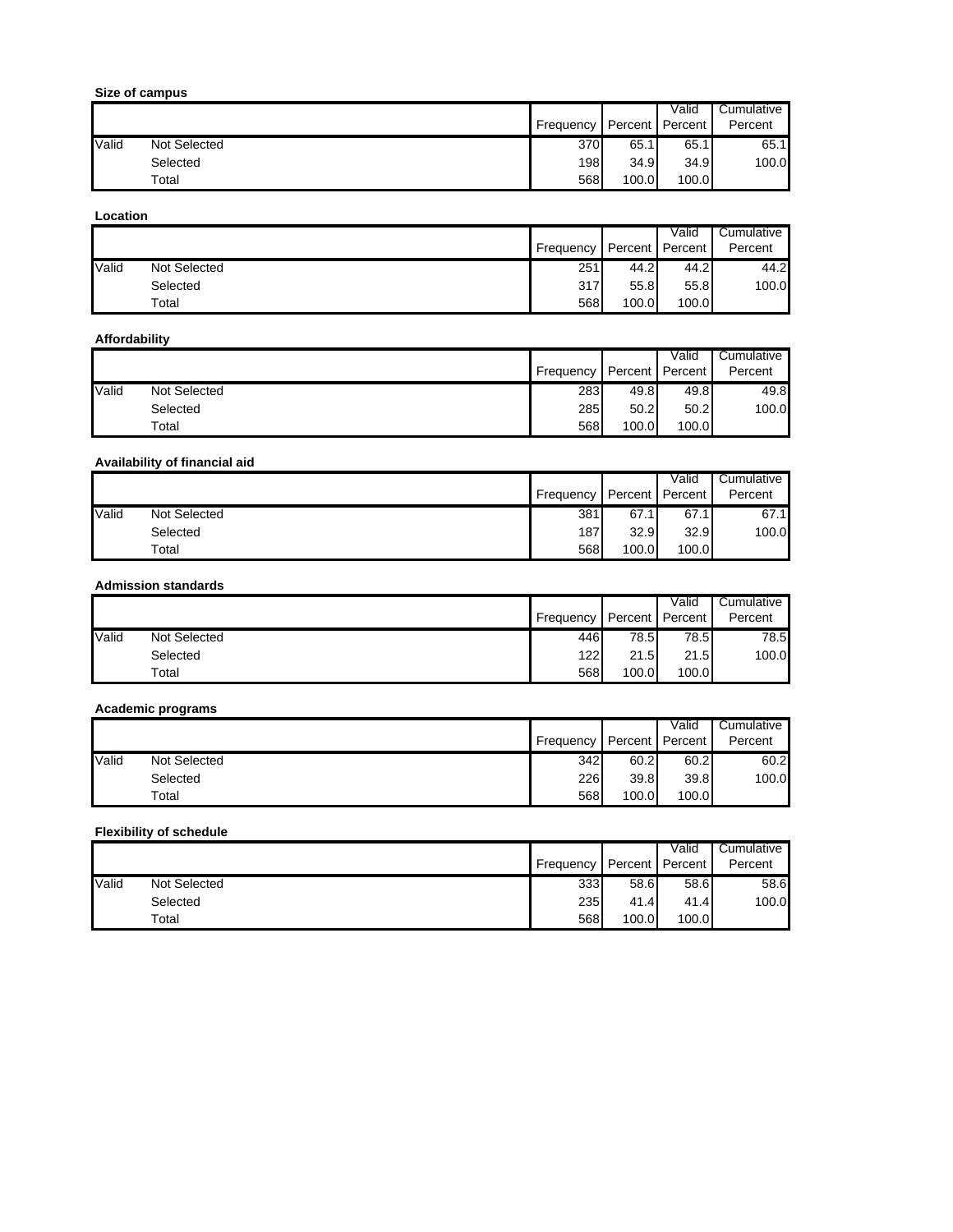|                         |                                                         | Frequency | Percent      | Valid<br>Percent | Cumulative<br>Percent       |
|-------------------------|---------------------------------------------------------|-----------|--------------|------------------|-----------------------------|
| Valid                   | Not Selected                                            | 502       | 88.4         | 88.4             | 88.4                        |
|                         | Selected                                                | 66        | 11.6         | 11.6             | 100.0                       |
|                         | Total                                                   | 568       | 100.0        | 100.0            |                             |
|                         | Diversity of student body                               |           |              |                  |                             |
|                         |                                                         | Frequency | Percent      | Valid<br>Percent | Cumulative<br>Percent       |
| Valid                   | Not Selected                                            | 473       | 83.3         | 83.3             | 83.3                        |
|                         | Selected                                                | 95        | 16.7         | 16.7             | 100.0                       |
|                         | Total                                                   | 568       | 100.0        | 100.0            |                             |
| <b>Athletics</b>        |                                                         |           |              |                  |                             |
|                         |                                                         | Frequency | Percent      | Valid<br>Percent | Cumulative<br>Percent       |
| Valid                   | Not Selected                                            | 532       | 93.7         | 93.7             | 93.7                        |
|                         | Selected                                                | 36        | 6.3          | 6.3              | 100.0                       |
|                         | Total                                                   | 568       | 100.0        | 100.0            |                             |
|                         | Performing arts (band, collegiate singers, drama, etc.) |           |              |                  |                             |
|                         |                                                         |           |              | Valid            | Cumulative                  |
|                         |                                                         | Frequency | Percent      | Percent          | Percent                     |
| Valid                   | Not Selected                                            | 534       | 94.0         | 94.0             | 94.0                        |
|                         | Selected<br>Total                                       | 34<br>568 | 6.0<br>100.0 | 6.0<br>100.0     | 100.0                       |
|                         |                                                         |           |              |                  |                             |
|                         |                                                         |           |              |                  |                             |
|                         | Recommendation of high school counselor                 |           |              | Valid            |                             |
|                         |                                                         | Frequency | Percent      | Percent          | Percent                     |
|                         | <b>Not Selected</b>                                     | 545       | 96.0         | 96.0             |                             |
|                         | Selected                                                | 23        | 4.0          | 4.0              | Cumulative<br>96.0<br>100.0 |
|                         | Total                                                   | 568       | 100.0        | 100.0            |                             |
|                         | Recommendation of college counselor                     |           |              | Valid            |                             |
|                         |                                                         | Frequency |              | Percent Percent  | Percent                     |
|                         | <b>Not Selected</b>                                     | 549       | 96.7         | 96.7             |                             |
|                         | Selected                                                | 19        | 3.3          | 3.3              | Cumulative<br>96.7<br>100.0 |
|                         | Total                                                   | 568       | 100.0        | 100.0            |                             |
|                         | Parents' recommendation                                 |           |              | Valid            | Cumulative                  |
|                         |                                                         | Frequency | Percent      | Percent          | Percent                     |
| Valid<br>Valid<br>Valid | <b>Not Selected</b><br>Selected                         | 493<br>75 | 86.8<br>13.2 | 86.8<br>13.2     | 86.8<br>100.0               |

# **Diversity of student body**

|       |              |           |           | Valid   | Cumulative |
|-------|--------------|-----------|-----------|---------|------------|
|       |              | Frequency | Percent I | Percent | Percent    |
| Valid | Not Selected | 473       | 83.3      | 83.3    | 83.3       |
|       | Selected     | 95        | 16.7      | 16.7    | 100.0      |
|       | $\tau$ otal  | 568       | 100.0     | 100.0   |            |

# **Athletics**

|       |              |           |       | Valid           | Cumulative |
|-------|--------------|-----------|-------|-----------------|------------|
|       |              | Frequency |       | Percent Percent | Percent    |
| Valid | Not Selected | 532       | 93.7  | 93.7            | 93.7       |
|       | Selected     | 36        | 6.3   | 6.3             | 100.0      |
|       | Total        | 568       | 100.0 | 100.0           |            |

# **Performing arts (band, collegiate singers, drama, etc.)**

|       |              |                 |                  | Valid | Cumulative |
|-------|--------------|-----------------|------------------|-------|------------|
|       |              | Frequency       | Percent Percent  |       | Percent    |
| Valid | Not Selected | 534             | 94.0             | 94.0  | 94.0       |
|       | Selected     | 34 <sub>l</sub> | 6.0 <sub>l</sub> | 6.0   | 100.0      |
|       | Total        | 568             | 100.0            | 100.0 |            |

# **Recommendation of high school counselor**

|       |              |           |                 | Valid | Cumulative |
|-------|--------------|-----------|-----------------|-------|------------|
|       |              | Frequency | Percent Percent |       | Percent    |
| Valid | Not Selected | 545       | 96.0            | 96.0  | 96.0       |
|       | Selected     | 23        | 4.0             | 4.01  | 100.0      |
|       | Total        | 568       | 100.0           | 100.0 |            |

# **Recommendation of college counselor**

|       |              |           |                  | Valid   | Cumulative |
|-------|--------------|-----------|------------------|---------|------------|
|       |              | Frequency | Percent          | Percent | Percent    |
| Valid | Not Selected | 549       | 96.7             | 96.7    | 96.7       |
|       | Selected     | 19        | 3.3 <sub>l</sub> | 3.3     | 100.0      |
|       | Total        | 568       | 100.0            | 100.0   |            |

#### **Parents' recommendation**

|       |              |           |         | Valid     | Cumulative |
|-------|--------------|-----------|---------|-----------|------------|
|       |              | Frequency | Percent | Percent I | Percent    |
| Valid | Not Selected | 493       | 86.8    | 86.8      | 86.8       |
|       | Selected     | 751       | 13.2    | 13.2      | 100.0      |
|       | Total        | 568       | 100.0   | 100.0     |            |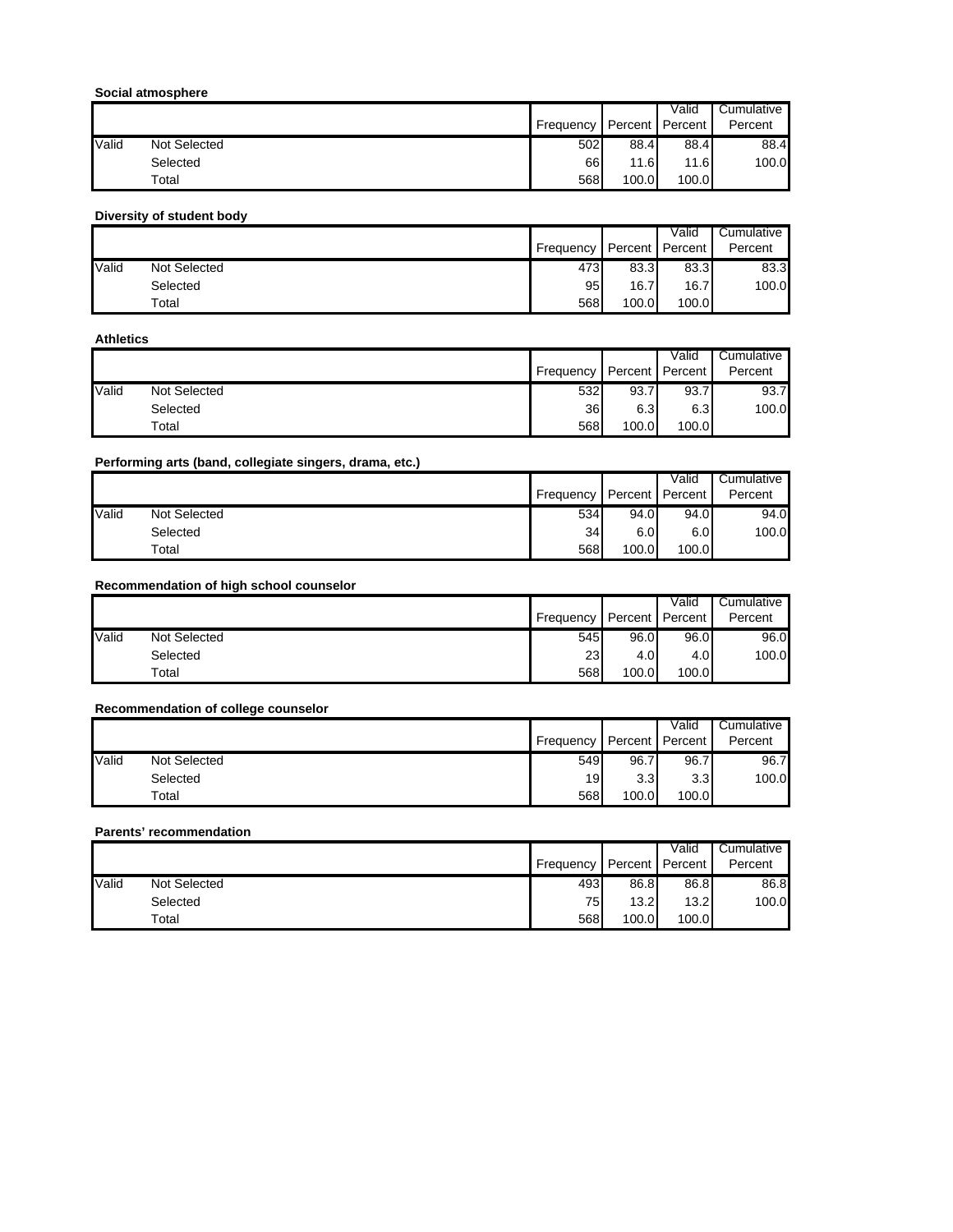# **Friends' recommendation**

|       |              |                               |       | Valid | Cumulative |
|-------|--------------|-------------------------------|-------|-------|------------|
|       |              | Frequency   Percent   Percent |       |       | Percent    |
| Valid | Not Selected | 415                           | 73.1  | 73.1  | 73.1       |
|       | Selected     | 153                           | 26.9  | 26.9  | 100.0      |
|       | Total        | 568                           | 100.0 | 100.0 |            |

# **Alumni recommendation**

|       |              |           |       | Valid           | Cumulative |
|-------|--------------|-----------|-------|-----------------|------------|
|       |              | Frequency |       | Percent Percent | Percent    |
| Valid | Not Selected | 461       | 81.2  | 81.2            | 81.2       |
|       | Selected     | 107       | 18.8  | 18.8            | 100.0      |
|       | Total        | 568       | 100.0 | 100.0           |            |

# **Other (please specify)**

|       |              |           |                 | Valid            | Cumulative I |
|-------|--------------|-----------|-----------------|------------------|--------------|
|       |              | Frequency | Percent Percent |                  | Percent      |
| Valid | Not Selected | 515       | 90.7            | 90.7             | 90.7         |
|       | Selected     | 53        | 9.31            | 9.3 <sub>l</sub> | 100.0        |
|       | Total        | 568       | 100.0           | 100.0            |              |

| Valid   |                           | Frequency                                                 | Percent          | Valid<br>Percent | Cumulative<br>Percent |
|---------|---------------------------|-----------------------------------------------------------|------------------|------------------|-----------------------|
|         | Not Selected              | 415                                                       | 73.1             | 73.1             | 73.1                  |
|         | Selected                  | 153                                                       | 26.9             | 26.9             | 100.0                 |
|         | Total                     | 568                                                       | 100.0            | 100.0            |                       |
|         | Alumni recommendation     |                                                           |                  |                  |                       |
|         |                           | Frequency                                                 | Percent          | Valid<br>Percent | Cumulative<br>Percent |
| Valid   | Not Selected              | 461                                                       | 81.2             | 81.2             | 81.2                  |
|         | Selected                  | 107                                                       | 18.8             | 18.8             | 100.0                 |
|         | Total                     | 568                                                       | 100.0            | 100.0            |                       |
|         | Other (please specify)    |                                                           |                  |                  |                       |
|         |                           | Frequency                                                 | Percent          | Valid<br>Percent | Cumulative<br>Percent |
| Valid   | Not Selected              | 515                                                       | 90.7             | 90.7             | 90.7                  |
|         | Selected                  | 53                                                        | 9.3              | 9.3              | 100.0                 |
|         | Total                     | 568                                                       | 100.0            | 100.0            |                       |
|         |                           | 13) How did you first learn about TROY?                   |                  |                  |                       |
|         |                           |                                                           |                  | Valid            | Cumulative            |
|         |                           | Frequency                                                 | Percent          | Percent          | Percent               |
| Valid   | Alumni<br>Billboard       | 102                                                       | 18.0<br>8<br>1.4 | 19.2<br>1.5      | 19.2<br>20.7          |
|         | <b>Direct Mail</b>        |                                                           | 1.6<br>9         | 1.7              | 22.4                  |
|         | <b>Guidance Counselor</b> | 39                                                        | 6.9              | 7.3              | 29.8                  |
|         | Internet                  | 83                                                        | 14.6             | 15.6             | 45.4                  |
|         | Newspaper                 |                                                           | 2<br>.4          | .4               | 45.8                  |
|         | Radio                     |                                                           | $\cdot$<br>1     | $\cdot$          | 46.0                  |
|         | Television                | 14                                                        | 2.5              | 2.6              | 48.6                  |
|         | Word of mouth             | 210                                                       | 37.0             | 39.5             | 88.1                  |
|         | Other (please specify)    | 63                                                        | 11.1             | 11.9             | 100.0                 |
|         | Total                     | 531                                                       | 93.5             | 100.0            |                       |
| Missing | System                    | 37                                                        | 6.5              |                  |                       |
| Total   |                           | 568                                                       | 100.0            |                  |                       |
|         |                           | 14) How did you learn about registration dates and times? |                  |                  |                       |
|         |                           | Frequency                                                 | Percent          | Valid<br>Percent | Cumulative<br>Percent |
| Valid   | Billboard                 |                                                           | 1.2<br>7         | 1.3              | 1.3                   |
|         | <b>Direct Mail</b>        | 88                                                        | 15.5             | 16.6             | 18.0                  |
|         | Internet                  | 311                                                       | 54.8             | 58.8             | 76.7                  |
|         | Word of mouth             | 77                                                        | 13.6             | 14.6             | 91.3                  |
|         | Other (please specify)    | 46                                                        | 8.1              | 8.7              | 100.0                 |
|         | Total                     | 529<br>39                                                 | 93.1<br>6.9      | 100.0            |                       |
| Missing | System                    |                                                           |                  |                  |                       |

|  |  | 14) How did you learn about registration dates and times? |  |  |
|--|--|-----------------------------------------------------------|--|--|
|  |  |                                                           |  |  |

|         |                        |                 |         | Valid   | Cumulative |
|---------|------------------------|-----------------|---------|---------|------------|
|         |                        | Frequency       | Percent | Percent | Percent    |
| Valid   | <b>Billboard</b>       |                 | 1.2     | 1.3     | 1.3        |
|         | <b>Direct Mail</b>     | 88              | 15.5    | 16.6    | 18.0       |
|         | Internet               | 311             | 54.8    | 58.8    | 76.7       |
|         | Word of mouth          | 77 I            | 13.6    | 14.6    | 91.3       |
|         | Other (please specify) | 46              | 8.1     | 8.7     | 100.0      |
|         | Total                  | 529             | 93.1    | 100.0   |            |
| Missing | System                 | 39 <sub>l</sub> | 6.9     |         |            |
| Total   |                        | 568             | 100.0   |         |            |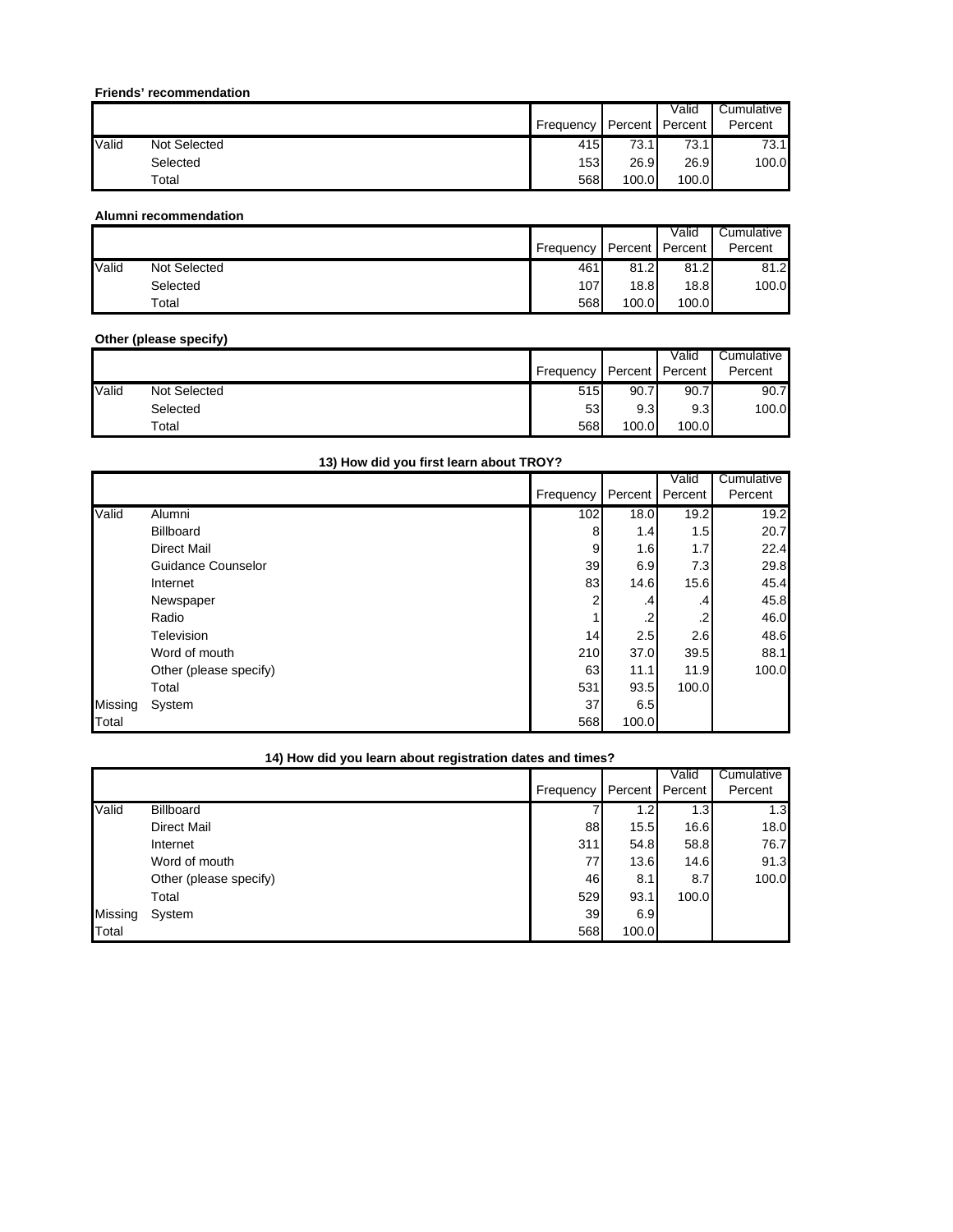|                                                          |                                              | Frequency        | Percent       | Valid<br>Percent | Cumulative<br>Percent                                               |
|----------------------------------------------------------|----------------------------------------------|------------------|---------------|------------------|---------------------------------------------------------------------|
| Valid                                                    | <b>Billboard</b>                             | 8                | 1.4           | 1.5              | 1.5                                                                 |
|                                                          | <b>Direct Mail</b>                           | 46               | 8.1           | 8.7              | 10.2                                                                |
|                                                          | Internet                                     | 200              | 35.2          | 37.9             | 48.1                                                                |
|                                                          | Newspaper                                    | 1                | $.2\,$        | $\cdot$          | 48.3                                                                |
|                                                          | Radio                                        | 2                | .4            | .4               | 48.7                                                                |
|                                                          | Television                                   | 43               | 7.6           | 8.1              | 56.8                                                                |
|                                                          | Word of mouth                                | 217              | 38.2          | 41.1             | 97.9                                                                |
|                                                          | Other (please specify)                       | 11               | 1.9           | 2.1              | 100.0                                                               |
|                                                          | Total                                        | 528              | 93.0          | 100.0            |                                                                     |
| Missing<br>Total                                         | System                                       | 40<br>568        | 7.0<br>100.0  |                  |                                                                     |
|                                                          | 16) How would you describe TROY to a friend? |                  |               |                  |                                                                     |
|                                                          | <b>Academically challenging</b>              |                  |               | Valid            | Cumulative                                                          |
| Valid                                                    | Not Selected                                 | Frequency<br>324 | Percent       | Percent          | Percent<br>57.0                                                     |
|                                                          | Selected                                     | 244              | 57.0<br>43.0  | 57.0             |                                                                     |
|                                                          | Total                                        | 568              | 100.0         | 43.0<br>100.0    | 100.0                                                               |
| Caring                                                   |                                              |                  |               |                  |                                                                     |
|                                                          |                                              |                  |               | Valid            | Cumulative                                                          |
| Valid                                                    |                                              | Frequency        | Percent       | Percent          | Percent                                                             |
|                                                          | Not Selected                                 | 380              | 66.9          | 66.9             | 66.9                                                                |
|                                                          |                                              |                  |               |                  |                                                                     |
|                                                          | Selected<br>Total                            | 188              | 33.1          | 33.1             |                                                                     |
|                                                          |                                              | 568              | 100.0         | 100.0            |                                                                     |
|                                                          |                                              |                  |               | Valid            |                                                                     |
|                                                          |                                              | Frequency        | Percent       | Percent          | Percent                                                             |
|                                                          | Not Selected                                 | 223              | 39.3          | 39.3             |                                                                     |
|                                                          | Selected                                     | 345              | 60.7          | 60.7             |                                                                     |
|                                                          | Total                                        | 568              | 100.0         | 100.0            |                                                                     |
|                                                          |                                              |                  |               | Valid            |                                                                     |
|                                                          |                                              | Frequency        | Percent       | Percent          | Percent                                                             |
|                                                          | <b>Not Selected</b>                          | 291              | 51.2          | 51.2             |                                                                     |
|                                                          | Selected<br>Total                            | 277<br>568       | 48.8<br>100.0 | 48.8<br>100.0    |                                                                     |
|                                                          | Good value for the price                     |                  |               |                  | 100.0<br>Cumulative<br>39.3<br>100.0<br>Cumulative<br>51.2<br>100.0 |
|                                                          |                                              | Frequency        | Percent       | Valid<br>Percent | Percent                                                             |
|                                                          | Not Selected                                 | 291              | 51.2          | 51.2             | Cumulative<br>51.2                                                  |
| <b>Convenient</b><br>Valid<br>Friendly<br>Valid<br>Valid | Selected                                     | 277              | 48.8          | 48.8             | 100.0                                                               |

# **15) What is the best way to advertise to your friends?**

# **16) How would you describe TROY to a friend?**

# **Academically challenging**

|       |              |           |         | Valid          | Cumulative |
|-------|--------------|-----------|---------|----------------|------------|
|       |              | Frequency | Percent | <b>Percent</b> | Percent    |
| Valid | Not Selected | 324       | 57.0    | 57.0           | 57.0       |
|       | Selected     | 244       | 43.0    | 43.0           | 100.0      |
|       | $\tau$ otal  | 568       | 100.0   | 100.0          |            |

# **Caring**

|       |              |             |                   | Valid           | Cumulative |
|-------|--------------|-------------|-------------------|-----------------|------------|
|       |              | Frequency I |                   | Percent Percent | Percent    |
| Valid | Not Selected | 380         | 66.9              | 66.9            | 66.9       |
|       | Selected     | 188         | 33.1 <sub>1</sub> | 33.1            | 100.0      |
|       | Total        | 568         | 100.0             | 100.0           |            |

# **Convenient**

|       |                     |           |         | Valid   | Cumulative |
|-------|---------------------|-----------|---------|---------|------------|
|       |                     | Frequency | Percent | Percent | Percent    |
| Valid | <b>Not Selected</b> | 223       | 39.3    | 39.3    | 39.3       |
|       | Selected            | 345       | 60.7    | 60.7    | 100.0      |
|       | Total               | 568       | 100.0   | 100.0   |            |

# **Friendly**

|       |              |           |       | Valid           | Cumulative |
|-------|--------------|-----------|-------|-----------------|------------|
|       |              | Frequency |       | Percent Percent | Percent    |
| Valid | Not Selected | 291       | 51.2  | 51.2            | 51.2       |
|       | Selected     | 277       | 48.8  | 48.8            | 100.0      |
|       | $\tau$ otal  | 568       | 100.0 | 100.0           |            |

### **Good value for the price**

|       |              |           |         | Valid   | Cumulative |
|-------|--------------|-----------|---------|---------|------------|
|       |              | Frequency | Percent | Percent | Percent    |
| Valid | Not Selected | 291       | 51.2    | 51.2    | 51.2       |
|       | Selected     | 277       | 48.8    | 48.8    | 100.0      |
|       | Total        | 568       | 100.0   | 100.0   |            |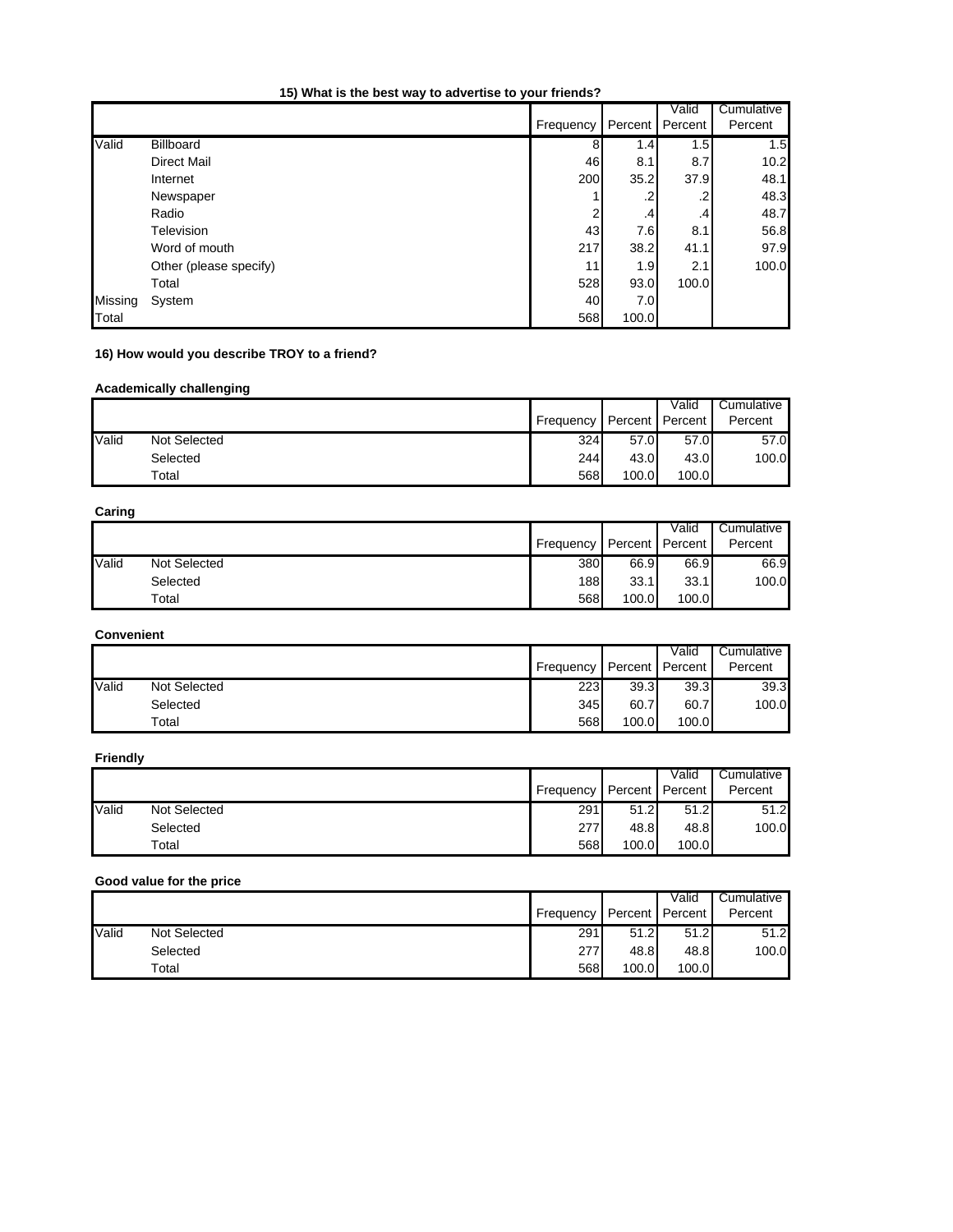| <b>Helpful</b> |              |                               |       |       |            |
|----------------|--------------|-------------------------------|-------|-------|------------|
|                |              |                               |       | Valid | Cumulative |
|                |              | Frequency   Percent   Percent |       |       | Percent    |
| Valid          | Not Selected | 358                           | 63.0  | 63.0  | 63.0       |
|                | Selected     | 210                           | 37.0  | 37.0  | 100.0      |
|                | Total        | 568                           | 100.0 | 100.0 |            |

|       |              |           |         | Valid   | Cumulative |
|-------|--------------|-----------|---------|---------|------------|
|       |              | Frequency | Percent | Percent | Percent    |
| Valid | Not Selected | 307       | 54.0    | 54.0    | 54.0       |
|       | Selected     | 261       | 46.0    | 46.0    | 100.0      |
|       | $\tau$ otal  | 568       | 100.0   | 100.0   |            |

# **Other (please specify)**

|       |              |           |                 | Valid | Cumulative |
|-------|--------------|-----------|-----------------|-------|------------|
|       |              | Frequency | Percent Percent |       | Percent    |
| Valid | Not Selected | 532       | 93.7            | 93.7  | 93.7       |
|       | Selected     | 36        | 6.3             | 6.3   | 100.0      |
|       | Total        | 568       | 100.0           | 100.0 |            |

|         |        |                 |       | Valid             | Cumulative |
|---------|--------|-----------------|-------|-------------------|------------|
|         |        | Frequency       |       | Percent   Percent | Percent    |
| Valid   | Yes    | 508             | 89.4  | 96.8              | 96.8       |
|         | No     | 17 <sub>1</sub> | 3.0   | 3.2               | 100.0      |
|         | Total  | 525             | 92.4  | 100.0             |            |
| Missing | System | 43              | 7.6   |                   |            |
| Total   |        | 568             | 100.0 |                   |            |

# **If you answered "Yes" that you have your own computer, is that computer a laptop or a desktop?**

|         |                        |           |                 | Valid | Cumulative |
|---------|------------------------|-----------|-----------------|-------|------------|
|         |                        | Frequency | Percent Percent |       | Percent    |
| Valid   | Laptop                 | 448       | 78.9            | 87.2  | 87.2       |
|         | Desktop                | 45        | 7.9             | 8.8   | 95.9       |
|         | Other (please specify) | 211       | 3.7             | 4.1   | 100.0      |
|         | Total                  | 514       | 90.5            | 100.0 |            |
| Missing | System                 | 54        | 9.5             |       |            |
| Total   |                        | 568       | 100.0           |       |            |

| 18) Which statement below do you agree with most? |  |
|---------------------------------------------------|--|
|                                                   |  |

|                                                        |                                                                                                     | Frequency        | Percent      | Valid<br>Percent | Cumulative<br>Percent                                                              |
|--------------------------------------------------------|-----------------------------------------------------------------------------------------------------|------------------|--------------|------------------|------------------------------------------------------------------------------------|
| Valid                                                  | Not Selected                                                                                        | 358              | 63.0         | 63.0             | 63.0                                                                               |
|                                                        | Selected                                                                                            | 210              | 37.0         | 37.0             | 100.0                                                                              |
|                                                        | Total                                                                                               | 568              | 100.0        | 100.0            |                                                                                    |
|                                                        | <b>Student-centered</b>                                                                             |                  |              |                  |                                                                                    |
|                                                        |                                                                                                     | Frequency        | Percent      | Valid<br>Percent | Cumulative<br>Percent                                                              |
| Valid                                                  | <b>Not Selected</b>                                                                                 | 307              | 54.0         | 54.0             | 54.0                                                                               |
|                                                        | Selected                                                                                            | 261              | 46.0         | 46.0             | 100.0                                                                              |
|                                                        | Total                                                                                               | 568              | 100.0        | 100.0            |                                                                                    |
|                                                        | Other (please specify)                                                                              |                  |              |                  |                                                                                    |
|                                                        |                                                                                                     |                  |              | Valid            | Cumulative                                                                         |
|                                                        | Not Selected                                                                                        | Frequency        | Percent      | Percent          | Percent                                                                            |
| Valid                                                  |                                                                                                     | 532              | 93.7         | 93.7             | 93.7                                                                               |
|                                                        | Selected<br>Total                                                                                   | 36<br>568        | 6.3<br>100.0 | 6.3<br>100.0     | 100.0                                                                              |
|                                                        | 17) Do you have your own personal computer that you will be using to complete assigned work in your | Frequency        | Percent      | Valid<br>Percent | Cumulative<br>Percent                                                              |
|                                                        |                                                                                                     |                  |              |                  |                                                                                    |
|                                                        |                                                                                                     |                  |              |                  |                                                                                    |
|                                                        | Yes<br>No                                                                                           | 508<br>17        | 89.4         | 96.8<br>3.2      |                                                                                    |
|                                                        | Total                                                                                               | 525              | 3.0<br>92.4  | 100.0            |                                                                                    |
|                                                        | System                                                                                              | 43               | 7.6          |                  |                                                                                    |
|                                                        | If you answered "Yes" that you have your own computer, is that computer a laptop or a desktop?      | 568              | 100.0        |                  | 96.8<br>100.0                                                                      |
|                                                        |                                                                                                     |                  | Percent      | Valid<br>Percent | Percent                                                                            |
|                                                        | Laptop                                                                                              | Frequency<br>448 | 78.9         | 87.2             |                                                                                    |
|                                                        | Desktop                                                                                             | 45               | 7.9          | 8.8              |                                                                                    |
|                                                        | Other (please specify)                                                                              | 21               | 3.7          | 4.1              |                                                                                    |
|                                                        | Total                                                                                               | 514              | 90.5         | 100.0            |                                                                                    |
|                                                        | System                                                                                              | 54               | 9.5          |                  |                                                                                    |
|                                                        |                                                                                                     | 568              | 100.0        |                  |                                                                                    |
| Valid<br>Missing<br>Total<br>Valid<br>Missing<br>Total | 18) Which statement below do you agree with most?                                                   |                  |              | Valid            |                                                                                    |
|                                                        |                                                                                                     | Frequency        | Percent      | Percent          | Percent                                                                            |
| Valid                                                  | I read constantly for my own personal satisfaction,<br>and I love it.                               | 128              | 22.5         | 24.3             |                                                                                    |
|                                                        | I don't have much time to read for pleasure, but I like to when I get<br>the chance.                | 276              | 48.6         | 52.4             |                                                                                    |
|                                                        | I only read what I'm supposed to for school.                                                        | 106              | 18.7         | 20.1             |                                                                                    |
|                                                        | I basically don't read books much at all.                                                           | 17               | 3.0          | 3.2              |                                                                                    |
|                                                        | Total                                                                                               | 527              | 92.8         | 100.0            |                                                                                    |
| Missing<br>Total                                       | System                                                                                              | 41<br>568        | 7.2<br>100.0 |                  | Cumulative<br>87.2<br>95.9<br>100.0<br>Cumulative<br>24.3<br>76.7<br>96.8<br>100.0 |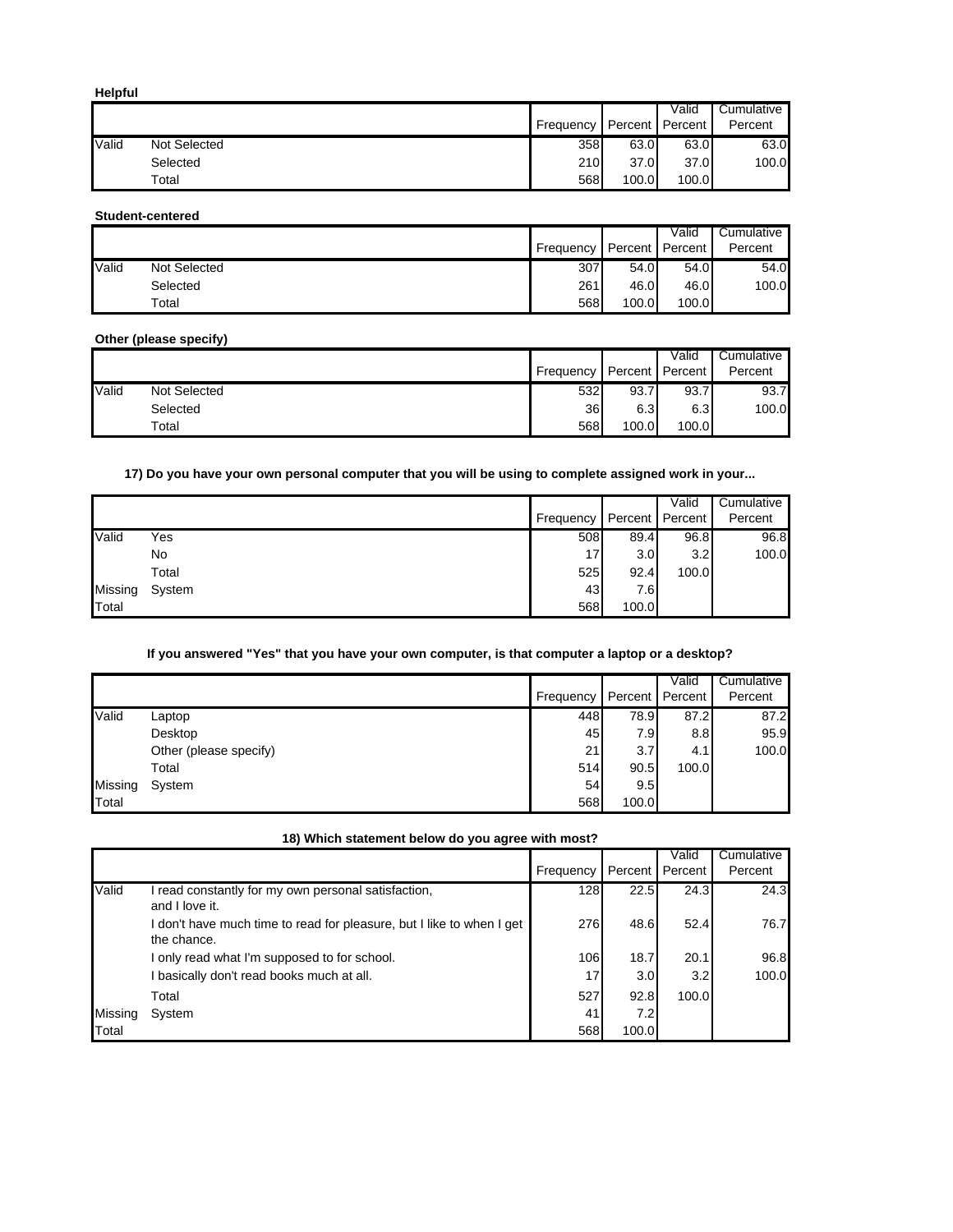|                                    |                                                                            |                  |                 | Valid            | Cumulative            |
|------------------------------------|----------------------------------------------------------------------------|------------------|-----------------|------------------|-----------------------|
| Valid                              | Just for the pleasure of it                                                | Frequency<br>179 | Percent<br>31.5 | Percent<br>34.0  | Percent<br>34.0       |
|                                    | Because I have to for school                                               | 182              | 32.0            | 34.5             | 68.5                  |
|                                    | Because I get bored and have nothing else to do                            | 18               | 3.2             | 3.4              | 71.9                  |
|                                    | To learn new things on my own                                              | 121              | 21.3            | 23.0             | 94.9                  |
|                                    | I don't really read much                                                   | 24               | 4.2             | 4.6              | 99.4                  |
|                                    | Because my parents encourage me to                                         | 3                | $.5\,$          | .6               | 100.0                 |
|                                    | Total                                                                      | 527              | 92.8            | 100.0            |                       |
| Missing                            | System                                                                     | 41               | 7.2             |                  |                       |
| Total                              |                                                                            | 568              | 100.0           |                  |                       |
|                                    | 20) How would you rate your reading level?                                 |                  |                 |                  |                       |
|                                    |                                                                            | Frequency        | Percent         | Valid<br>Percent | Cumulative<br>Percent |
| Valid                              | Advanced                                                                   | 148              | 26.1            | 28.0             | 28.0                  |
|                                    | Above average                                                              | 211              | 37.1            | 40.0             | 68.0                  |
|                                    | Average                                                                    | 156              | 27.5            | 29.5             | 97.5                  |
|                                    | Below average                                                              | 10               | 1.8             | 1.9              | 99.4                  |
|                                    | Poor                                                                       | 3                | $.5\,$          | .6               | 100.0                 |
|                                    | Total                                                                      | 528              | 93.0            | 100.0            |                       |
|                                    | System                                                                     | 40               | 7.0             |                  |                       |
|                                    |                                                                            |                  | 100.0           |                  |                       |
|                                    | 21) Which of the following do you read?                                    | 568              |                 |                  |                       |
|                                    | <b>Books assigned for class</b>                                            | Frequency        | Percent         | Valid<br>Percent | Percent               |
|                                    | Not Selected                                                               | 96               | 16.9            | 16.9             |                       |
|                                    | Selected                                                                   | 472              | 83.1            | 83.1             |                       |
|                                    | Total                                                                      | 568              | 100.0           | 100.0            | Cumulative            |
|                                    | Books I read outside of class for pleasure                                 |                  |                 |                  | 16.9<br>100.0         |
|                                    |                                                                            | Frequency        | Percent         | Valid<br>Percent | Cumulative<br>Percent |
|                                    | <b>Not Selected</b>                                                        | 210              | 37.0            | 37.0             |                       |
|                                    | Selected                                                                   | 358              | 63.0            | 63.0             | 37.0<br>100.0         |
| Missing<br>Total<br>Valid<br>Valid | Total<br>Cereal boxes, instructional pamphlets and other product packaging | 568              | 100.0           | 100.0            |                       |
|                                    |                                                                            | Frequency        | Percent         | Valid<br>Percent | Percent               |
|                                    | Not Selected                                                               | 324              | 57.0            | 57.0             |                       |
|                                    | Selected                                                                   | 244              | 43.0            | 43.0             |                       |
|                                    | Total                                                                      | 568              | 100.0           | 100.0            | Cumulative            |
|                                    | Comic books or graphic novels                                              |                  |                 |                  | 57.0<br>100.0         |
|                                    |                                                                            |                  | Percent         | Valid            | Cumulative<br>Percent |
|                                    |                                                                            | Frequency        |                 | Percent          |                       |
| Valid<br>Valid                     | Not Selected<br>Selected                                                   | 504<br>64        | 88.7<br>11.3    | 88.7<br>11.3     | 88.7<br>100.0         |

# **19) Most often, the reason I read is… (Please choose the best answer from this selection).**

# **20) How would you rate your reading level?**

|         |               |                 |                  | Valid           | Cumulative |
|---------|---------------|-----------------|------------------|-----------------|------------|
|         |               | Frequency       |                  | Percent Percent | Percent    |
| Valid   | Advanced      | 148             | 26.1             | 28.0            | 28.0       |
|         | Above average | 211             | 37.1             | 40.0            | 68.0       |
|         | Average       | 1561            | 27.5             | 29.5            | 97.5       |
|         | Below average | 10 <sup>1</sup> | 1.8              | 1.9             | 99.4       |
|         | Poor          | 3 <sub>l</sub>  | $.5\,$           | .6              | 100.0      |
|         | Total         | 528             | 93.0             | 100.0           |            |
| Missing | System        | 40              | 7.0 <sub>l</sub> |                 |            |
| Total   |               | 568             | 100.0            |                 |            |

# **21) Which of the following do you read?**

# **Books assigned for class**

|       |              |           |         | Valid   | Cumulative |
|-------|--------------|-----------|---------|---------|------------|
|       |              | Frequency | Percent | Percent | Percent    |
| Valid | Not Selected | 96        | 16.9    | 16.9    | 16.9       |
|       | Selected     | 472       | 83.1    | 83.1    | 100.0      |
|       | Total        | 568       | 100.0   | 100.0   |            |

#### **Books I read outside of class for pleasure**

|       |              |           |       | Valid             | Cumulative |
|-------|--------------|-----------|-------|-------------------|------------|
|       |              | Frequency |       | Percent   Percent | Percent    |
| Valid | Not Selected | 210       | 37.0  | 37.0              | 37.0       |
|       | Selected     | 358       | 63.0  | 63.0              | 100.0      |
|       | Total        | 568       | 100.0 | 100.0             |            |

# **Cereal boxes, instructional pamphlets and other product packaging**

|       |              |           |       | Valid             | Cumulative |
|-------|--------------|-----------|-------|-------------------|------------|
|       |              | Frequency |       | Percent   Percent | Percent    |
| Valid | Not Selected | 324       | 57.0  | 57.0              | 57.0       |
|       | Selected     | 244       | 43.0  | 43.0              | 100.0      |
|       | Total        | 568       | 100.0 | 100.0             |            |

# **Comic books or graphic novels**

|       |              |           |           | Valid   | Cumulative |
|-------|--------------|-----------|-----------|---------|------------|
|       |              | Frequency | Percent I | Percent | Percent    |
| Valid | Not Selected | 504       | 88.7      | 88.7    | 88.7       |
|       | Selected     | 64        | 11.3      | 11.3    | 100.0      |
|       | Total        | 568       | 100.0     | 100.0   |            |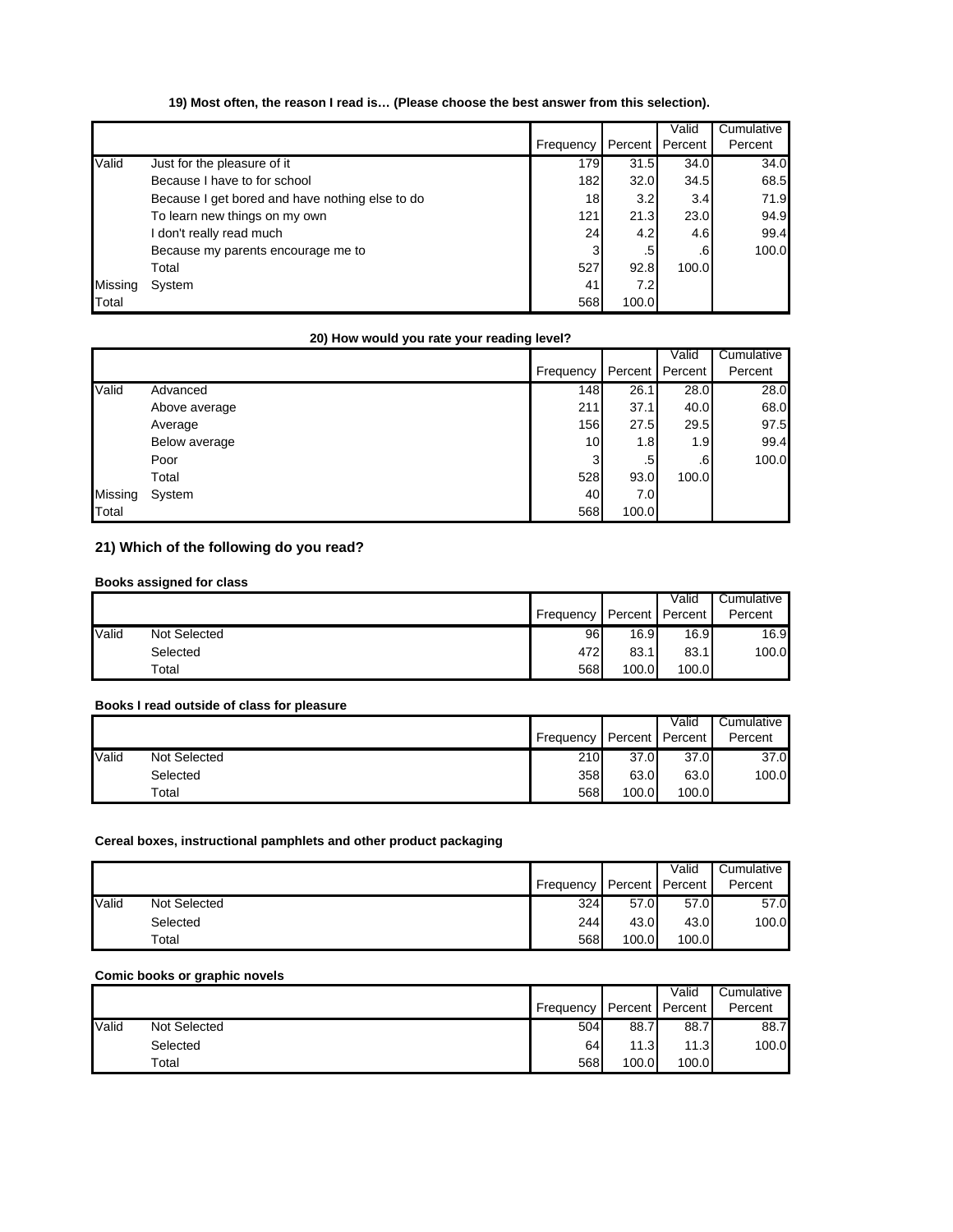# **Computer manuals or other electronic equipment manuals**

|       |              |                               |       | Valid | Cumulative |
|-------|--------------|-------------------------------|-------|-------|------------|
|       |              | Frequency   Percent   Percent |       |       | Percent    |
| Valid | Not Selected | 480                           | 84.5  | 84.5  | 84.5       |
|       | Selected     | 88                            | 15.5  | 15.5  | 100.0      |
|       | Total        | 568                           | 100.0 | 100.0 |            |

### **Fashion/Beauty magazines**

|       |              |             |                 | Valid | Cumulative |
|-------|--------------|-------------|-----------------|-------|------------|
|       |              | Frequency I | Percent Percent |       | Percent    |
| Valid | Not Selected | 325         | 57.2            | 57.2  | 57.2       |
|       | Selected     | 243         | 42.8            | 42.8  | 100.0      |
|       | Total        | 568         | 100.0           | 100.0 |            |

### **Magazines about video games**

|       |              |                               |                  | Valid            | Cumulative |
|-------|--------------|-------------------------------|------------------|------------------|------------|
|       |              | Frequency   Percent   Percent |                  |                  | Percent    |
| Valid | Not Selected | 517                           | 91.0             | 91.0             | 91.0       |
|       | Selected     | 51                            | 9.0 <sub>l</sub> | 9.0 <sub>l</sub> | 100.0      |
|       | $\tau$ otal  | 568                           | 100.0            | 100.0            |            |

# **Music/Computers/Entertainment magazines**

|       |              |           |         | Valid   | Cumulative |
|-------|--------------|-----------|---------|---------|------------|
|       |              | Frequency | Percent | Percent | Percent    |
| Valid | Not Selected | 429       | 75.5    | 75.5    | 75.5       |
|       | Selected     | 139       | 24.5    | 24.5    | 100.0      |
|       | Total        | 568       | 100.0   | 100.0   |            |

#### **News magazines**

|       |              |           |         | Valid   | Cumulative |
|-------|--------------|-----------|---------|---------|------------|
|       |              | Frequency | Percent | Percent | Percent    |
| Valid | Not Selected | 403       | 71.0    | 71.0    | 71.0       |
|       | Selected     | 165       | 29.0    | 29.0    | 100.0      |
|       | Total        | 568       | 100.0   | 100.0   |            |

# **Newspapers**

|                                              |                                                | Frequency                 | Percent       | Valid<br>Percent | Cumulative<br>Percent                                                                                      |
|----------------------------------------------|------------------------------------------------|---------------------------|---------------|------------------|------------------------------------------------------------------------------------------------------------|
| Valid                                        | <b>Not Selected</b>                            | 480                       | 84.5          | 84.5             | 84.5                                                                                                       |
|                                              | Selected                                       | 88                        | 15.5          | 15.5             | 100.0                                                                                                      |
|                                              | Total                                          | 568                       | 100.0         | 100.0            |                                                                                                            |
|                                              | <b>Fashion/Beauty magazines</b>                |                           |               |                  |                                                                                                            |
|                                              |                                                | Frequency                 | Percent       | Valid<br>Percent | Cumulative<br>Percent                                                                                      |
| Valid                                        | <b>Not Selected</b>                            | 325                       | 57.2          | 57.2             | 57.2                                                                                                       |
|                                              | Selected                                       | 243                       | 42.8          | 42.8             | 100.0                                                                                                      |
|                                              | Total                                          | 568                       | 100.0         | 100.0            |                                                                                                            |
|                                              | Magazines about video games                    |                           |               |                  |                                                                                                            |
|                                              |                                                | Frequency                 | Percent       | Valid<br>Percent | Cumulative<br>Percent                                                                                      |
| Valid                                        | Not Selected                                   | 517                       | 91.0          | 91.0             | 91.0                                                                                                       |
|                                              | Selected                                       | 51                        | 9.0           | 9.0              | 100.0                                                                                                      |
|                                              | Total                                          | 568                       | 100.0         | 100.0            |                                                                                                            |
|                                              | <b>Music/Computers/Entertainment magazines</b> |                           |               |                  |                                                                                                            |
|                                              |                                                |                           |               | Valid            | Cumulative                                                                                                 |
|                                              |                                                | Frequency                 | Percent       | Percent          | Percent                                                                                                    |
| Valid                                        | <b>Not Selected</b>                            | 429                       | 75.5          | 75.5             | 75.5                                                                                                       |
|                                              | Selected<br>Total                              | 139<br>568                | 24.5<br>100.0 | 24.5<br>100.0    | 100.0                                                                                                      |
|                                              |                                                |                           |               |                  |                                                                                                            |
|                                              | <b>News magazines</b>                          |                           |               | Valid            | Cumulative                                                                                                 |
|                                              |                                                | Frequency                 | Percent       | Percent          | Percent                                                                                                    |
|                                              |                                                |                           |               |                  |                                                                                                            |
|                                              | Not Selected                                   | 403                       | 71.0          | 71.0             |                                                                                                            |
|                                              | Selected                                       | 165                       | 29.0          | 29.0             |                                                                                                            |
|                                              | Total                                          | 568                       | 100.0         | 100.0            |                                                                                                            |
|                                              |                                                |                           |               | Valid            |                                                                                                            |
|                                              |                                                | Frequency Percent Percent |               |                  | Percent                                                                                                    |
|                                              | <b>Not Selected</b>                            | 268                       | 47.2          | 47.2             |                                                                                                            |
|                                              | Selected                                       | 300                       | 52.8          | 52.8             |                                                                                                            |
|                                              | Total                                          | 568                       | 100.0         | 100.0            |                                                                                                            |
|                                              | Online websites or webzines                    |                           |               |                  |                                                                                                            |
|                                              |                                                | Frequency                 | Percent       | Valid<br>Percent | Percent                                                                                                    |
|                                              | <b>Not Selected</b>                            | 261                       | 46.0          | 46.0             |                                                                                                            |
|                                              | Selected                                       | 307                       | 54.0          | 54.0             |                                                                                                            |
|                                              | Total                                          | 568                       | 100.0         | 100.0            |                                                                                                            |
| Valid<br><b>Newspapers</b><br>Valid<br>Valid | <b>Puzzles/Games/Humor magazines</b>           |                           |               |                  |                                                                                                            |
|                                              |                                                |                           |               | Valid<br>Percent | Percent                                                                                                    |
| Valid                                        | <b>Not Selected</b>                            | Frequency<br>459          | Percent       | 80.8             |                                                                                                            |
|                                              | Selected                                       | 109                       | 80.8<br>19.2  | 19.2             | 71.0<br>100.0<br>Cumulative<br>47.2<br>100.0<br>Cumulative<br>46.0<br>100.0<br>Cumulative<br>80.8<br>100.0 |

# **Online websites or webzines**

|       |              |           |       | Valid             | Cumulative |
|-------|--------------|-----------|-------|-------------------|------------|
|       |              | Frequency |       | Percent   Percent | Percent    |
| Valid | Not Selected | 261       | 46.0  | 46.0              | 46.0       |
|       | Selected     | 307       | 54.0  | 54.0              | 100.0      |
|       | Total        | 568       | 100.0 | 100.0             |            |

# **Puzzles/Games/Humor magazines**

|       |              |           |         | ∨alid   | Cumulative |
|-------|--------------|-----------|---------|---------|------------|
|       |              | Frequency | Percent | Percent | Percent    |
| Valid | Not Selected | 459       | 80.8    | 80.8    | 80.8       |
|       | Selected     | 109       | 19.2    | 19.2    | 100.0      |
|       | Total        | 568       | 100.0   | 100.0   |            |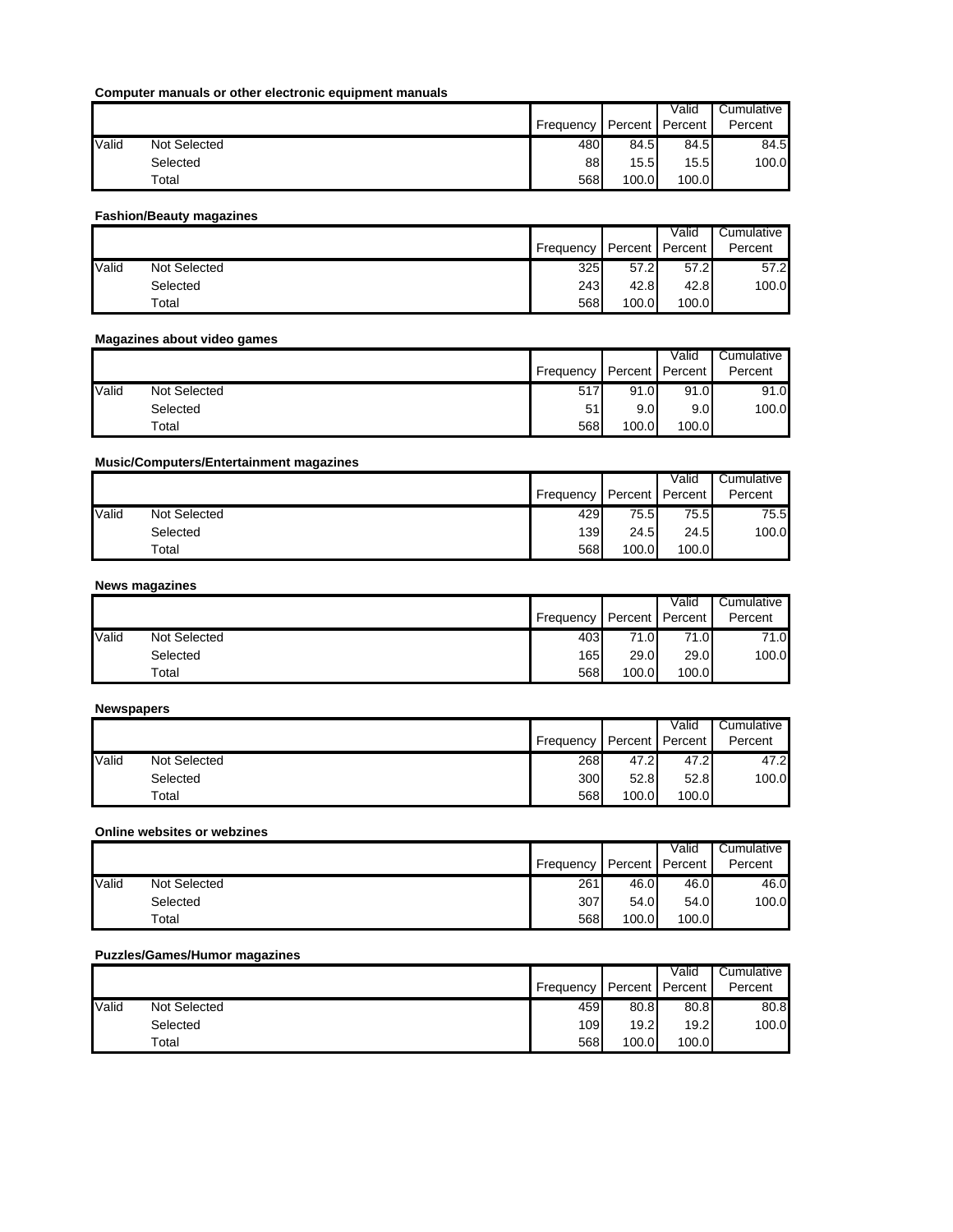# **Religious literature/books**

|       |              |                               |       | Valid | Cumulative |
|-------|--------------|-------------------------------|-------|-------|------------|
|       |              | Frequency   Percent   Percent |       |       | Percent    |
| Valid | Not Selected | 364                           | 64.1  | 64.1  | 64.1       |
|       | Selected     | 204                           | 35.9  | 35.9  | 100.0      |
|       | $\tau$ otal  | 568                           | 100.0 | 100.0 |            |

# **School papers or other newsletters**

|       |              |           |         | Valid   | Cumulative |
|-------|--------------|-----------|---------|---------|------------|
|       |              | Frequency | Percent | Percent | Percent    |
| Valid | Not Selected | 379       | 66.7    | 66.7    | 66.7       |
|       | Selected     | 189       | 33.3    | 33.3    | 100.0      |
|       | $\tau$ otal  | 568       | 100.0   | 100.0   |            |

# **Self-help literature**

|       |              |           |                 | Valid | Cumulative |
|-------|--------------|-----------|-----------------|-------|------------|
|       |              | Frequency | Percent Percent |       | Percent    |
| Valid | Not Selected | 463       | 81.5            | 81.5  | 81.5       |
|       | Selected     | 105       | 18.5            | 18.5  | 100.0      |
|       | Total        | 568       | 100.0           | 100.0 |            |

# **Sports magazines**

|       |              |           |         | Valid   | Cumulative |
|-------|--------------|-----------|---------|---------|------------|
|       |              | Frequency | Percent | Percent | Percent    |
| Valid | Not Selected | 469       | 82.6    | 82.6    | 82.6       |
|       | Selected     | 99        | 17.4    | 17.4    | 100.0      |
|       | $\tau$ otal  | 568       | 100.0   | 100.0   |            |

# **None of the above**

|       |              |           |         | Valid   | Cumulative |
|-------|--------------|-----------|---------|---------|------------|
|       |              | Frequency | Percent | Percent | Percent    |
| Valid | Not Selected | 564       | 99.3    | 99.3    | 99.3       |
|       | Selected     |           | . .     | . .     | 100.0      |
|       | Total        | 568       | 100.0   | 100.0   |            |

| Not Selected<br>Selected<br>Total<br>School papers or other newsletters | Frequency<br>364<br>204<br>568                                                                                                                                                                                                                                                                                                                                                                                | Percent<br>64.1                                                                                                                               | Percent                                                                                                                                                                                                                |                                                                                                                                                                                                        |
|-------------------------------------------------------------------------|---------------------------------------------------------------------------------------------------------------------------------------------------------------------------------------------------------------------------------------------------------------------------------------------------------------------------------------------------------------------------------------------------------------|-----------------------------------------------------------------------------------------------------------------------------------------------|------------------------------------------------------------------------------------------------------------------------------------------------------------------------------------------------------------------------|--------------------------------------------------------------------------------------------------------------------------------------------------------------------------------------------------------|
|                                                                         |                                                                                                                                                                                                                                                                                                                                                                                                               |                                                                                                                                               | 64.1                                                                                                                                                                                                                   | Percent<br>64.1                                                                                                                                                                                        |
|                                                                         |                                                                                                                                                                                                                                                                                                                                                                                                               | 35.9                                                                                                                                          | 35.9                                                                                                                                                                                                                   | 100.0                                                                                                                                                                                                  |
|                                                                         |                                                                                                                                                                                                                                                                                                                                                                                                               | 100.0                                                                                                                                         | 100.0                                                                                                                                                                                                                  |                                                                                                                                                                                                        |
|                                                                         |                                                                                                                                                                                                                                                                                                                                                                                                               |                                                                                                                                               |                                                                                                                                                                                                                        |                                                                                                                                                                                                        |
|                                                                         | Frequency                                                                                                                                                                                                                                                                                                                                                                                                     | Percent                                                                                                                                       | Valid<br>Percent                                                                                                                                                                                                       | Cumulative<br>Percent                                                                                                                                                                                  |
| <b>Not Selected</b>                                                     | 379                                                                                                                                                                                                                                                                                                                                                                                                           | 66.7                                                                                                                                          | 66.7                                                                                                                                                                                                                   | 66.7                                                                                                                                                                                                   |
| Selected                                                                | 189                                                                                                                                                                                                                                                                                                                                                                                                           | 33.3                                                                                                                                          | 33.3                                                                                                                                                                                                                   | 100.0                                                                                                                                                                                                  |
| Total                                                                   | 568                                                                                                                                                                                                                                                                                                                                                                                                           | 100.0                                                                                                                                         | 100.0                                                                                                                                                                                                                  |                                                                                                                                                                                                        |
|                                                                         |                                                                                                                                                                                                                                                                                                                                                                                                               |                                                                                                                                               |                                                                                                                                                                                                                        |                                                                                                                                                                                                        |
|                                                                         |                                                                                                                                                                                                                                                                                                                                                                                                               |                                                                                                                                               | Valid                                                                                                                                                                                                                  | Cumulative                                                                                                                                                                                             |
|                                                                         |                                                                                                                                                                                                                                                                                                                                                                                                               |                                                                                                                                               |                                                                                                                                                                                                                        | Percent                                                                                                                                                                                                |
|                                                                         |                                                                                                                                                                                                                                                                                                                                                                                                               |                                                                                                                                               |                                                                                                                                                                                                                        | 81.5                                                                                                                                                                                                   |
|                                                                         |                                                                                                                                                                                                                                                                                                                                                                                                               |                                                                                                                                               |                                                                                                                                                                                                                        | 100.0                                                                                                                                                                                                  |
|                                                                         |                                                                                                                                                                                                                                                                                                                                                                                                               |                                                                                                                                               |                                                                                                                                                                                                                        |                                                                                                                                                                                                        |
| <b>Sports magazines</b>                                                 |                                                                                                                                                                                                                                                                                                                                                                                                               |                                                                                                                                               |                                                                                                                                                                                                                        |                                                                                                                                                                                                        |
|                                                                         |                                                                                                                                                                                                                                                                                                                                                                                                               |                                                                                                                                               |                                                                                                                                                                                                                        | Cumulative<br>Percent                                                                                                                                                                                  |
|                                                                         |                                                                                                                                                                                                                                                                                                                                                                                                               |                                                                                                                                               |                                                                                                                                                                                                                        | 82.6                                                                                                                                                                                                   |
|                                                                         |                                                                                                                                                                                                                                                                                                                                                                                                               |                                                                                                                                               |                                                                                                                                                                                                                        |                                                                                                                                                                                                        |
| Total                                                                   | 568                                                                                                                                                                                                                                                                                                                                                                                                           | 100.0                                                                                                                                         | 100.0                                                                                                                                                                                                                  | 100.0                                                                                                                                                                                                  |
|                                                                         |                                                                                                                                                                                                                                                                                                                                                                                                               |                                                                                                                                               |                                                                                                                                                                                                                        |                                                                                                                                                                                                        |
|                                                                         |                                                                                                                                                                                                                                                                                                                                                                                                               |                                                                                                                                               | Valid                                                                                                                                                                                                                  | Cumulative                                                                                                                                                                                             |
|                                                                         |                                                                                                                                                                                                                                                                                                                                                                                                               |                                                                                                                                               |                                                                                                                                                                                                                        | Percent                                                                                                                                                                                                |
|                                                                         |                                                                                                                                                                                                                                                                                                                                                                                                               |                                                                                                                                               |                                                                                                                                                                                                                        | 99.3                                                                                                                                                                                                   |
|                                                                         |                                                                                                                                                                                                                                                                                                                                                                                                               |                                                                                                                                               |                                                                                                                                                                                                                        | 100.0                                                                                                                                                                                                  |
|                                                                         |                                                                                                                                                                                                                                                                                                                                                                                                               |                                                                                                                                               |                                                                                                                                                                                                                        |                                                                                                                                                                                                        |
|                                                                         |                                                                                                                                                                                                                                                                                                                                                                                                               |                                                                                                                                               | Valid                                                                                                                                                                                                                  | Cumulative                                                                                                                                                                                             |
|                                                                         |                                                                                                                                                                                                                                                                                                                                                                                                               |                                                                                                                                               |                                                                                                                                                                                                                        | Percent                                                                                                                                                                                                |
|                                                                         |                                                                                                                                                                                                                                                                                                                                                                                                               |                                                                                                                                               |                                                                                                                                                                                                                        | 11.2                                                                                                                                                                                                   |
|                                                                         |                                                                                                                                                                                                                                                                                                                                                                                                               |                                                                                                                                               |                                                                                                                                                                                                                        | 43.8                                                                                                                                                                                                   |
|                                                                         |                                                                                                                                                                                                                                                                                                                                                                                                               |                                                                                                                                               |                                                                                                                                                                                                                        | 70.0                                                                                                                                                                                                   |
|                                                                         |                                                                                                                                                                                                                                                                                                                                                                                                               |                                                                                                                                               |                                                                                                                                                                                                                        | 89.9                                                                                                                                                                                                   |
|                                                                         |                                                                                                                                                                                                                                                                                                                                                                                                               |                                                                                                                                               |                                                                                                                                                                                                                        | 96.0                                                                                                                                                                                                   |
|                                                                         |                                                                                                                                                                                                                                                                                                                                                                                                               |                                                                                                                                               |                                                                                                                                                                                                                        | 98.1                                                                                                                                                                                                   |
|                                                                         |                                                                                                                                                                                                                                                                                                                                                                                                               |                                                                                                                                               |                                                                                                                                                                                                                        | 98.9                                                                                                                                                                                                   |
|                                                                         |                                                                                                                                                                                                                                                                                                                                                                                                               |                                                                                                                                               |                                                                                                                                                                                                                        | 100.0                                                                                                                                                                                                  |
|                                                                         | 527                                                                                                                                                                                                                                                                                                                                                                                                           | 92.8                                                                                                                                          | 100.0                                                                                                                                                                                                                  |                                                                                                                                                                                                        |
| System                                                                  | 41                                                                                                                                                                                                                                                                                                                                                                                                            | $7.2\,$                                                                                                                                       |                                                                                                                                                                                                                        |                                                                                                                                                                                                        |
|                                                                         | Self-help literature<br>Not Selected<br>Selected<br>Total<br><b>Not Selected</b><br>Selected<br>None of the above<br><b>Not Selected</b><br>Selected<br>Total<br>Outside of school assignments, I don't read at all<br>Under one book per month<br>One book per month<br>2-3 books per month<br>4-5 books per month<br>6-10 books per month<br>11-20 books per month<br>More than 20 books per month<br>Total | Frequency<br>463<br>105<br>568<br>Frequency<br>469<br>99<br>Frequency<br>564<br>4<br>568<br>59<br>172<br>138<br>105<br>32<br>11<br>4<br>$\,6$ | Percent<br>81.5<br>18.5<br>100.0<br>Percent<br>82.6<br>17.4<br>Percent<br>99.3<br>.7<br>100.0<br>22) Not including school assignments, how much do you read?<br>30.3<br>24.3<br>18.5<br>5.6<br>1.9<br>$\cdot$<br>$1.1$ | Percent<br>81.5<br>18.5<br>100.0<br>Valid<br>Percent<br>82.6<br>17.4<br>Percent<br>99.3<br>.7<br>100.0<br>Frequency Percent Percent<br>10.4<br>11.2<br>32.6<br>26.2<br>19.9<br>6.1<br>2.1<br>.8<br>1.1 |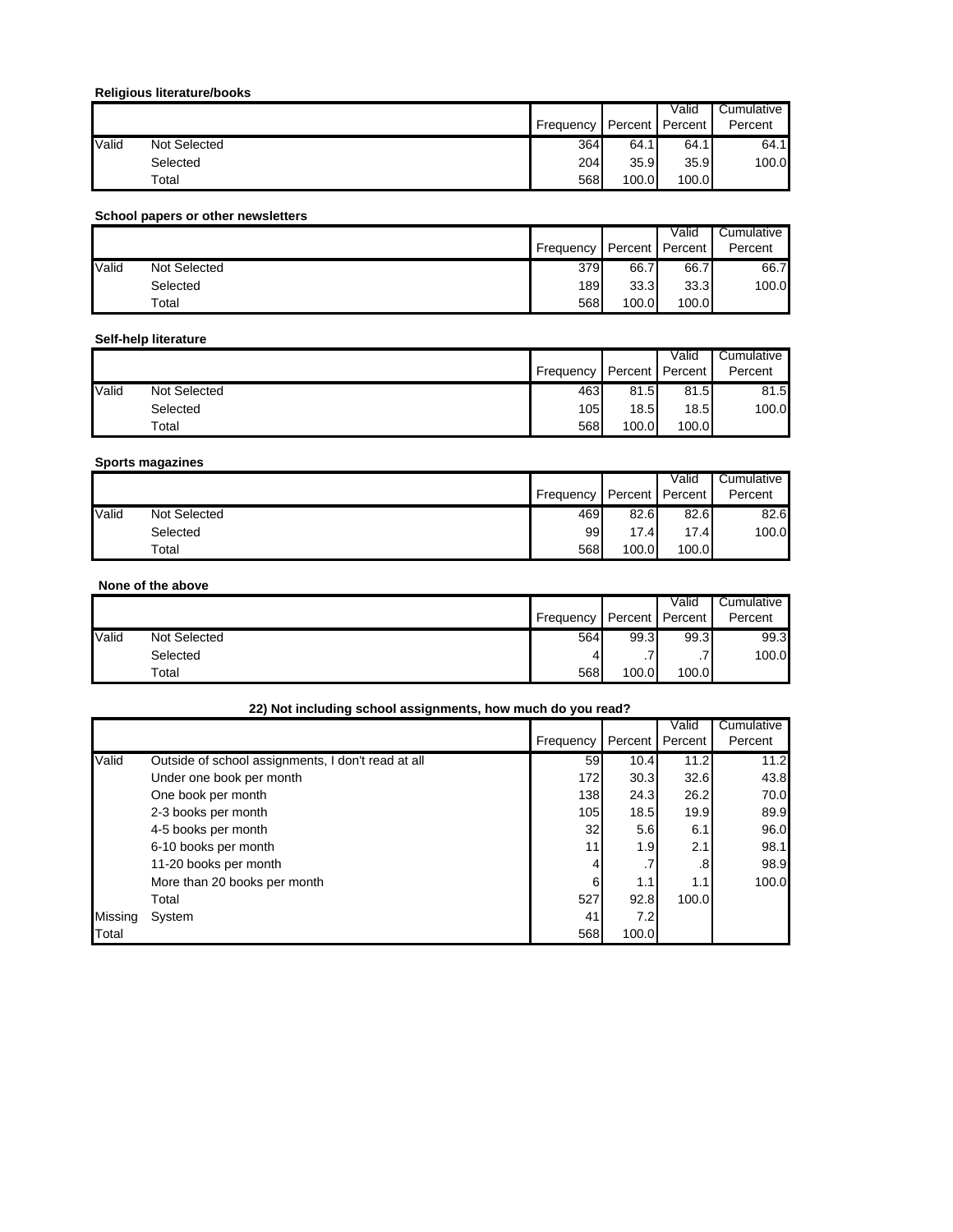# **23) What kind of books do you like to read for pleasure?**

|       |              |           |         | Valid   | Cumulative |
|-------|--------------|-----------|---------|---------|------------|
|       |              | Frequency | Percent | Percent | Percent    |
| Valid | Not Selected | 332       | 58.5    | 58.5    | 58.5       |
|       | Selected     | 236       | 41.5    | 41.5    | 100.0      |
|       | Total        | 568       | 100.0   | 100.0   |            |

# **Biography/Autobiography**

|       |              |           |         | Valid   | Cumulative |
|-------|--------------|-----------|---------|---------|------------|
|       |              | Frequency | Percent | Percent | Percent    |
| Valid | Not Selected | 420       | 73.9    | 73.9    | 73.9       |
|       | Selected     | 148       | 26.1    | 26.1    | 100.0      |
|       | Total        | 568       | 100.0   | 100.0   |            |

#### **Books about your hobbies or collecting**

|       |              |           |       | Valid             | Cumulative |
|-------|--------------|-----------|-------|-------------------|------------|
|       |              | Frequency |       | Percent   Percent | Percent    |
| Valid | Not Selected | 477       | 84.0  | 84.0              | 84.0       |
|       | Selected     | 91        | 16.0  | 16.0              | 100.0      |
|       | Total        | 568       | 100.0 | 100.0             |            |

# **Factual books, like a book about dinosaurs or space**

|       |              |           |       | Valid           | Cumulative |
|-------|--------------|-----------|-------|-----------------|------------|
|       |              | Frequency |       | Percent Percent | Percent    |
| Valid | Not Selected | 493       | 86.8  | 86.8            | 86.8       |
|       | Selected     | 751       | 13.2  | 13.2            | 100.0      |
|       | $\tau$ otal  | 568       | 100.0 | 100.0           |            |

#### **Fantasy**

|       |              |           |       | Valid           | Cumulative |
|-------|--------------|-----------|-------|-----------------|------------|
|       |              | Frequency |       | Percent Percent | Percent    |
| Valid | Not Selected | 388       | 68.3  | 68.3            | 68.3       |
|       | Selected     | 180       | 31.7  | 31.7            | 100.0      |
|       | Total        | 568       | 100.0 | 100.0           |            |

# **Horror**

|       |              |           |                 | Valid | Cumulative |
|-------|--------------|-----------|-----------------|-------|------------|
|       |              | Frequency | Percent Percent |       | Percent    |
| Valid | Not Selected | 473       | 83.3            | 83.3  | 83.3       |
|       | Selected     | 95        | 16.7            | 16.7  | 100.0      |
|       | Total        | 568       | 100.0           | 100.0 |            |

#### **How-to books**

|       |              |           |                 | Valid | Cumulative |
|-------|--------------|-----------|-----------------|-------|------------|
|       |              | Frequency | Percent Percent |       | Percent    |
| Valid | Not Selected | 471       | 82.9            | 82.9  | 82.9       |
|       | Selected     | 971       | 17.1            | 17.11 | 100.0      |
|       | Total        | 568       | 100.0           | 100.0 |            |

#### **Mystery**

|                | <b>Adventure</b>                                    |                  |                 |                  |                       |
|----------------|-----------------------------------------------------|------------------|-----------------|------------------|-----------------------|
|                |                                                     | Frequency        | Percent         | Valid<br>Percent | Cumulative<br>Percent |
| Valid          | <b>Not Selected</b>                                 | 332              | 58.5            | 58.5             | 58.5                  |
|                | Selected                                            | 236              | 41.5            | 41.5             | 100.0                 |
|                | Total                                               | 568              | 100.0           | 100.0            |                       |
|                | Biography/Autobiography                             |                  |                 |                  |                       |
|                |                                                     |                  |                 | Valid            | Cumulative            |
|                |                                                     | Frequency        | Percent         | Percent          | Percent               |
| Valid          | <b>Not Selected</b>                                 | 420              | 73.9            | 73.9             | 73.9                  |
|                | Selected<br>Total                                   | 148<br>568       | 26.1<br>100.0   | 26.1<br>100.0    | 100.0                 |
|                |                                                     |                  |                 |                  |                       |
|                | Books about your hobbies or collecting              |                  |                 | Valid            | Cumulative            |
|                |                                                     | Frequency        | Percent         | Percent          | Percent               |
| Valid          | <b>Not Selected</b>                                 | 477              | 84.0            | 84.0             | 84.0                  |
|                | Selected                                            | 91               | 16.0            | 16.0             | 100.0                 |
|                | Total                                               | 568              | 100.0           | 100.0            |                       |
|                | Factual books, like a book about dinosaurs or space |                  |                 |                  |                       |
|                |                                                     | Frequency        | Percent         | Valid<br>Percent | Cumulative<br>Percent |
| Valid          | Not Selected                                        | 493              | 86.8            | 86.8             | 86.8                  |
|                | Selected                                            | 75               | 13.2            | 13.2             | 100.0                 |
|                | Total                                               | 568              | 100.0           | 100.0            |                       |
| Fantasy        |                                                     |                  |                 |                  |                       |
|                |                                                     |                  |                 | Valid            | Cumulative            |
| Valid          | <b>Not Selected</b>                                 | Frequency<br>388 | Percent<br>68.3 | Percent<br>68.3  | Percent<br>68.3       |
|                | Selected                                            | 180              | 31.7            | 31.7             | 100.0                 |
|                | Total                                               | 568              | 100.0           | 100.0            |                       |
|                |                                                     |                  |                 |                  |                       |
| Horror         |                                                     |                  |                 | Valid            | Cumulative            |
|                |                                                     | Frequency        | Percent         | Percent          | Percent               |
| Valid          | <b>Not Selected</b>                                 | 473              | 83.3            | 83.3             | 83.3                  |
|                | Selected<br>Total                                   | 95<br>568        | 16.7<br>100.0   | 16.7<br>100.0    | 100.0                 |
|                |                                                     |                  |                 |                  |                       |
|                | How-to books                                        |                  |                 | Valid            | Cumulative            |
|                |                                                     | Frequency        | Percent         | Percent          | Percent               |
| Valid          | <b>Not Selected</b>                                 | 471              | 82.9            | 82.9             | 82.9                  |
|                | Selected                                            | 97               | 17.1            | 17.1             | 100.0                 |
|                | Total                                               | 568              | 100.0           | 100.0            |                       |
| <b>Mystery</b> |                                                     |                  |                 |                  |                       |
|                |                                                     | Frequency        | Percent         | Valid<br>Percent | Cumulative<br>Percent |
|                | Not Selected                                        | 341              | 60.0            | 60.0             | 60.0                  |
|                |                                                     | 227              | 40.0            | 40.0             | 100.0                 |
| Valid          | Selected                                            |                  |                 |                  |                       |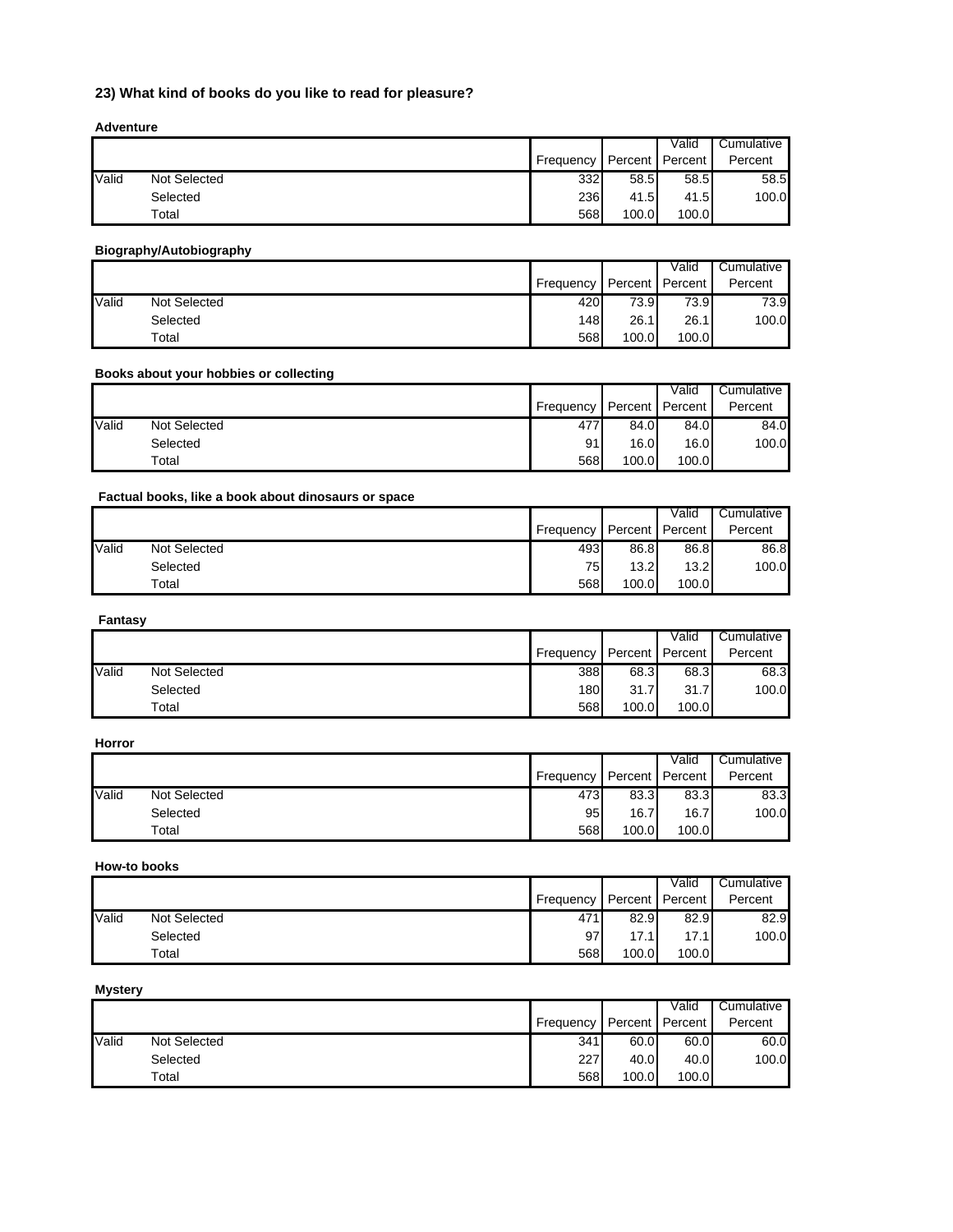| Frequency<br>Percent<br>Percent<br>Valid<br>Not Selected<br>321<br>56.5<br>56.5<br>43.5<br>Selected<br>247<br>43.5<br>568<br>Total<br>100.0<br>100.0<br><b>Science Fiction</b><br>Valid<br>Frequency<br>Percent<br>Percent<br>Valid<br>Not Selected<br>454<br>79.9<br>79.9<br>Selected<br>114<br>20.1<br>20.1<br>568<br>Total<br>100.0<br>100.0<br><b>Sports</b><br>Valid<br>Frequency<br>Percent<br>Percent<br>Valid<br>Not Selected<br>502<br>88.4<br>88.4<br>Selected<br>66<br>11.6<br>11.6<br>568<br>Total<br>100.0<br>100.0<br><b>True Stories</b><br>Valid<br>Frequency<br>Percent<br>Percent<br>Valid<br>Not Selected<br>312<br>54.9<br>54.9<br>45.1<br>45.1<br>Selected<br>256<br>Total<br>568<br>100.0<br>100.0<br><b>None</b><br>Valid<br>Frequency<br>Percent<br>Percent | Percent<br>56.5<br>100.0<br>Cumulative<br>Percent<br>79.9<br>100.0<br>Cumulative<br>Percent<br>88.4<br>100.0 |
|-------------------------------------------------------------------------------------------------------------------------------------------------------------------------------------------------------------------------------------------------------------------------------------------------------------------------------------------------------------------------------------------------------------------------------------------------------------------------------------------------------------------------------------------------------------------------------------------------------------------------------------------------------------------------------------------------------------------------------------------------------------------------------------|--------------------------------------------------------------------------------------------------------------|
|                                                                                                                                                                                                                                                                                                                                                                                                                                                                                                                                                                                                                                                                                                                                                                                     |                                                                                                              |
|                                                                                                                                                                                                                                                                                                                                                                                                                                                                                                                                                                                                                                                                                                                                                                                     |                                                                                                              |
|                                                                                                                                                                                                                                                                                                                                                                                                                                                                                                                                                                                                                                                                                                                                                                                     |                                                                                                              |
|                                                                                                                                                                                                                                                                                                                                                                                                                                                                                                                                                                                                                                                                                                                                                                                     |                                                                                                              |
|                                                                                                                                                                                                                                                                                                                                                                                                                                                                                                                                                                                                                                                                                                                                                                                     |                                                                                                              |
|                                                                                                                                                                                                                                                                                                                                                                                                                                                                                                                                                                                                                                                                                                                                                                                     |                                                                                                              |
|                                                                                                                                                                                                                                                                                                                                                                                                                                                                                                                                                                                                                                                                                                                                                                                     |                                                                                                              |
|                                                                                                                                                                                                                                                                                                                                                                                                                                                                                                                                                                                                                                                                                                                                                                                     |                                                                                                              |
|                                                                                                                                                                                                                                                                                                                                                                                                                                                                                                                                                                                                                                                                                                                                                                                     |                                                                                                              |
|                                                                                                                                                                                                                                                                                                                                                                                                                                                                                                                                                                                                                                                                                                                                                                                     |                                                                                                              |
|                                                                                                                                                                                                                                                                                                                                                                                                                                                                                                                                                                                                                                                                                                                                                                                     |                                                                                                              |
|                                                                                                                                                                                                                                                                                                                                                                                                                                                                                                                                                                                                                                                                                                                                                                                     |                                                                                                              |
|                                                                                                                                                                                                                                                                                                                                                                                                                                                                                                                                                                                                                                                                                                                                                                                     |                                                                                                              |
|                                                                                                                                                                                                                                                                                                                                                                                                                                                                                                                                                                                                                                                                                                                                                                                     |                                                                                                              |
|                                                                                                                                                                                                                                                                                                                                                                                                                                                                                                                                                                                                                                                                                                                                                                                     |                                                                                                              |
|                                                                                                                                                                                                                                                                                                                                                                                                                                                                                                                                                                                                                                                                                                                                                                                     | Cumulative                                                                                                   |
|                                                                                                                                                                                                                                                                                                                                                                                                                                                                                                                                                                                                                                                                                                                                                                                     | Percent                                                                                                      |
|                                                                                                                                                                                                                                                                                                                                                                                                                                                                                                                                                                                                                                                                                                                                                                                     | 54.9                                                                                                         |
|                                                                                                                                                                                                                                                                                                                                                                                                                                                                                                                                                                                                                                                                                                                                                                                     | 100.0                                                                                                        |
|                                                                                                                                                                                                                                                                                                                                                                                                                                                                                                                                                                                                                                                                                                                                                                                     |                                                                                                              |
|                                                                                                                                                                                                                                                                                                                                                                                                                                                                                                                                                                                                                                                                                                                                                                                     | Cumulative                                                                                                   |
|                                                                                                                                                                                                                                                                                                                                                                                                                                                                                                                                                                                                                                                                                                                                                                                     | Percent                                                                                                      |
| Valid<br>Not Selected<br>536<br>94.4<br>94.4                                                                                                                                                                                                                                                                                                                                                                                                                                                                                                                                                                                                                                                                                                                                        | 94.4                                                                                                         |
| 32<br>5.6<br>Selected<br>5.6                                                                                                                                                                                                                                                                                                                                                                                                                                                                                                                                                                                                                                                                                                                                                        | 100.0                                                                                                        |
| Total<br>568<br>100.0<br>100.0                                                                                                                                                                                                                                                                                                                                                                                                                                                                                                                                                                                                                                                                                                                                                      |                                                                                                              |
| Other (please specify)                                                                                                                                                                                                                                                                                                                                                                                                                                                                                                                                                                                                                                                                                                                                                              |                                                                                                              |
| Valid<br>Frequency Percent Percent                                                                                                                                                                                                                                                                                                                                                                                                                                                                                                                                                                                                                                                                                                                                                  | Cumulative<br>Percent                                                                                        |
| Valid<br><b>Not Selected</b><br>518<br>91.2<br>91.2                                                                                                                                                                                                                                                                                                                                                                                                                                                                                                                                                                                                                                                                                                                                 | 91.2                                                                                                         |
| 50<br>8.8<br>$8.8\,$<br>Selected                                                                                                                                                                                                                                                                                                                                                                                                                                                                                                                                                                                                                                                                                                                                                    | 100.0                                                                                                        |
| 568<br>100.0<br>100.0<br>Total                                                                                                                                                                                                                                                                                                                                                                                                                                                                                                                                                                                                                                                                                                                                                      |                                                                                                              |
|                                                                                                                                                                                                                                                                                                                                                                                                                                                                                                                                                                                                                                                                                                                                                                                     |                                                                                                              |

# **Science Fiction**

|       |              |           |       | Valid             | Cumulative |
|-------|--------------|-----------|-------|-------------------|------------|
|       |              | Frequency |       | Percent   Percent | Percent    |
| Valid | Not Selected | 454       | 79.9  | 79.9              | 79.9       |
|       | Selected     | 114I      | 20.1  | 20.1              | 100.0      |
|       | Total        | 568       | 100.0 | 100.0             |            |

# **Sports**

|       |              |           |       | Valid             | Cumulative |
|-------|--------------|-----------|-------|-------------------|------------|
|       |              | Frequency |       | Percent   Percent | Percent    |
| Valid | Not Selected | 502       | 88.4  | 88.4              | 88.4       |
|       | Selected     | 66        | 11.6  | 11.6              | 100.0      |
|       | Total        | 568       | 100.0 | 100.0             |            |

# **True Stories**

|       |              |           |         | Valid   | Cumulative |
|-------|--------------|-----------|---------|---------|------------|
|       |              | Frequency | Percent | Percent | Percent    |
| Valid | Not Selected | 312       | 54.9    | 54.9    | 54.9       |
|       | Selected     | 256       | 45.1    | 45.1    | 100.0      |
|       | Total        | 568       | 100.0   | 100.0   |            |

# **None**

|       |              |                 |       | Valid           | Cumulative |
|-------|--------------|-----------------|-------|-----------------|------------|
|       |              | Frequency       |       | Percent Percent | Percent    |
| Valid | Not Selected | 536             | 94.4  | 94.4            | 94.4       |
|       | Selected     | 32 <sub>l</sub> | 5.6   | 5.6             | 100.0      |
|       | Total        | 568             | 100.0 | 100.0           |            |

# **Other (please specify)**

|       |              |           |                  | Valid   | Cumulative |
|-------|--------------|-----------|------------------|---------|------------|
|       |              | Frequency | Percent          | Percent | Percent    |
| Valid | Not Selected | 518       | 91.2             | 91.2    | 91.2       |
|       | Selected     | 50        | 8.8 <sub>l</sub> | 8.8     | 100.0      |
|       | Total        | 568       | 100.0            | 100.0   |            |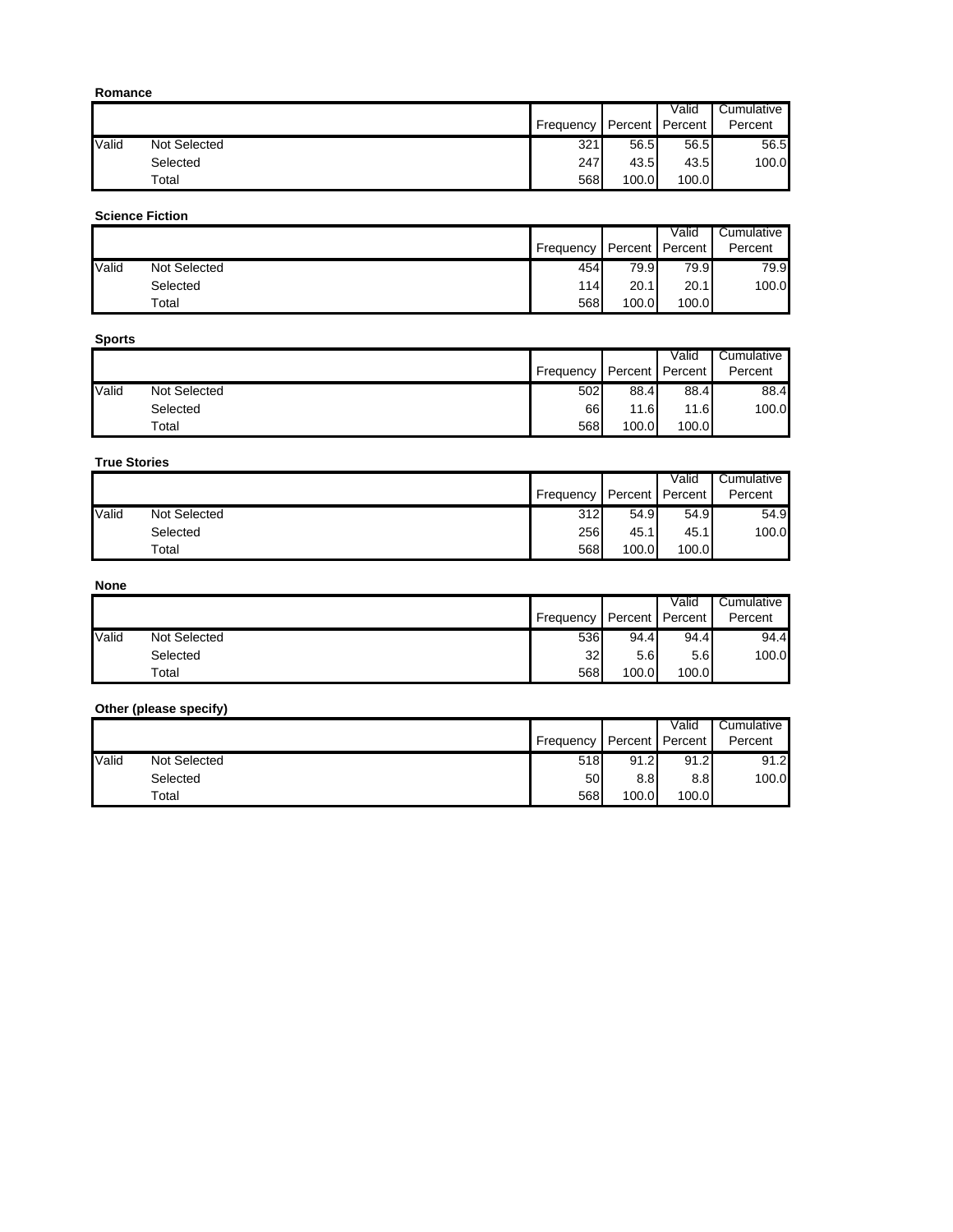# **24) Which of the following characters/people do you like to read about?**

|       |              |           |         | Valid   | Cumulative |
|-------|--------------|-----------|---------|---------|------------|
|       |              | Frequency | Percent | Percent | Percent    |
| Valid | Not Selected | 487       | 85.7    | 85.7    | 85.7       |
|       | Selected     | 81        | 14.3    | 14.3    | 100.0      |
|       | Total        | 568       | 100.0   | 100.0   |            |

|       |              |           |                   | Valid | Cumulative |
|-------|--------------|-----------|-------------------|-------|------------|
|       |              | Frequency | Percent   Percent |       | Percent    |
| Valid | Not Selected | 433       | 76.2              | 76.2  | 76.2       |
|       | Selected     | 135       | 23.8              | 23.8  | 100.0      |
|       | Total        | 568       | 100.0             | 100.0 |            |

#### **Characters from movies or television shows**

|       |              |           |       | Valid           | Cumulative |
|-------|--------------|-----------|-------|-----------------|------------|
|       |              | Frequency |       | Percent Percent | Percent    |
| Valid | Not Selected | 402       | 70.8  | 70.8            | 70.8       |
|       | Selected     | 166       | 29.2  | 29.2            | 100.0      |
|       | Total        | 568       | 100.0 | 100.0           |            |

#### **Fantasy characters - like super heroes, people from other worlds, or the future**

|       |              |           |         | Valid   | Cumulative |
|-------|--------------|-----------|---------|---------|------------|
|       |              | Frequency | Percent | Percent | Percent    |
| Valid | Not Selected | 411       | 72.41   | 72.4    | 72.4       |
|       | Selected     | 157       | 27.6    | 27.6    | 100.0      |
|       | Total        | 568       | 100.0   | 100.0   |            |

#### **Historical figures**

|       |              |           |       | Valid             | Cumulative |
|-------|--------------|-----------|-------|-------------------|------------|
|       |              | Frequency |       | Percent   Percent | Percent    |
| Valid | Not Selected | 351       | 61.8  | 61.8              | 61.8       |
|       | Selected     | 217       | 38.2  | 38.2              | 100.0      |
|       | Total        | 568       | 100.0 | 100.0             |            |

#### **Musicians**

|       |                     |           |       | Valid           | Cumulative |
|-------|---------------------|-----------|-------|-----------------|------------|
|       |                     | Frequency |       | Percent Percent | Percent    |
| Valid | <b>Not Selected</b> | 452       | 79.6  | 79.6            | 79.6       |
|       | Selected            | 116       | 20.4  | 20.4            | 100.0      |
|       | Total               | 568       | 100.0 | 100.0           |            |

|       |              |                               |       | Valid | Cumulative |
|-------|--------------|-------------------------------|-------|-------|------------|
|       |              | Frequency   Percent   Percent |       |       | Percent    |
| Valid | Not Selected | 315                           | 55.5  | 55.5  | 55.5       |
|       | Selected     | 253                           | 44.5  | 44.51 | 100.0      |
|       | Total        | 568                           | 100.0 | 100.0 |            |

# **People or characters my age wrestling with tough issues, like crime, drug abuse or poverty**

| <b>Animals</b>     |                                                                                 |                                                                                            |                       |
|--------------------|---------------------------------------------------------------------------------|--------------------------------------------------------------------------------------------|-----------------------|
|                    |                                                                                 | Valid                                                                                      | Cumulative            |
| Valid              | Not Selected                                                                    | Frequency<br>Percent<br>Percent<br>85.7<br>487<br>85.7                                     | Percent<br>85.7       |
|                    | Selected                                                                        | 14.3<br>14.3<br>81                                                                         | 100.0                 |
|                    | Total                                                                           | 100.0<br>100.0<br>568                                                                      |                       |
|                    |                                                                                 |                                                                                            |                       |
| <b>Celebrities</b> |                                                                                 | Valid                                                                                      | Cumulative            |
|                    |                                                                                 | Percent<br>Frequency<br>Percent                                                            | Percent               |
| Valid              | Not Selected                                                                    | 433<br>76.2<br>76.2                                                                        | 76.2                  |
|                    | Selected                                                                        | 135<br>23.8<br>23.8                                                                        | 100.0                 |
|                    | Total                                                                           | 568<br>100.0<br>100.0                                                                      |                       |
|                    | <b>Characters from movies or television shows</b>                               |                                                                                            |                       |
|                    |                                                                                 | Valid<br>Percent<br>Frequency<br>Percent                                                   | Cumulative<br>Percent |
| Valid              | Not Selected                                                                    | 402<br>70.8<br>70.8                                                                        | 70.8                  |
|                    | Selected                                                                        | 29.2<br>29.2<br>166                                                                        | 100.0                 |
|                    | Total                                                                           | 568<br>100.0<br>100.0                                                                      |                       |
|                    | Fantasy characters - like super heroes, people from other worlds, or the future |                                                                                            |                       |
|                    |                                                                                 | Valid                                                                                      | Cumulative            |
|                    |                                                                                 | Frequency<br>Percent<br>Percent                                                            | Percent               |
| Valid              | <b>Not Selected</b>                                                             | 72.4<br>72.4<br>411                                                                        | 72.4                  |
|                    | Selected<br>Total                                                               | 27.6<br>27.6<br>157<br>568<br>100.0<br>100.0                                               | 100.0                 |
|                    |                                                                                 |                                                                                            |                       |
|                    | <b>Historical figures</b>                                                       | Valid                                                                                      | Cumulative            |
|                    |                                                                                 | Frequency<br>Percent<br>Percent                                                            | Percent               |
| Valid              | Not Selected                                                                    | 351<br>61.8<br>61.8                                                                        | 61.8                  |
|                    | Selected                                                                        | 217<br>38.2<br>38.2                                                                        | 100.0                 |
|                    | Total                                                                           | 568<br>100.0<br>100.0                                                                      |                       |
| <b>Musicians</b>   |                                                                                 |                                                                                            |                       |
|                    |                                                                                 | Valid<br>Percent<br>Frequency<br>Percent                                                   | Cumulative<br>Percent |
| Valid              | Not Selected                                                                    | 452<br>79.6<br>79.6                                                                        | 79.6                  |
|                    | Selected                                                                        | 20.4<br>116<br>20.4                                                                        | 100.0                 |
|                    | Total                                                                           | 568<br>100.0<br>100.0                                                                      |                       |
|                    | People or characters my age who have done some cool or amazing thing            |                                                                                            |                       |
|                    |                                                                                 | Valid                                                                                      | Cumulative            |
|                    |                                                                                 | Frequency<br>Percent<br>Percent                                                            | Percent               |
| Valid              | Not Selected                                                                    | 315<br>55.5<br>55.5                                                                        | 55.5                  |
|                    | Selected<br>Total                                                               | 253<br>44.5<br>44.5<br>568<br>100.0<br>100.0                                               | 100.0                 |
|                    |                                                                                 |                                                                                            |                       |
|                    |                                                                                 | People or characters my age wrestling with tough issues, like crime, drug abuse or poverty |                       |
|                    |                                                                                 |                                                                                            |                       |
|                    |                                                                                 | Valid<br>Frequency<br>Percent<br>Percent                                                   | Cumulative<br>Percent |
| Valid              | Not Selected                                                                    | 353<br>62.1<br>62.1                                                                        | 62.1                  |
|                    | Selected                                                                        | 215<br>37.9<br>37.9                                                                        | 100.0                 |
|                    | Total                                                                           | 568<br>100.0<br>100.0                                                                      |                       |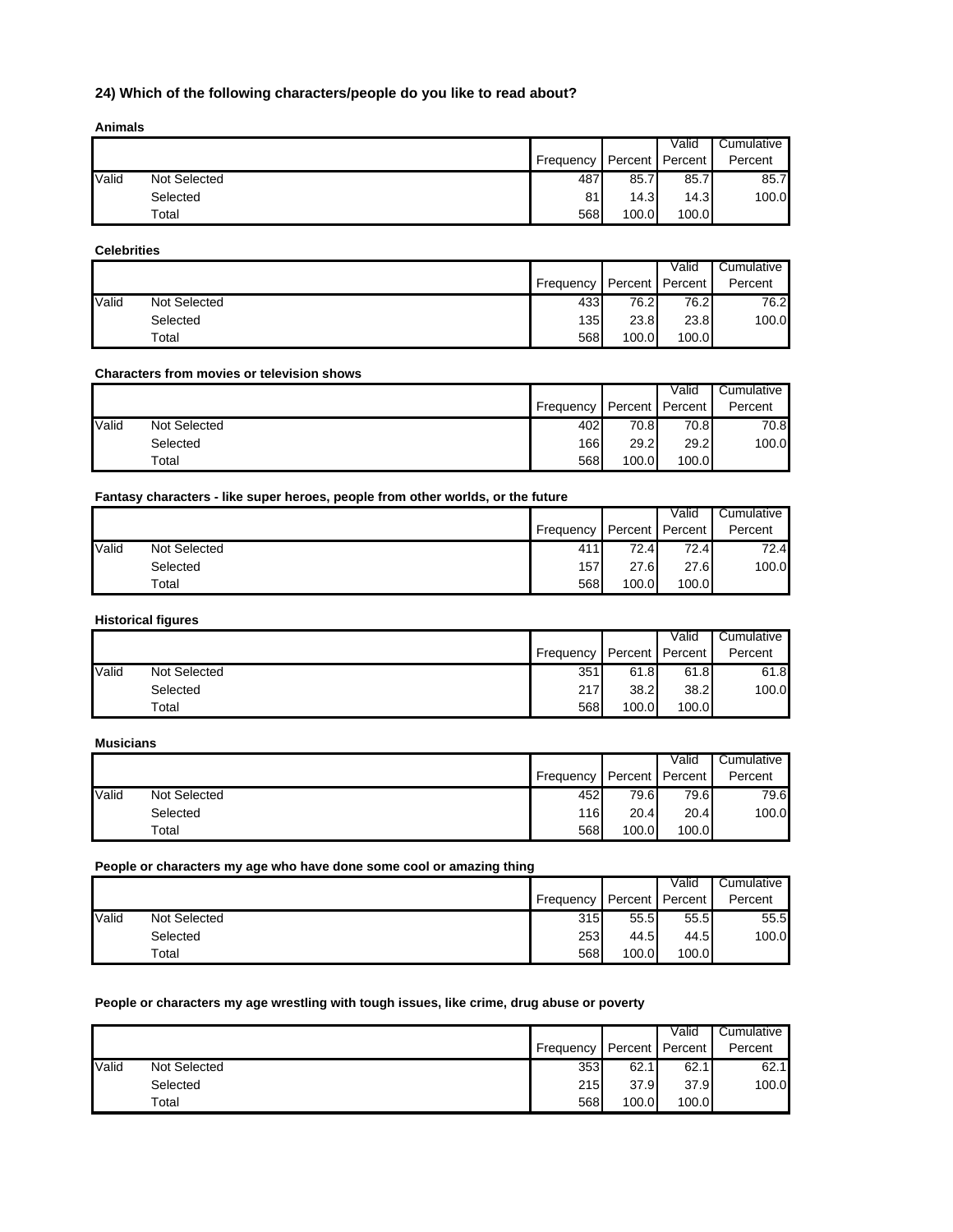# **People or characters who are a lot different than me**

|       |              |                               |       | Valid | Cumulative |
|-------|--------------|-------------------------------|-------|-------|------------|
|       |              | Frequency   Percent   Percent |       |       | Percent    |
| Valid | Not Selected | 360                           | 63.4  | 63.4  | 63.4       |
|       | Selected     | 208                           | 36.6  | 36.6  | 100.0      |
|       | Total        | 568                           | 100.0 | 100.0 |            |

# **People or characters who are a lot like me**

|       |              |             |                 | Valid | Cumulative |
|-------|--------------|-------------|-----------------|-------|------------|
|       |              | Frequency I | Percent Percent |       | Percent    |
| Valid | Not Selected | 319         | 56.2            | 56.2  | 56.2       |
|       | Selected     | 249         | 43.8            | 43.8  | 100.0      |
|       | Total        | 568         | 100.0           | 100.0 |            |

#### **Sports figures**

|       |                     |                 |                 | Valid | <b>Cumulative</b> |
|-------|---------------------|-----------------|-----------------|-------|-------------------|
|       |                     | Frequency       | Percent Percent |       | Percent           |
| Valid | <b>Not Selected</b> | 499             | 87.9            | 87.9  | 87.9              |
|       | Selected            | 69 <sub>1</sub> | 12.1            | 12.1  | 100.0             |
|       | Total               | 568             | 100.0           | 100.0 |                   |

# **None**

|       |              |           |         | Valid   | Cumulative |
|-------|--------------|-----------|---------|---------|------------|
|       |              | Frequency | Percent | Percent | Percent    |
| Valid | Not Selected | 526       | 92.6    | 92.6    | 92.6       |
|       | Selected     | 42        | 7.41    | 7.4     | 100.0      |
|       | Total        | 568       | 100.0   | 100.0   |            |

# **Other (please specify)**

|       |              |                 |         | Valid   | Cumulative |
|-------|--------------|-----------------|---------|---------|------------|
|       |              | Frequency       | Percent | Percent | Percent    |
| Valid | Not Selected | 558             | 98.2    | 98.2    | 98.2       |
|       | Selected     | 10 <sup>1</sup> | 1.8I    | 1.8     | 100.0      |
|       | Total        | 568             | 100.0   | 100.0   |            |

|                  |                                            | Frequency                                             |           | Percent                   | Valid<br>Percent | Cumulative<br>Percent                                      |
|------------------|--------------------------------------------|-------------------------------------------------------|-----------|---------------------------|------------------|------------------------------------------------------------|
| Valid            | Not Selected                               |                                                       | 360       | 63.4                      | 63.4             | 63.4                                                       |
|                  | Selected                                   |                                                       | 208       | 36.6                      | 36.6             | 100.0                                                      |
|                  | Total                                      |                                                       | 568       | 100.0                     | 100.0            |                                                            |
|                  | People or characters who are a lot like me |                                                       |           |                           |                  |                                                            |
|                  |                                            | Frequency                                             |           | Percent                   | Valid<br>Percent | Cumulative<br>Percent                                      |
| Valid            | <b>Not Selected</b>                        |                                                       | 319       | 56.2                      | 56.2             | 56.2                                                       |
|                  | Selected                                   |                                                       | 249       | 43.8                      | 43.8             | 100.0                                                      |
|                  | Total                                      |                                                       | 568       | 100.0                     | 100.0            |                                                            |
|                  | <b>Sports figures</b>                      |                                                       |           |                           |                  |                                                            |
|                  |                                            | Frequency                                             |           | Percent                   | Valid<br>Percent | Cumulative<br>Percent                                      |
| Valid            | <b>Not Selected</b>                        |                                                       | 499       | 87.9                      | 87.9             | 87.9                                                       |
|                  | Selected                                   |                                                       | 69        | 12.1                      | 12.1             | 100.0                                                      |
|                  | Total                                      |                                                       | 568       | 100.0                     | 100.0            |                                                            |
| <b>None</b>      |                                            |                                                       |           |                           |                  |                                                            |
|                  |                                            |                                                       |           |                           | Valid            | Cumulative                                                 |
|                  |                                            | Frequency                                             |           | Percent                   | Percent          | Percent                                                    |
| Valid            | <b>Not Selected</b>                        |                                                       | 526       | 92.6                      | 92.6             | 92.6                                                       |
|                  | Selected<br>Total                          |                                                       | 42<br>568 | 7.4<br>100.0              | 7.4<br>100.0     | 100.0                                                      |
|                  |                                            |                                                       |           |                           |                  |                                                            |
|                  | Other (please specify)                     |                                                       |           |                           | Valid            | Cumulative                                                 |
|                  |                                            | Frequency                                             |           | Percent                   | Percent          | Percent                                                    |
| Valid            | <b>Not Selected</b><br>Selected            |                                                       | 558       | 98.2                      | 98.2             | 98.2                                                       |
|                  |                                            |                                                       | 10<br>568 | 1.8<br>100.0              | 1.8<br>100.0     | 100.0                                                      |
|                  | Total                                      |                                                       |           |                           |                  |                                                            |
|                  |                                            |                                                       |           |                           |                  |                                                            |
|                  |                                            | 25) About how often do you discuss books with others? |           |                           | Valid            |                                                            |
|                  |                                            |                                                       |           | Frequency Percent Percent |                  | Percent                                                    |
|                  | Daily                                      |                                                       | 42        | 7.4                       | 8.0              |                                                            |
|                  | Weekly                                     |                                                       | 119       | 21.0                      | 22.8             |                                                            |
|                  | Monthly                                    |                                                       | 94        | 16.5                      | 18.0             |                                                            |
|                  | A few times per year                       |                                                       | 152       | 26.8                      | 29.1             |                                                            |
| Valid            | Once per year<br>Never                     |                                                       | 33        | 5.8                       | 6.3              |                                                            |
|                  | Total                                      |                                                       | 83<br>523 | 14.6<br>92.1              | 15.9<br>100.0    |                                                            |
| Missing<br>Total | System                                     |                                                       | 45<br>568 | $7.9$<br>100.0            |                  | Cumulative<br>8.0<br>30.8<br>48.8<br>77.8<br>84.1<br>100.0 |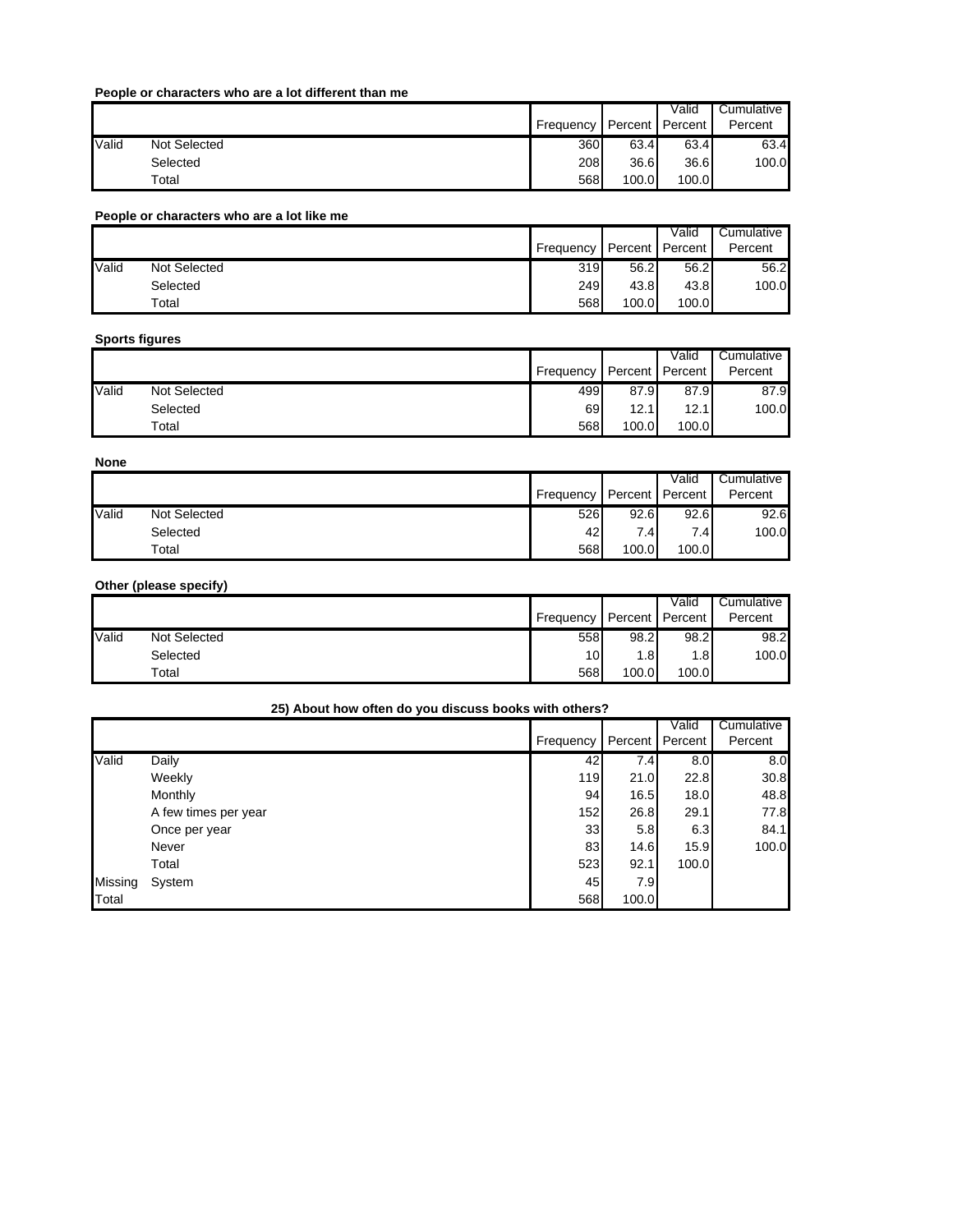# **Appendix 24 – 2012 New Student Survey Instrument**

# **2012/2013 New Student Survey**

Troy University is interested in your success as a new student. Your feedback is needed to help evaluate the University's programs and services. Your thoughtful and honest responses to the survey questions are highly appreciated. Your input is confidential. Fall 2012 New Student Survey<br>
Instrument<br>
Bback is needed to help<br>
aprogram for the first time)<br>
aprogram for the first time)<br>
the surve<br>
d to TROY from another<br>
attending TROY temporarily)<br>
OY temporarily)<br>
90

# **GENERAL INFORMATION**

- 1) Gender:
	- o Male
	- o Female
- 2) Ethnicity:
	- o African American
	- o American Indian/Alaska Native
	- o Asian
	- o Caucasian
	- o Hawaiian or Other Pacific Islander
	- o Hispanic
	- o Multi-Racial
	- o Race/Ethnicity Unknown

# 3) Age:

- o 18-19
- o 20-21
- o 22-24
- o 25-29
- o 30-34
- o 35-39
- $O$  40-49
- $0.50 64$
- o 65 or over

# 4) Enrollment Status:

- o Dually-enrolled high school student
- $\circ$  First-time freshman (an undergraduate student attending college for the first time)
- $\circ$  First-time graduate (a graduate student enrolled in a graduate program for the first time)
- o Undergraduate transfer student (an undergraduate student who transferred to TROY from another college or university)
- o Graduate transfer student (a graduate student who transferred to TROY from another college or university)
- o Undergraduate transient student (an undergraduate student attending TROY temporarily)
- o Graduate transient student (a graduate student attending TROY temporarily)
- o Other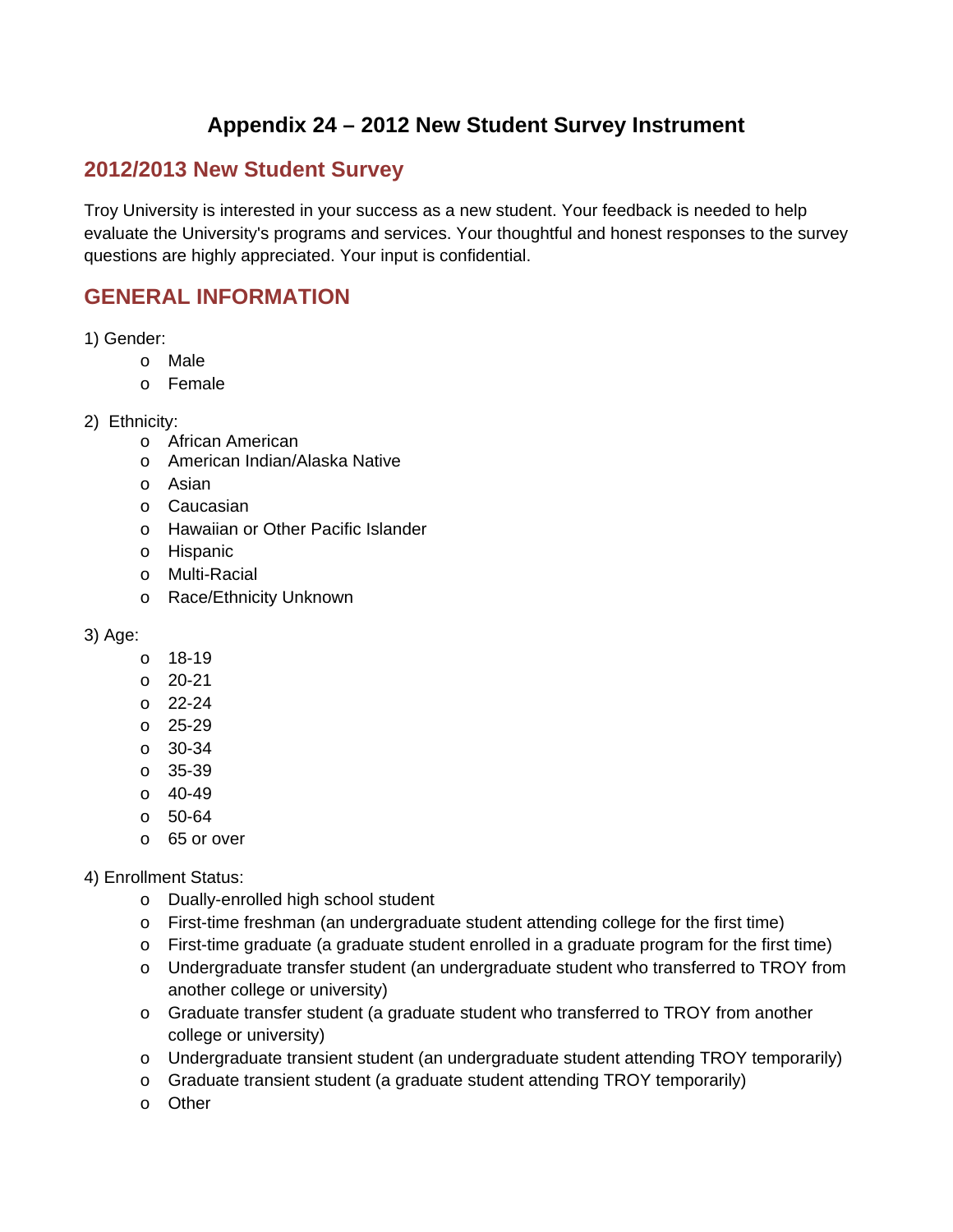5) Which Troy University campus are you currently enrolled?

- o Dothan Campus
- o eTROY (Taking online courses only)
- o Global Campus (Campuses or sites outside of Alabama)
- o Montgomery Campus
- o Phenix City Campus
- o Troy Campus

If you selected Global Campus in the prior question, please select the site from which you are taking classes now: Fall 2012 New Student Survey<br>te from which you are taking<br>91

- o Albany, GA
- o Atlanta, GA
- o Augusta, GA
- o Brunswick, GA
- o Colorado Springs, CO (Off Base- Explorer Dr)
- o Columbus, GA (Off Base- Manchester Exp)
- o Covington, GA
- o Davis Monthan AFB (Tucson), AZ
- o Eglin AFB, FL
- o Fayetteville, NC
- o Fort Belvoir, VA
- o Fort Benning (Columbus), GA
- o Fort Carson (Colorado Springs), CO
- o Fort Eustis, VA
- o Fort Gordon (Augusta), GA
- o Fort Lewis, WA
- o Fort Walton Beach, FL
- o Hanoi, Vietnam (HUST)
- o Hanoi, Vietnam (UEB-VNU)
- o Hanoi, Vietnam (UET-VNU)
- o Harrisburg, PA
- o Hurlburt Field, FL
- o JEB Little Creek Ft. Story (VA)
- o Jubail, Saudi Arabia
- o Langley AFB, VA
- o Malmstrom AFB, MT
- o Marianna, FL
- o Melaka, Malaysia
- o Misawa (Misawa Air Base)
- o Naval Station Norfolk (Norfolk, VA)
- o Norfolk Regional, VA
- o Okinawa (Kadena Air Base)
- o Orlando, FL
- o Osan Air Base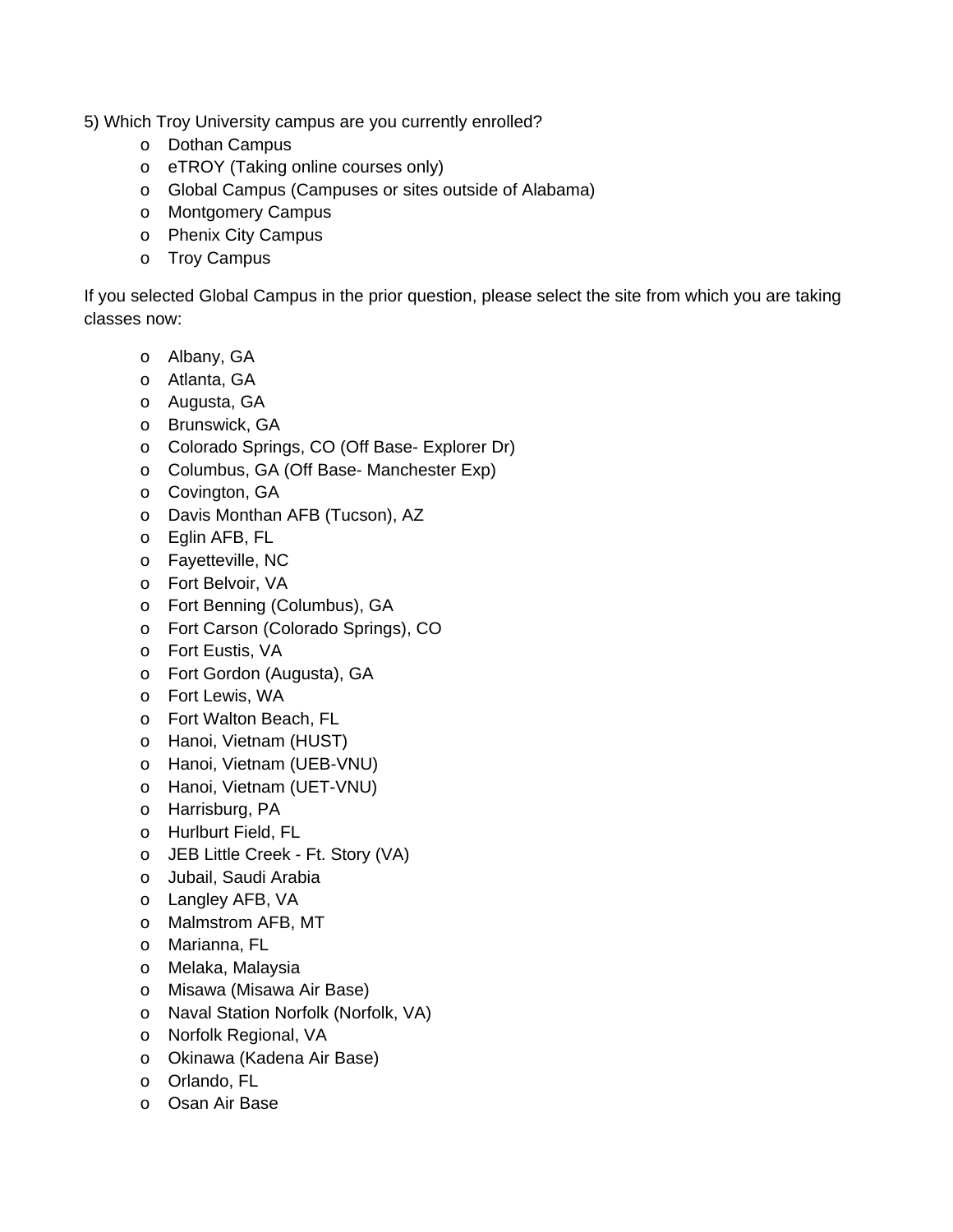- o Panama City, FL (Off Base- Airport Road)
- o Pensacola, FL
- o Saigon, Vietnam
- o San Antonio, TX
- o Seoul (Yongsan Army Garrison)
- o Sumter, SC
- o Tampa Bay, FL
- o Tyndall AFB (Panama City), FL
- 6) Degree program you are in:
	- o Associate
	- o Bachelor's
	- o Master's
	- o Education Specialist
	- o Doctorate
	- o Other

7) College you are attending:

- o Arts & Sciences
- o Sorrell College of Business
- o Communication and Fine Arts
- o Education
- o Health & Human Services
- 8) What is your major in the *College of Arts and Sciences*?
	- o Anthropology Major
	- o Biology Major
	- o Biology Program
	- o Biology, Preprofessional Major
	- o Chemistry Major
	- o Chemistry Program
	- o Comprehensive General Science Program
	- o Computer Science
	- o Computer Science, Applied Major
	- o Criminal Justice
	- o Environmental and Biological Sciences
	- o Environmental Science Program
	- o General Education
	- o History Major
	- o Liberal Studies
	- o International Relations
	- o Marine Biology Program
	- o Mathematics Major
	- o Political Science Major
	- o Public Administration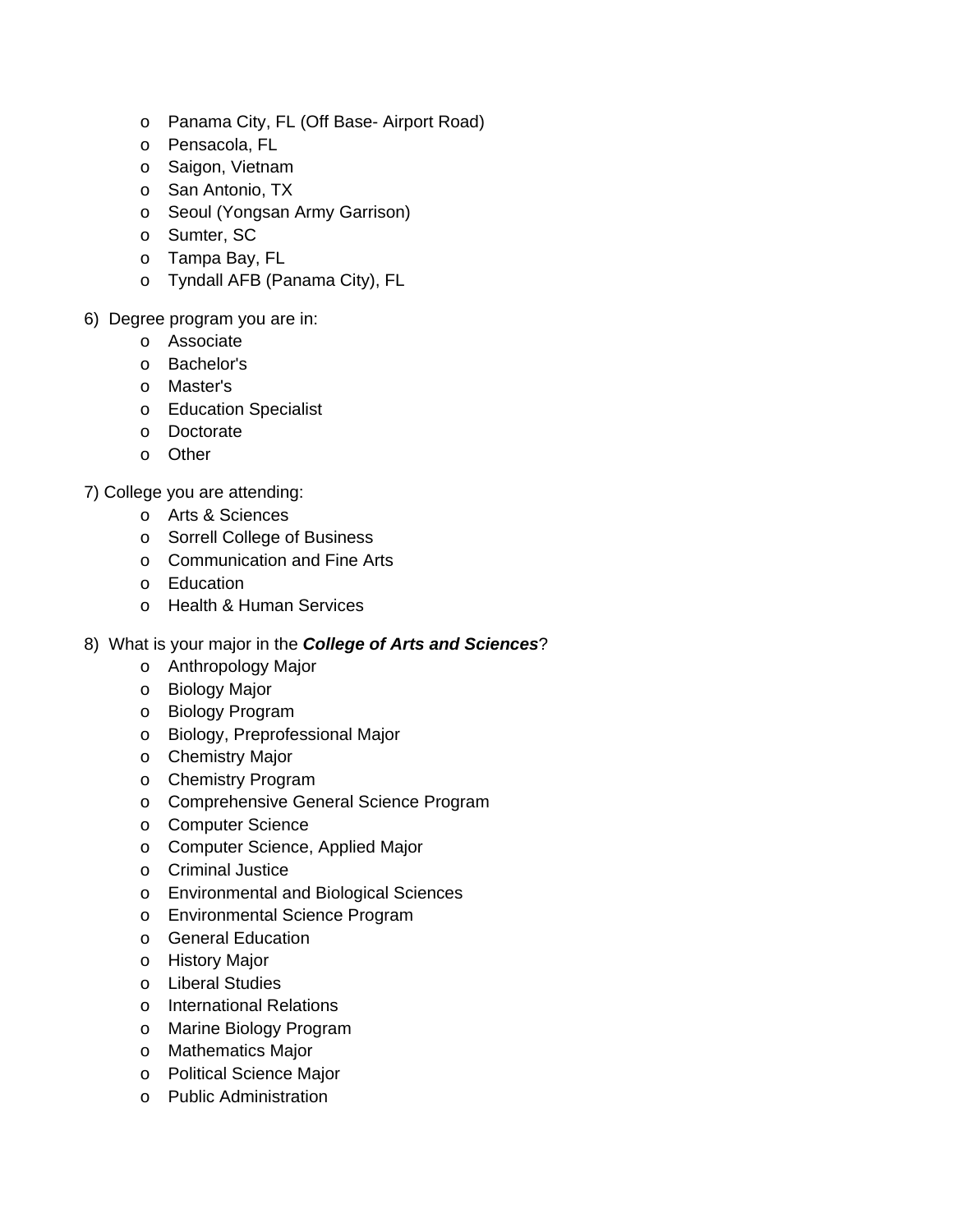- o Social Science Major
- o Sociology Major
- o Surveying and Geomatics Sciences Program
- o Other
- 8) What is your major in the *Sorrell College of Business*?
	- o Accounting Major
	- o Business
	- o Business Administration
	- o Executive Master of Business Administration
	- o Finance Major
	- o General Business Major
	- o Human Resource Management
	- o Information Systems Major
	- o Management
	- o Marketing Major
	- o Resources and Technology Management
	- o Risk Management and Insurance Major
	- o Taxation
	- o Other
- 8) What is your major in the *College of Communication and Fine Arts*?
	- o Art Major
	- o Broadcast Journalism Major
	- o Communication Arts Major Communication Studies Track
	- o Communication Arts Major Theatre Track
	- o Design, Technology and Innovation Program
	- o English Major
	- o Foreign Language Major
	- o Journalism, Print Major
	- o Music Major
	- o Studio Arts
	- o Other
- 8) What is your major in the *College of Education*?
	- o Adult Education
	- o Collaborative Teacher (Grades 6-12)
	- o Collaborative Teacher (Grades K-6)
	- o Community Counseling (Non-Certificate Program)
	- o Counseling and Psychology Clinical Mental Health Counseling
	- o Counseling and Psychology Rehabilitation Counseling Counseling
	- o Counseling and Psychology Social Services Counseling
	- o Counseling and Psychology Student Affairs Counseling
	- o Counseling and Psychology Substance Abuse Counseling
	- o Early Childhood Education (Grades P-3)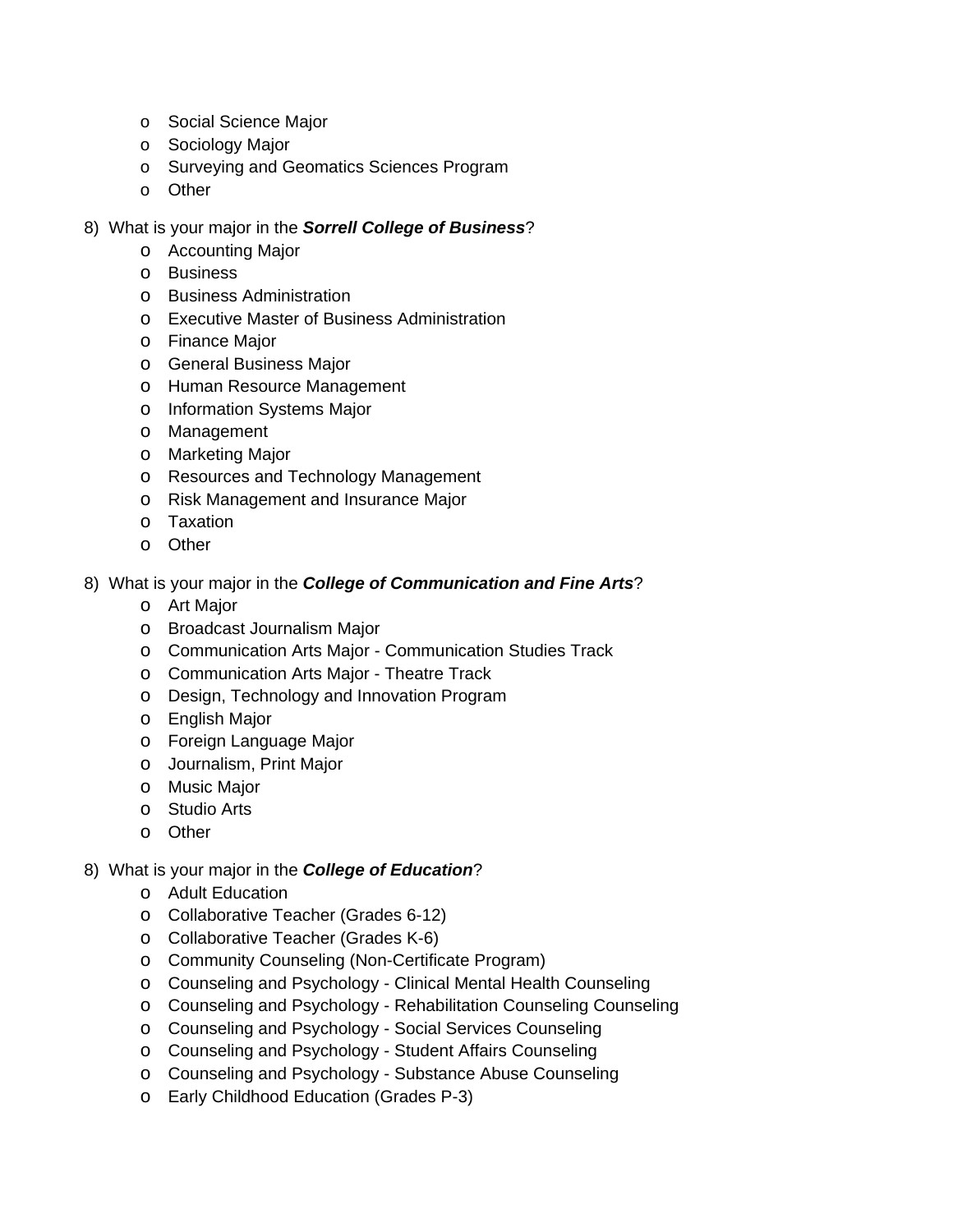- o Educational Administration and Leadership
- o Elementary Education (Grades K-6)
- o Instructional Leadership and Administration
- o Interdisciplinary Education (Grades P-12) Art Education
- o Interdisciplinary Education (Grades P-12) Music, Choral Education
- o Interdisciplinary Education (Grades P-12) Music, Instrumental Education
- o Interdisciplinary Education (Grades P-12) Physical Education
- o Interdisciplinary Education (Grades P-12) Theatre Education
- o Interdisciplinary Education (P-12) Gifted Education
- o Interpreter Training Program
- o Post Secondary Education
- o Psychology Comprehensive Program
- o Psychology Major
- o School Counseling Certification Program
- o School Counseling (P-12)
- o School Psychology (P-12)
- o School Psychometry Certification Program
- o Secondary Education (Grades 6-12) Biology Education
- o Secondary Education (Grades 6-12) Chemistry Education
- o Secondary Education (Grades 6-12) English-Language Arts Education
- o Secondary Education (Grades 6-12) General Science Education
- o Secondary Education (Grades 6-12) Health Education
- o Secondary Education (Grades 6-12) History Education
- o Secondary Education (Grades 6-12) Mathematics Education
- o Secondary Education (Grades 6-12) Social Science Education
- o Other

# 8) What is your major in the *College of Health and Human Services*?

- o Athletic Training
- o Health Education
- o Human Services
- o Nursing
- o Physical Education
- o Rehabilitation
- o Social Work
- o Sports & Fitness Management
- o Other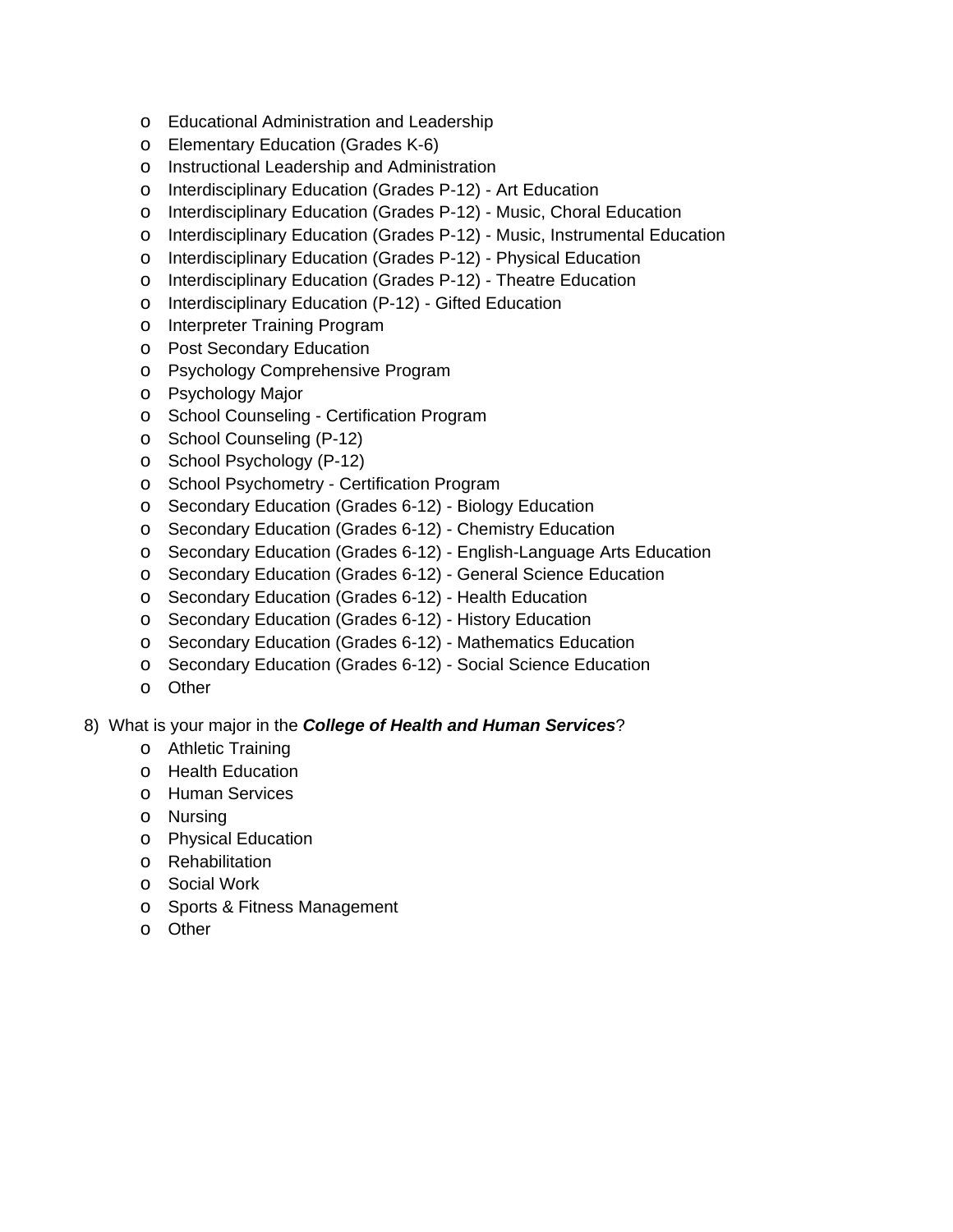# **CHOICE OF TROY UNIVERSITY**

- 9) When you applied for admission to college, Troy University was your:
	- o First choice
	- o Second choice
	- o Third choice
	- o Fourth choice
	- o Other (please specify) \_\_\_\_\_\_\_\_\_\_\_\_\_\_\_\_\_\_\_\_
- 10) Prior to enrollment in Troy University, did you visit the campus where you enrolled?
	- o Yes
	- o No
- 11) Please select the reasons why you have chosen to attend Troy University
	- (select as many as apply): Academic reputation
	- $\Box$  Reputation for social activities
	- $\Box$  Rankings in national magazines
	- Graduates get good jobs
	- □ Size of campus
	- □ Location
	- Affordability
	- □ Availability of financial aid
	- □ Admission standards
	- Academic programs
	- □ Flexibility of schedule
	- □ Social atmosphere
	- Diversity of student body
	- □ Athletics
	- $\Box$  Performing arts (band, collegiate singers, drama, etc.)
	- □ Recommendation of high school counselor
	- □ Recommendation of college counselor
	- □ Parents' recommendation
	- □ Friends' recommendation
	- **E** Alumni recommendation
	- Other (please specify) \_\_\_\_\_\_\_\_\_\_\_\_\_\_\_\_\_\_\_\_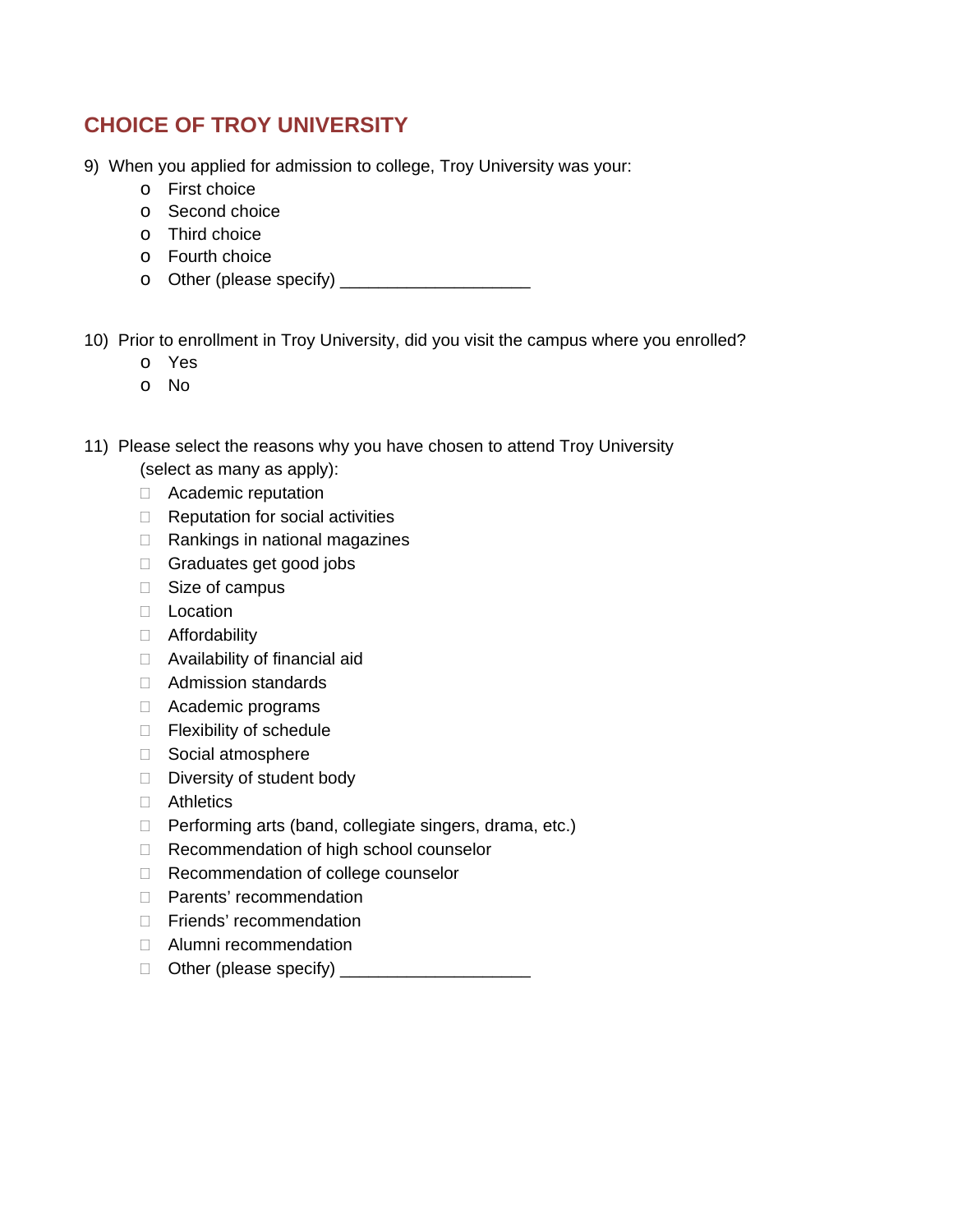# **SATISFACTION WITH TROY UNIVERSITY**

| <b>SATISFACTION WITH TROY UNIVERSITY</b>                                                                                                                              |                                    |                 |                                                |            |                   |                          |  |
|-----------------------------------------------------------------------------------------------------------------------------------------------------------------------|------------------------------------|-----------------|------------------------------------------------|------------|-------------------|--------------------------|--|
| 12) Please rate your agreement with the following statements with regard to academic programs,<br>student services, and administrative procedures at Troy University: |                                    |                 |                                                |            |                   |                          |  |
|                                                                                                                                                                       | <b>Strongly</b><br><b>Disagree</b> | <b>Disagree</b> | <b>Neither</b><br>Agree nor<br><b>Disagree</b> | Agree      | Strongly<br>Agree | <b>Not</b><br>Applicable |  |
| 1. TROY personnel are<br>knowledgeable and helpful.                                                                                                                   | $\bigcirc$                         | $\bigcirc$      | $\bigcirc$                                     | $\bigcirc$ | $\bigcirc$        | $\bigcirc$               |  |
| 2. Faculty care about<br>students as individuals.                                                                                                                     | $\bigcirc$                         | $\bigcirc$      | $\bigcirc$                                     | $\circ$    | $\bigcirc$        | $\bigcirc$               |  |
| 3. I feel I can talk to faculty<br>about my academic<br>concerns.                                                                                                     | $\bigcirc$                         | $\Omega$        | $\bigcirc$                                     | $\bigcirc$ | $\bigcirc$        | $\bigcirc$               |  |
| 4. Academic advising is<br>adequate.                                                                                                                                  | $\bigcirc$                         | $\Omega$        | $\bigcirc$                                     | $\Omega$   | $\bigcirc$        | $\bigcirc$               |  |
| 5. Sufficient financial aid<br>options are available.                                                                                                                 | $\bigcirc$                         | $\Omega$        | $\bigcirc$                                     | $\bigcirc$ | $\bigcirc$        | $\bigcirc$               |  |
| 6. The tuition payment plan<br>is beneficial for students.                                                                                                            | $\bigcirc$                         | $\Omega$        | $\bigcirc$                                     | $\bigcirc$ | $\bigcirc$        | $\bigcirc$               |  |
| 7. Class information provided<br>prior to enrollment was<br>helpful.                                                                                                  | $\bigcirc$                         | $\bigcirc$      | $\bigcirc$                                     | $\bigcirc$ | $\bigcirc$        | $\bigcirc$               |  |
| 8. Registration dates, times,<br>and procedures were made<br>clear to me prior to<br>enrollment.                                                                      | $\bigcirc$                         | $\Omega$        | $\bigcirc$                                     | $\bigcirc$ | $\bigcirc$        | $\bigcirc$               |  |
| 9. The online registration<br>process is user-friendly.                                                                                                               | $\bigcirc$                         | $\bigcirc$      | $\bigcirc$                                     | $\bigcirc$ | $\bigcirc$        | $\bigcirc$               |  |
| 10. The on-site registration<br>process is user-friendly.                                                                                                             | $\bigcirc$                         | $\bigcirc$      | $\bigcirc$                                     | $\circ$    | $\bigcirc$        | $\circ$                  |  |
| 11. Students seldom get the<br>"run around" when seeking<br>information.                                                                                              | $\bigcirc$                         | $\bigcirc$      | $\bigcirc$                                     | $\bigcirc$ | $\bigcirc$        | $\bigcirc$               |  |
| 12. The online Schedule of<br>Classes is informative and<br>easy to follow.                                                                                           | $\bigcirc$                         | $\circ$         | $\bigcirc$                                     | $\bigcirc$ | $\bigcirc$        | $\bigcirc$               |  |
| 13. The printed Schedule of<br>Classes is informative and<br>easy to follow.                                                                                          | $\bigcirc$                         | $\circ$         | $\bigcirc$                                     | $\bigcirc$ | $\bigcirc$        | $\bigcirc$               |  |
| 14. Class drop/add<br>procedures are appropriate.                                                                                                                     | $\bigcirc$                         | $\Omega$        | $\bigcirc$                                     | $\Omega$   | $\mathsf{O}$      | $\circ$                  |  |
| 15. Classes are offered at<br>convenient times.                                                                                                                       | $\bigcirc$                         | $\bigcirc$      | $\bigcirc$                                     | $\bigcirc$ | $\bigcirc$        | $\bigcirc$               |  |